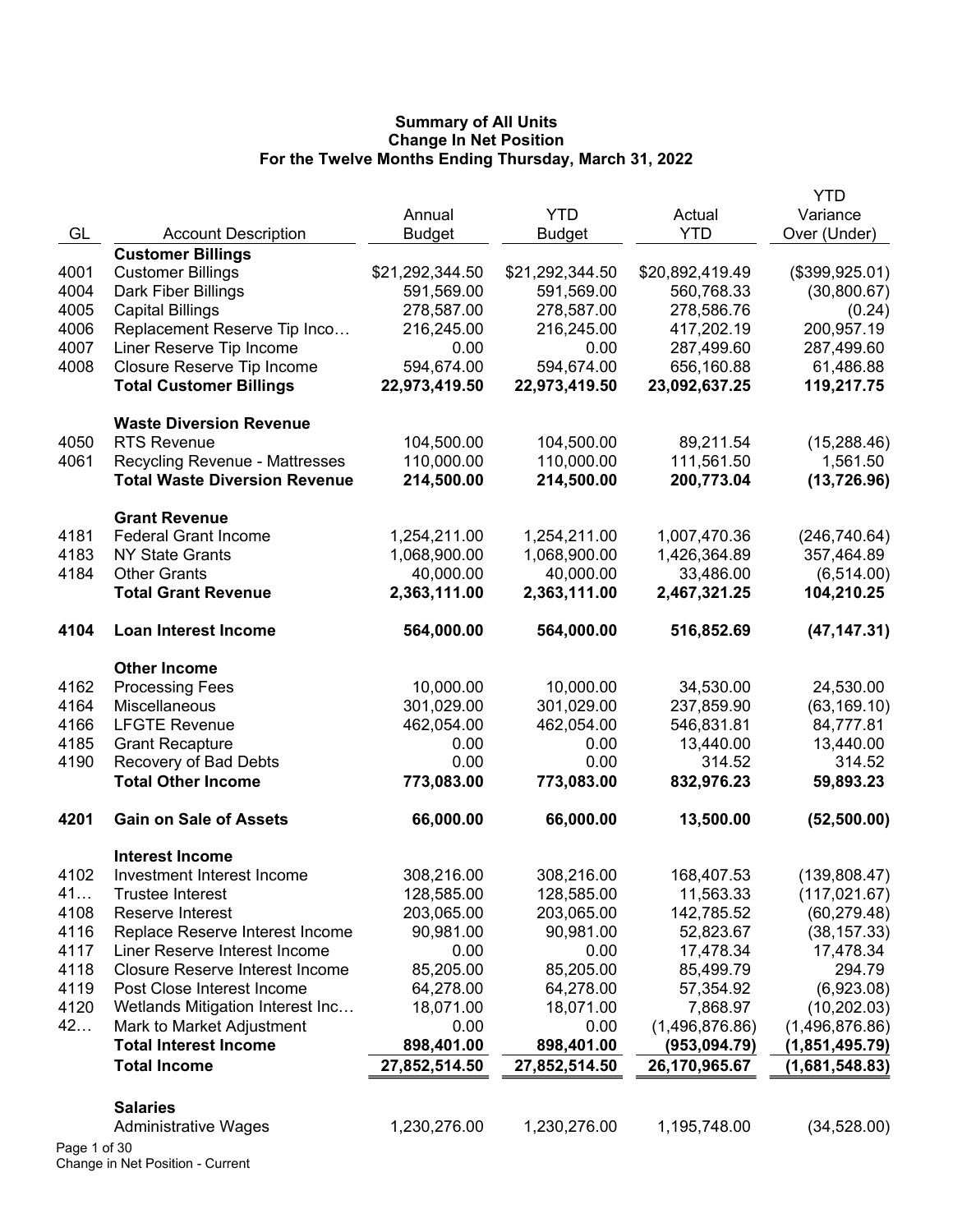|      |                                           |               |              |              | <b>YTD</b>    |
|------|-------------------------------------------|---------------|--------------|--------------|---------------|
|      |                                           | Annual        | <b>YTD</b>   | Actual       | Variance      |
| GL   | <b>Account Description</b>                | <b>Budget</b> | Budget       | <b>YTD</b>   | Over (Under)  |
|      | <b>Engineering Wages</b>                  | 985,040.00    | 985,040.00   | 1,008,356.72 | 23,316.72     |
|      | <b>Telecom Wages</b>                      | 1,269,135.00  | 1,269,135.00 | 1,216,514.61 | (52,620.39)   |
|      | <b>Regional Development Wages</b>         | 347,175.00    | 347,175.00   | 292,720.52   | (54, 454.48)  |
|      | <b>MMF Wages</b>                          | 1,461,066.00  | 1,461,066.00 | 1,300,604.15 | (160, 461.85) |
|      | WQ Wages                                  | 1,063,964.50  | 1,063,964.50 | 989,194.18   | (74, 770.32)  |
| 50   | Overtime Wages                            | 167,174.00    | 167,174.00   | 158,027.89   | (9, 146.11)   |
| 5005 | On-Call Stipend                           | 25,800.00     | 25,800.00    | 23,100.00    | (2,700.00)    |
|      | <b>Total Salaries</b>                     | 6,549,630.50  | 6,549,630.50 | 6,184,266.07 | (365, 364.43) |
|      | <b>Fringe Benefits</b>                    |               |              |              |               |
| 50   | <b>FICA Expense</b>                       | 437,050.44    | 437,050.44   | 438,514.62   | 1,464.18      |
| 50   | <b>Pension Expense</b>                    | 915,344.28    | 915,344.28   | 462,096.03   | (453, 248.25) |
| 50   | <b>VDC Expense</b>                        | 0.00          | 0.00         | 18,399.84    | 18,399.84     |
| 50   | Health Insurance                          | 851,649.50    | 851,649.50   | 746,624.24   | (105, 025.26) |
| 50   | Retiree Health Insurance                  | 85,343.00     | 85,343.00    | 74,048.52    | (11, 294.48)  |
| 50   | <b>Workers Comp</b>                       | 203,500.25    | 203,500.25   | 179,655.35   | (23, 844.90)  |
| 50   | <b>Disability Insurance</b>               | 16,873.00     | 16,873.00    | 15,663.53    | (1,209.47)    |
| 5036 | Unemployment                              | 10,000.00     | 10,000.00    | 0.00         | (10,000.00)   |
| 50   | Post Retire Overhead                      | 479,410.00    | 479,410.00   | 312,742.23   | (166, 667.77) |
| 5051 | <b>Benefit Admin. Fees</b>                | 13,730.00     | 13,730.00    | 12,136.48    | (1,593.52)    |
| 5054 | <b>Employee Physicals &amp; Screening</b> | 17,327.00     | 17,327.00    | 13,421.65    | (3,905.35)    |
|      | <b>Total Fringe Benefits</b>              | 3,030,227.47  | 3,030,227.47 | 2,273,302.49 | (756, 924.98) |
|      | <b>Operations &amp; Maintenance</b>       |               |              |              |               |
| 5062 | Third Party Temporary - O&M               | 16,000.00     | 16,000.00    | 0.00         | (16,000.00)   |
| 5133 | Equipment Maintenance Contr               | 305,994.00    | 305,994.00   | 187, 191.39  | (118, 802.61) |
| 5134 | <b>Maintenance Contracts</b>              | 158,520.00    | 158,520.00   | 150,770.70   | (7,749.30)    |
| 5135 | <b>Underground Locating</b>               | 70,000.00     | 70,000.00    | 48,830.85    | (21, 169.15)  |
| 5403 | <b>Safety Equipment &amp; Supplies</b>    | 38,646.00     | 38,646.00    | 27,599.11    | (11,046.89)   |
| 5702 | <b>Large Equipment Parts</b>              | 119,143.34    | 119,143.34   | 115,059.31   | (4,084.03)    |
| 5703 | <b>Small Equipment</b>                    | 9,550.00      | 9,550.00     | 3,381.26     | (6, 168.74)   |
| 5704 | <b>O&amp;M Supplies</b>                   | 25,000.00     | 25,000.00    | 19,416.57    | (5,583.43)    |
| 5706 | Shop Tools                                | 10,200.00     | 10,200.00    | 10,003.99    | (196.01)      |
| 5708 | Fuels                                     | 319,900.00    | 319,900.00   | 296,470.09   | (23, 429.91)  |
| 5710 | Lubricants                                | 20,000.00     | 20,000.00    | 11,526.02    | (8,473.98)    |
| 5712 | Purchased Maintenance & Repair            | 135,000.00    | 135,000.00   | 91,103.75    | (43,896.25)   |
| 5716 | <b>Equipment Rental</b>                   | 15,000.00     | 15,000.00    | 14,933.34    | (66.66)       |
| 5718 | Tires                                     | 20,000.00     | 20,000.00    | 14,039.30    | (5,960.70)    |
| 5720 | <b>Offnet Circuit Lease</b>               | 723,772.00    | 723,772.00   | 640,974.15   | (82,797.85)   |
| 5770 | Other Tool, Equip & O&M                   | 11,500.00     | 11,500.00    | 6,204.21     | (5, 295.79)   |
| 5815 | Chemicals                                 | 72,675.00     | 72,675.00    | 69,327.46    | (3,347.54)    |
| 5818 | Leachate System Expense                   | 15,000.00     | 15,000.00    | 14,775.50    | (224.50)      |
| 5820 | <b>LFG Maintenance</b>                    | 69,156.00     | 69,156.00    | 54,052.37    | (15, 103.63)  |
| 5830 | Collo Expense                             | 171,720.00    | 171,720.00   | 138,672.90   | (33,047.10)   |
| 5834 | Permitting                                | 6,000.00      | 6,000.00     | 4,622.99     | (1,377.01)    |
| 5835 | <b>NYS DOT Fee</b>                        | 10,000.00     | 10,000.00    | 11,761.00    | 1,761.00      |
| 5836 | Pole Attachment Fees                      | 310,643.00    | 310,643.00   | 290,706.43   | (19,936.57)   |

Page 2 of 30 Change in Net Position - Current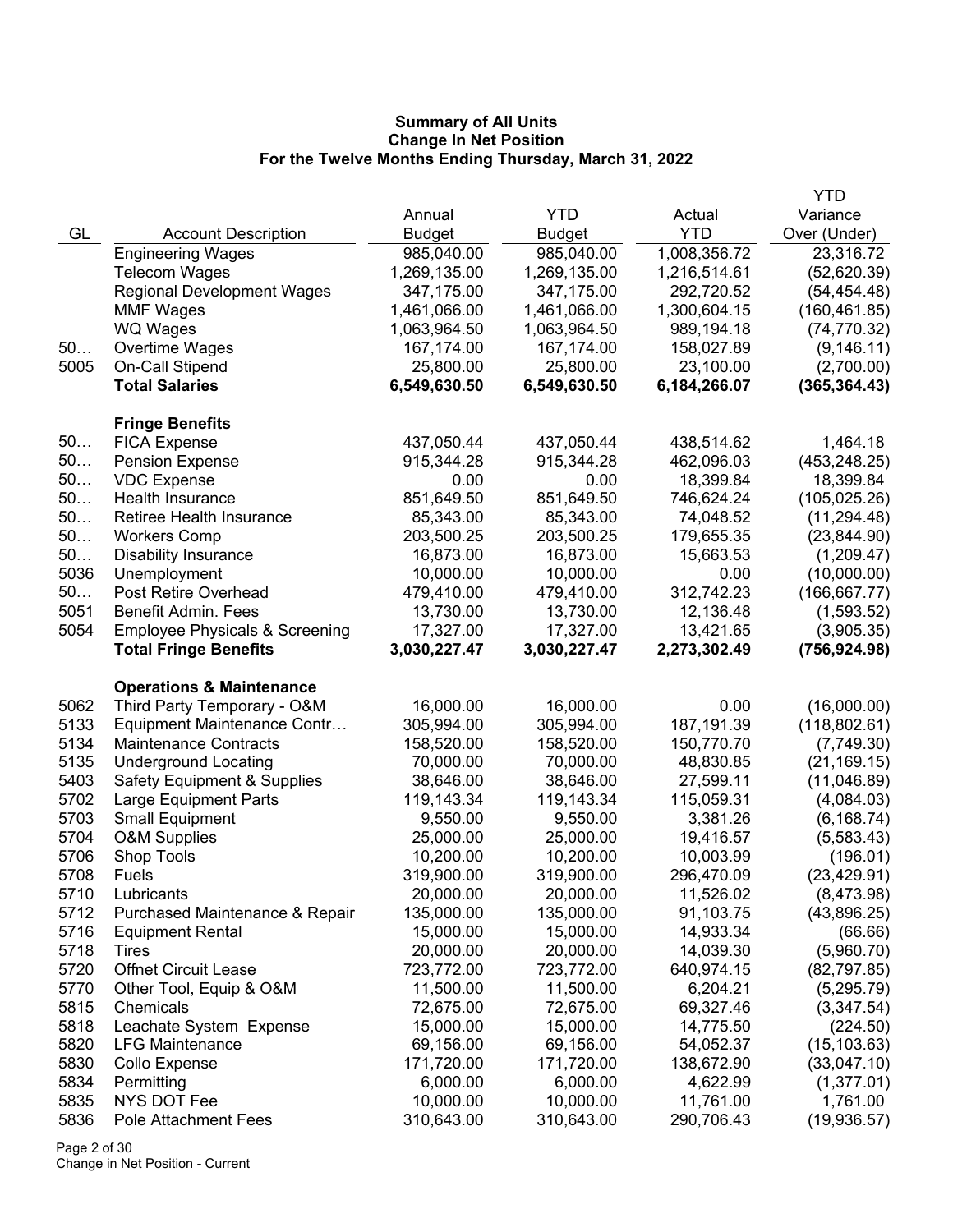|      |                                       |               |              |              | YTD           |
|------|---------------------------------------|---------------|--------------|--------------|---------------|
|      |                                       | Annual        | <b>YTD</b>   | Actual       | Variance      |
| GL   | <b>Account Description</b>            | <b>Budget</b> | Budget       | <b>YTD</b>   | Over (Under)  |
| 5838 | <b>Conduit Lease</b>                  | 22,195.00     | 22,195.00    | 19,695.88    | (2,499.12)    |
| 5870 | <b>Natural Habitat Enhancements</b>   | 50,000.00     | 50,000.00    | 47,676.00    | (2,324.00)    |
| 5902 | Lab Fees                              | 8,600.00      | 8,600.00     | 7,068.00     | (1,532.00)    |
| 5904 | <b>SCADA</b>                          | 19,550.00     | 19,550.00    | 12,627.91    | (6,922.09)    |
| 5932 | <b>Monitoring &amp; Testing</b>       | 191,101.10    | 191,101.10   | 161,473.91   | (29,627.19)   |
| 6008 | <b>Contract Hauling</b>               | 9,000.00      | 9,000.00     | 918.00       | (8,082.00)    |
| 6010 | <b>Cape Vincent Reserve</b>           | 700.00        | 700.00       | 700.00       | 0.00          |
| 6110 | Marketing                             | 5,000.00      | 5,000.00     | 5,000.00     | 0.00          |
| 8090 | <b>Purchases for Resale</b>           | 120,500.00    | 120,500.00   | 65,846.52    | (54, 653.48)  |
|      | Total O & M                           | 3,080,065.44  | 3,080,065.44 | 2,542,428.91 | (537, 636.53) |
|      | <b>Recycling Transfer Station</b>     |               |              |              |               |
| 50   | <b>Material Reprocessing Wages</b>    | 235,603.00    | 235,603.00   | 186,106.63   | (49, 496.37)  |
| 50   | <b>Material Reprocessing OT</b>       | 6,419.00      | 6,419.00     | 11,223.84    | 4,804.84      |
| 50   | <b>FICA Expense</b>                   | 16,273.00     | 16,273.00    | 13,764.01    | (2,508.99)    |
| 50   | <b>Pension Expense</b>                | 32,531.00     | 32,531.00    | 24,441.72    | (8,089.28)    |
| 50   | Health Insurance                      | 29,297.00     | 29,297.00    | 21,708.96    | (7,588.04)    |
| 50   | <b>Workers Comp</b>                   | 18,663.00     | 18,663.00    | 15,974.47    | (2,688.53)    |
| 50   | <b>Disability Insurance</b>           | 893.00        | 893.00       | 413.12       | (479.88)      |
| 50   | Post Retire Overhead                  | 25,944.00     | 25,944.00    | 21,077.25    | (4,866.75)    |
| 6300 | RTS-Safety Equipment & Sup            | 2,500.00      | 2,500.00     | 2,020.63     | (479.37)      |
| 6305 | RTS - Large Equipment Parts           | 7,500.00      | 7,500.00     | 3,893.17     | (3,606.83)    |
| 6310 | RTS - Small Equipment                 | 4,000.00      | 4,000.00     | 670.83       | (3,329.17)    |
| 6315 | RTS - O&M Supplies                    | 5,000.00      | 5,000.00     | 1,238.14     | (3,761.86)    |
| 6320 | RTS - Fuels                           | 10,000.00     | 10,000.00    | 5,752.00     | (4,248.00)    |
| 6325 | RTS - Purchased Maintenance           | 7,500.00      | 7,500.00     | 5,053.71     | (2,446.29)    |
| 6330 | <b>RTS - Contract Hauling</b>         | 52,040.00     | 52,040.00    | 11,572.50    | (40, 467.50)  |
| 6335 | RTS - Office Supplies                 | 1,000.00      | 1,000.00     | 233.55       | (766.45)      |
| 6340 | <b>RTS - Cellular Services</b>        | 1,050.00      | 1,050.00     | 0.00         | (1,050.00)    |
| 6345 | RTS - Other Communications            | 2,400.00      | 2,400.00     | 1,639.60     | (760.40)      |
| 6350 | RTS - Office Equipment Mainte         | 500.00        | 500.00       | 0.00         | (500.00)      |
| 6355 | RTS - Employee Mileage Reim           | 50.00         | 50.00        | 0.00         | (50.00)       |
| 6360 | RTS - Employee Uniforms               | 1,480.00      | 1,480.00     | 1,438.98     | (41.02)       |
| 6365 | RTS - Gas & Electric                  | 11,000.00     | 11,000.00    | 10,218.91    | (781.09)      |
| 6370 | RTS - Propane                         | 8,500.00      | 8,500.00     | 8,255.43     | (244.57)      |
| 6375 | <b>RTS - Building Supplies</b>        | 1,000.00      | 1,000.00     | 67.46        | (932.54)      |
| 6380 | RTS - Site Supplies                   | 1,000.00      | 1,000.00     | 0.00         | (1,000.00)    |
| 6385 | RTS - Building Maintenance &          | 1,000.00      | 1,000.00     | 0.00         | (1,000.00)    |
| 6390 | RTS - Site Maintenance & Repair       | 4,000.00      | 4,000.00     | 2,360.00     | (1,640.00)    |
| 6395 | RTS - Auto/Light Truck Rep. &         | 2,000.00      | 2,000.00     | 0.00         | (2,000.00)    |
| 6400 | RTS - Auto/Light Truck Fuel           | 700.00        | 700.00       | 573.73       | (126.27)      |
| 6410 | RTS - Programming & Software          | 1,155.00      | 1,155.00     | 0.00         | (1, 155.00)   |
|      | <b>Total Recycling Transfer Stati</b> | 490,998.00    | 490,998.00   | 349,698.64   | (141, 299.36) |
|      | <b>Waste Diversion</b>                |               |              |              |               |
| 5125 | <b>Promotional Materials - RRR</b>    | 75,000.00     | 75,000.00    | 52,350.30    | (22, 649.70)  |
| 6009 | <b>Household Hazardous Waste</b>      | 76,250.00     | 76,250.00    | 75,498.80    | (751.20)      |

Page 3 of 30 Change in Net Position - Current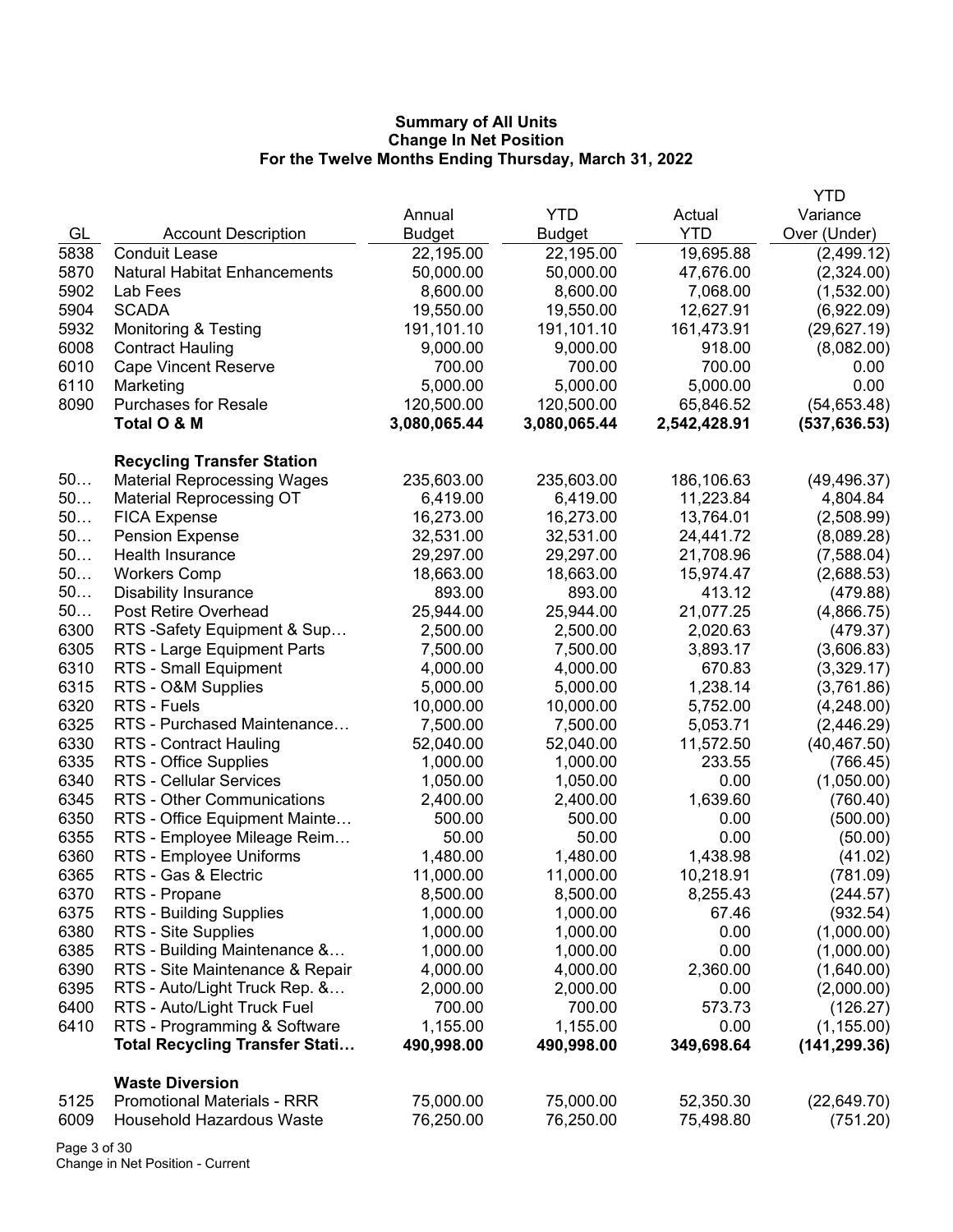|      |                                        |               |               |              | <b>YTD</b>    |
|------|----------------------------------------|---------------|---------------|--------------|---------------|
|      |                                        | Annual        | <b>YTD</b>    | Actual       | Variance      |
| GL   | <b>Account Description</b>             | <b>Budget</b> | <b>Budget</b> | <b>YTD</b>   | Over (Under)  |
| 6011 | Recycling Incentive                    | 70,000.00     | 70,000.00     | 56,589.30    | (13, 410.70)  |
| 6012 | Recycling Incentive-County Ca          | 238,814.00    | 238,814.00    | 130,604.57   | (108, 209.43) |
| 6017 | <b>Book Debinding</b>                  | 3,200.00      | 3,200.00      | 3,060.00     | (140.00)      |
| 6018 | Mattress Recycling - All Counties      | 366,000.00    | 366,000.00    | 363,346.70   | (2,653.30)    |
|      | <b>Total Waste Diversion</b>           | 829,264.00    | 829,264.00    | 681,449.67   | (147, 814.33) |
| 6002 | <b>Sewage Treatment</b>                | 1,932,106.00  | 1,932,106.00  | 1,691,504.05 | (240, 601.95) |
| 6004 | <b>Water Purchases</b>                 | 847,877.30    | 847,877.30    | 660,043.21   | (187, 834.09) |
| 60   | <b>Closure &amp; Post Closure Care</b> | 744,157.00    | 744,157.00    | 798,347.34   | 54,190.34     |
| 6006 | <b>Host Community Benefits</b>         | 896,583.00    | 896,583.00    | 929,267.07   | 32,684.07     |
| 6007 | <b>LFGTE Revenue Sharing</b>           | 0.00          | 0.00          | 37,809.53    | 37,809.53     |
|      | <b>Office &amp; Administrative</b>     |               |               |              |               |
| 5053 | <b>Misc Employee Costs</b>             | 9,515.00      | 9,515.00      | 3,176.60     | (6,338.40)    |
| 5102 | <b>Office Rent</b>                     | 171,604.00    | 171,604.00    | 157,110.91   | (14, 493.09)  |
| 5104 | <b>Office Supplies</b>                 | 20,949.00     | 20,949.00     | 15,391.70    | (5, 557.30)   |
| 5110 | Postage & Shipping                     | 8,353.30      | 8,353.30      | 6,983.32     | (1,369.98)    |
| 5112 | Telephone                              | 35,072.04     | 35,072.04     | 33,838.71    | (1,233.33)    |
| 5114 | <b>Cellular Services</b>               | 39,637.73     | 39,637.73     | 38,150.39    | (1,487.34)    |
| 5118 | <b>Other Communications</b>            | 11,200.00     | 11,200.00     | 10,485.85    | (714.15)      |
| 5120 | Dues & Subscriptions                   | 11,140.00     | 11,140.00     | 7,945.40     | (3, 194.60)   |
| 5122 | Public Info & Advertising              | 16,171.00     | 16,171.00     | 8,403.37     | (7,767.63)    |
| 5123 | <b>Promotional Materials</b>           | 10,500.00     | 10,500.00     | 1,583.78     | (8,916.22)    |
| 5130 | <b>Office Equipment</b>                | 23,211.00     | 23,211.00     | 12,630.43    | (10,580.57)   |
| 5132 | <b>Office Equip Maintenance</b>        | 1,200.00      | 1,200.00      | 568.32       | (631.68)      |
| 5170 | <b>Other Office Expenses</b>           | 9,900.00      | 9,900.00      | 4,021.75     | (5,878.25)    |
| 5172 | <b>Filing Fees</b>                     | 24,600.00     | 24,600.00     | (130.91)     | (24, 730.91)  |
| 5173 | <b>Credit Card Processing Fees</b>     | 600.00        | 600.00        | 523.60       | (76.40)       |
| 5202 | Employee Mileage Reimburse             | 28,972.04     | 28,972.04     | 22,551.80    | (6,420.24)    |
| 5204 | Empl. Meals & Incidental               | 16,025.00     | 16,025.00     | 7,063.17     | (8,961.83)    |
| 5206 | Empl. Lodging                          | 25,454.18     | 25,454.18     | 14,343.65    | (11, 110.53)  |
| 5270 | <b>Travel &amp; Meeting Expense</b>    | 6,950.00      | 6,950.00      | 3,485.17     | (3,464.83)    |
| 5312 | <b>Continuing Education</b>            | 3,678.58      | 3,678.58      | 3,535.00     | (143.58)      |
| 5370 | Training & Development                 | 56,268.20     | 56,268.20     | 34,711.25    | (21, 556.95)  |
| 5402 | <b>Employee Uniforms</b>               | 26,574.15     | 26,574.15     | 21,921.65    | (4,652.50)    |
| 5404 | <b>Safety Training</b>                 | 10,000.00     | 10,000.00     | 7,020.00     | (2,980.00)    |
| 5508 | <b>Cleaning Services</b>               | 36,940.00     | 36,940.00     | 36,780.00    | (160.00)      |
| 5570 | <b>Other General Expense</b>           | 4,050.00      | 4,050.00      | 1,142.00     | (2,908.00)    |
| 6102 | Board Member Travel & Expen            | 1,750.00      | 1,750.00      | 646.35       | (1, 103.65)   |
| 6104 | Sponsorships                           | 9,000.00      | 9,000.00      | 5,000.00     | (4,000.00)    |
| 6210 | <b>Trustee Fees</b>                    | 7,500.00      | 7,500.00      | 7,000.00     | (500.00)      |
|      | <b>Total Office &amp; Admin</b>        | 626,815.22    | 626,815.22    | 465,883.26   | (160, 931.96) |
|      | <b>Utilities</b>                       |               |               |              |               |
| 5802 | Gas & Electric                         | 178,772.85    | 178,772.85    | 177,933.96   | (838.89)      |
| 5803 | Propane                                | 37,000.00     | 37,000.00     | 35,417.35    | (1,582.65)    |
|      | <b>Total Utilities</b>                 | 215,772.85    | 215,772.85    | 213,351.31   | (2,421.54)    |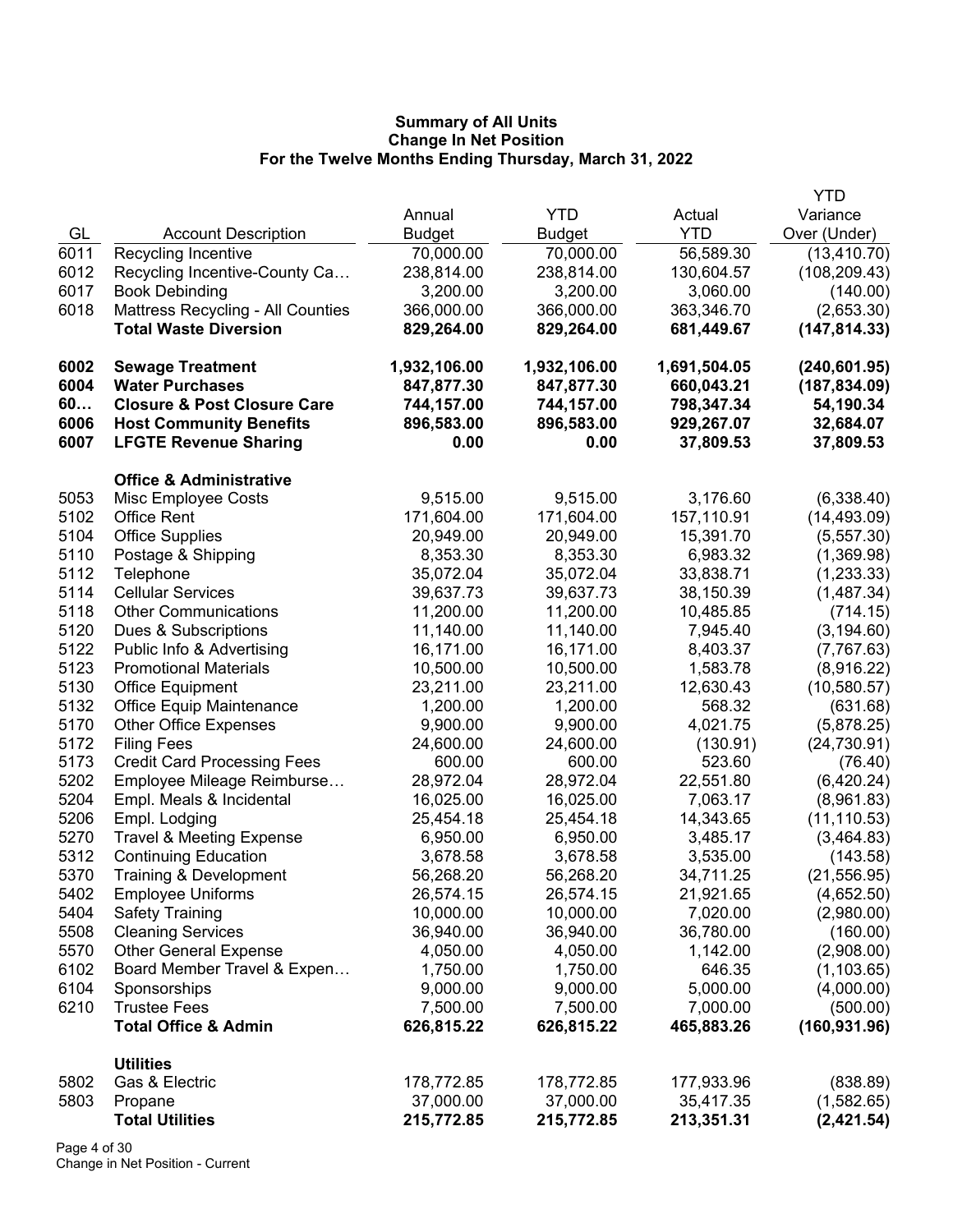|      |                                                                              | Annual        | <b>YTD</b>    | Actual        | YTD<br>Variance  |
|------|------------------------------------------------------------------------------|---------------|---------------|---------------|------------------|
| GL   | <b>Account Description</b>                                                   | <b>Budget</b> | <b>Budget</b> | <b>YTD</b>    | Over (Under)     |
|      |                                                                              |               |               |               |                  |
|      | <b>Materials &amp; Supplies</b>                                              |               |               |               |                  |
| 5806 | <b>Building Supplies</b>                                                     | 7,000.00      | 7,000.00      | 4,862.84      | (2, 137.16)      |
| 5810 | <b>Site Supplies</b>                                                         | 29,907.90     | 29,907.90     | 25,990.46     | (3,917.44)       |
| 5824 | Sand, Gravel & Stone                                                         | 220,000.00    | 220,000.00    | 219,838.49    | (161.51)         |
| 5826 | Seed & Mulch                                                                 | 36,300.00     | 36,300.00     | 36,228.00     | (72.00)          |
|      | <b>Total Materials &amp; Supplies</b>                                        | 293,207.90    | 293,207.90    | 286,919.79    | (6, 288.11)      |
|      | <b>Professional Fees</b>                                                     |               |               |               |                  |
| 5924 | Legal                                                                        | 115,899.75    | 115,899.75    | 50,422.25     | (65, 477.50)     |
| 5926 | <b>Investment Banking Fees</b>                                               | 48,666.00     | 48,666.00     | 37,658.24     | (11,007.76)      |
| 59   | <b>Accounting Fees</b>                                                       | 43,200.00     | 43,200.00     | 37,700.00     | (5,500.00)       |
| 5970 | Consulting                                                                   | 418,000.00    | 418,000.00    | 346,573.43    | (71, 426.57)     |
|      | <b>Total Professional Fees</b>                                               | 625,765.75    | 625,765.75    | 472,353.92    | (153, 411.83)    |
|      |                                                                              |               |               |               |                  |
| 5804 | <b>Repairs &amp; Maintenance</b><br><b>Building Maintenance &amp; Repair</b> | 36,818.10     | 36,818.10     | 28,785.07     | (8,033.03)       |
| 5808 | Site Maint & Repair                                                          | 30,852.15     | 30,852.15     | 26,963.41     |                  |
| 5812 | Pipeline Maintenance                                                         | 71,181.37     | 71,181.37     | 50,354.30     | (3,888.74)       |
|      | <b>Total Repairs &amp; Maintenance</b>                                       | 138,851.62    | 138,851.62    | 106,102.78    | (20, 827.07)     |
|      |                                                                              |               |               |               | (32,748.84)      |
|      | <b>Automobile</b>                                                            |               |               |               |                  |
| 5601 | Auto/Light Truck Rep. & Maint.                                               | 34,340.00     | 34,340.00     | 28,518.14     | (5,821.86)       |
| 5602 | <b>Auto/Light Truck Fuel</b>                                                 | 97,209.65     | 97,209.65     | 91,582.68     | (5,626.97)       |
| 5603 | Auto/Light Truck Rental/Lease                                                | 209,012.27    | 209,012.27    | 185,100.00    | (23, 912.27)     |
| 5605 | Vehicle Ins                                                                  | 42,200.00     | 42,200.00     | 35,030.51     | (7, 169.49)      |
|      | <b>Total Automobile</b>                                                      | 382,761.92    | 382,761.92    | 340,231.33    | (42, 530.59)     |
|      | <b>Computer</b>                                                              |               |               |               |                  |
| 5124 | <b>Computer Equipment</b>                                                    | 76,020.00     | 76,020.00     | 65,605.51     | (10, 414.49)     |
| 5126 | <b>Computer Maintenance</b>                                                  | 8,500.00      | 8,500.00      | 1,080.00      | (7,420.00)       |
| 5128 | Programming & Software                                                       | 202,510.00    | 202,510.00    | 183,802.24    | (18,707.76)      |
| 5129 | <b>ECMS Expense</b>                                                          | 29,000.00     | 29,000.00     | 28,974.75     | (25.25)          |
| 6108 | Web Page Design & Maintenance                                                | 8,302.00      | 8,302.00      | 5,550.00      | (2,752.00)       |
| 5906 | GIS                                                                          | 29,200.00     | 29,200.00     | 25,080.87     | (4, 119.13)      |
|      | <b>Total Computer</b>                                                        | 353,532.00    | 353,532.00    | 310,093.37    | (43, 438.63)     |
| 6122 | <b>Bad Debt Expense</b>                                                      | 0.00          | 0.00          | 212,182.78    | 212,182.78       |
| 6114 | <b>Insurance</b>                                                             | 433,000.00    | 433,000.00    | 460,080.91    | 27,080.91        |
| 6120 | <b>Grants</b>                                                                | 304,570.00    | 304,570.00    | 296,215.05    | (8,354.95)       |
| 61   | <b>Engineering Allocation</b>                                                | 1.00          | 1.00          | 0.00          | (1.00)           |
| 6208 | NYS Administrative Assessm                                                   | 125,049.00    | 125,049.00    | 122,000.00    | (3,049.00)       |
| 7032 | <b>Depreciation</b>                                                          | 8,364,400.00  | 8,364,400.00  | 8,869,412.83  | 505,012.83       |
| 7002 | Amortization                                                                 | 24,400.00     | 24,400.00     | 26,943.00     | 2,543.00         |
| 6202 | <b>Interest Expense</b>                                                      | 714,950.00    | 714,950.00    | 640,745.54    | (74, 204.46)     |
| 6901 | Contingency                                                                  | 74,800.00     | 74,800.00     | 0.00          | (74, 800.00)     |
|      | <b>Total Expenses</b>                                                        | 31,078,785.97 | 31,078,785.97 | 28,970,632.85 | (2, 108, 153.12) |
|      |                                                                              |               |               |               |                  |

Page 5 of 30 Change in Net Position - Current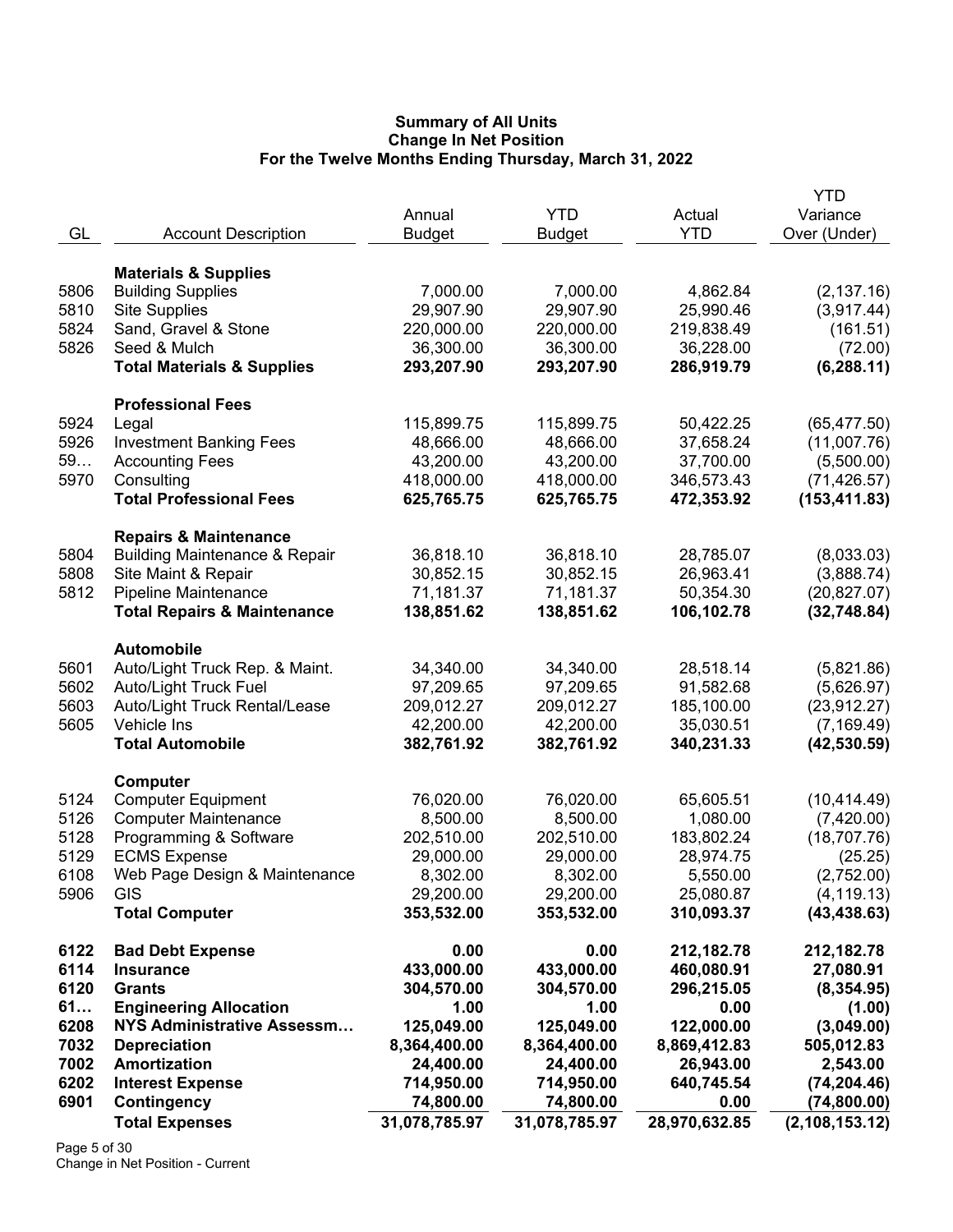|    | <b>Change in Net Position</b> | (3,226,271.47)          | (3,226,271.47) | (2,799,667.18) | 426,604.29                      |
|----|-------------------------------|-------------------------|----------------|----------------|---------------------------------|
| GL | Account Description           | Annual<br><b>Budget</b> | YTD<br>Budget  | Actual<br>YTD  | YTD<br>Variance<br>Over (Under) |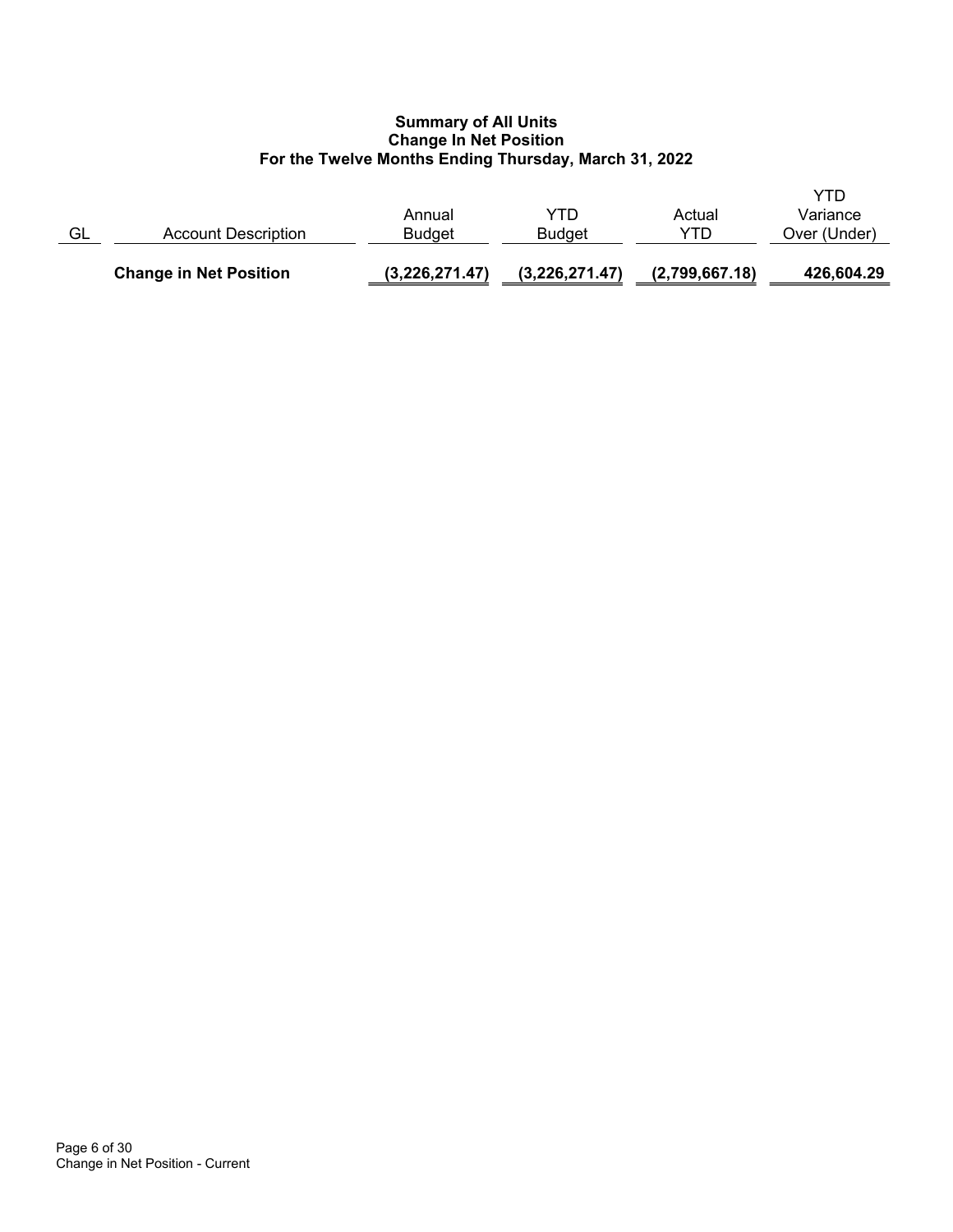# **Administration Change In Net Position For the Twelve Months Ending Thursday, March 31, 2022**

|              |                                                                           | Annual                 | <b>YTD</b>             | Actual               | <b>YTD</b><br>Variance      |
|--------------|---------------------------------------------------------------------------|------------------------|------------------------|----------------------|-----------------------------|
| GL           | <b>Account Description</b>                                                | <b>Budget</b>          | <b>Budget</b>          | YTD                  | Over (Under)                |
|              | <b>Grant Revenue</b>                                                      |                        |                        |                      |                             |
| 4183         | <b>NY State Grants</b>                                                    | \$4,000.00             | \$4,000.00             | \$3,952.50           | (\$47.50)                   |
|              | <b>Total Grant Revenue</b>                                                | 4,000.00               | 4,000.00               | 3,952.50             | (47.50)                     |
|              | <b>Other Income</b>                                                       |                        |                        |                      |                             |
| 4164         | Miscellaneous                                                             | 211,300.00             | 211,300.00             | 197,541.54           | (13,758.46)                 |
|              | <b>Total Other Income</b>                                                 | 211,300.00             | 211,300.00             | 197,541.54           | (13,758.46)                 |
| 4201         | <b>Gain on Sale of Assets</b>                                             | 21,000.00              | 21,000.00              | 5,300.00             | (15,700.00)                 |
|              | <b>Interest Income</b>                                                    |                        |                        |                      |                             |
| 4102         | Investment Interest Income                                                | 98,400.00              | 98,400.00              | 81,065.19            | (17, 334.81)                |
| 42           | Mark to Market Adjustment                                                 | 0.00                   | 0.00                   | (72,695.00)          | (72,695.00)                 |
|              | <b>Total Interest Income</b>                                              | 98,400.00              | 98,400.00              | 8,370.19             | (90,029.81)                 |
|              | <b>Total Income</b>                                                       | 334,700.00             | 334,700.00             | 215,164.23           | (119, 535.77)               |
|              | <b>Salaries</b>                                                           |                        |                        |                      |                             |
|              | <b>Administrative Wages</b>                                               | 1,212,691.00           | 1,212,691.00           | 1,182,517.09         | (30, 173.91)                |
| 50           | Overtime Wages                                                            | 1,000.00               | 1,000.00               | 428.95               | (571.05)                    |
|              | <b>Total Salaries</b>                                                     | 1,213,691.00           | 1,213,691.00           | 1,182,946.04         | (30, 744.96)                |
|              | <b>Fringe Benefits</b>                                                    |                        |                        |                      |                             |
| 50           | <b>FICA Expense</b>                                                       | 82,432.00              | 82,432.00              | 82,039.66            | (392.34)                    |
| 50           | <b>Pension Expense</b>                                                    | 145,280.00             | 145,280.00             | 70,567.53            | (74, 712.47)                |
| 50           | <b>VDC Expense</b>                                                        | 0.00                   | 0.00                   | 13,160.64            | 13,160.64                   |
| 50           | Health Insurance                                                          | 135,154.00             | 135,154.00             | 118,178.49           | (16, 975.51)                |
| 50           | Retiree Health Insurance                                                  | 85,343.00              | 85,343.00              | 74,048.52            | (11, 294.48)                |
| 50           | <b>Workers Comp</b>                                                       | 2,032.00               | 2,032.00               | 1,760.75             | (271.25)                    |
| 50           | <b>Disability Insurance</b>                                               | 2,797.00               | 2,797.00               | 2,695.77             | (101.23)                    |
| 5036         | Unemployment                                                              | 10,000.00              | 10,000.00              | 0.00                 | (10,000.00)                 |
| 50           | Post Retire Overhead                                                      | 81,254.00              | 81,254.00              | (55, 398.36)         | (136, 652.36)               |
| 5051<br>5054 | <b>Benefit Admin. Fees</b>                                                | 13,730.00              | 13,730.00              | 12,136.48<br>547.75  | (1,593.52)                  |
|              | <b>Employee Physicals &amp; Screening</b><br><b>Total Fringe Benefits</b> | 1,787.00<br>559,809.00 | 1,787.00<br>559,809.00 | 319,737.23           | (1,239.25)<br>(240, 071.77) |
|              | <b>Operations &amp; Maintenance</b>                                       |                        |                        |                      |                             |
| 5134         | <b>Maintenance Contracts</b>                                              | 2,720.00               | 2,720.00               | 2,269.43             | (450.57)                    |
| 5403         | <b>Safety Equipment &amp; Supplies</b>                                    | 11,746.00              | 11,746.00              | 5,470.13             | (6, 275.87)                 |
|              | Total O & M                                                               | 14,466.00              | 14,466.00              | 7,739.56             | (6, 726.44)                 |
|              |                                                                           |                        |                        |                      |                             |
|              | <b>Office &amp; Administrative</b>                                        |                        |                        |                      |                             |
| 5053         | Misc Employee Costs                                                       | 5,215.00               | 5,215.00               | 3,176.60             | (2,038.40)                  |
| 5102         | <b>Office Rent</b>                                                        | 121,936.00             | 121,936.00             | 121,901.95           | (34.05)                     |
| 5104         | <b>Office Supplies</b>                                                    | 6,749.00               | 6,749.00               | 5,895.00             | (854.00)                    |
| 5110<br>5112 | Postage & Shipping<br>Telephone                                           | 6,953.30<br>5,310.00   | 6,953.30<br>5,310.00   | 6,624.00<br>3,429.55 | (329.30)<br>(1,880.45)      |
| Page 7 of 30 |                                                                           |                        |                        |                      |                             |
|              |                                                                           |                        |                        |                      |                             |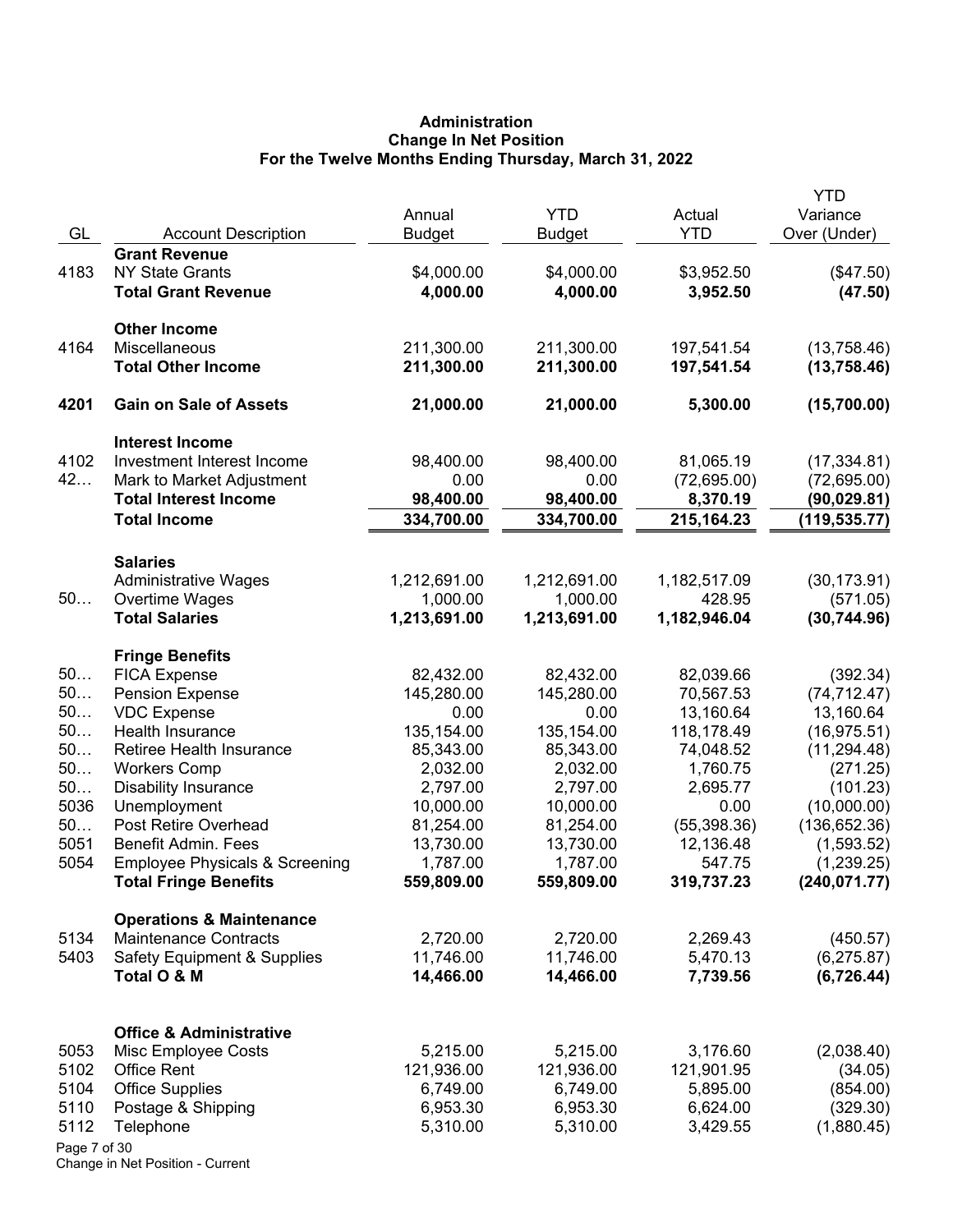# **Administration Change In Net Position For the Twelve Months Ending Thursday, March 31, 2022**

|      |                                     |                |                |                  | <b>YTD</b>    |
|------|-------------------------------------|----------------|----------------|------------------|---------------|
|      |                                     | Annual         | <b>YTD</b>     | Actual           | Variance      |
| GL   | <b>Account Description</b>          | <b>Budget</b>  | <b>Budget</b>  | <b>YTD</b>       | Over (Under)  |
| 5114 | <b>Cellular Services</b>            | 5,500.00       | 5,500.00       | 5,029.35         | (470.65)      |
| 5118 | <b>Other Communications</b>         | 9,600.00       | 9,600.00       | 9,042.45         | (557.55)      |
| 5120 | Dues & Subscriptions                | 4,415.00       | 4,415.00       | 2,045.08         | (2,369.92)    |
| 5122 | Public Info & Advertising           | 4,590.00       | 4,590.00       | 2,546.52         | (2,043.48)    |
| 5123 | <b>Promotional Materials</b>        | 2,500.00       | 2,500.00       | 1,583.78         | (916.22)      |
| 5130 | <b>Office Equipment</b>             | 14,711.00      | 14,711.00      | 10,000.38        | (4,710.62)    |
| 5170 | <b>Other Office Expenses</b>        | 3,900.00       | 3,900.00       | 3,520.86         | (379.14)      |
| 5173 | <b>Credit Card Processing Fees</b>  | 600.00         | 600.00         | 523.60           | (76.40)       |
| 5202 | Employee Mileage Reimburse          | 5,000.00       | 5,000.00       | 1,948.24         | (3,051.76)    |
| 5204 | Empl. Meals & Incidental            | 2,700.00       | 2,700.00       | 42.00            | (2,658.00)    |
| 5206 | Empl. Lodging                       | 1,100.00       | 1,100.00       | 0.00             | (1,100.00)    |
| 5270 | <b>Travel &amp; Meeting Expense</b> | 3,550.00       | 3,550.00       | 3,388.00         | (162.00)      |
| 5370 | Training & Development              | 13,146.70      | 13,146.70      | 5,158.65         | (7,988.05)    |
| 5402 | <b>Employee Uniforms</b>            | 1,425.00       | 1,425.00       | 1,084.86         | (340.14)      |
| 5404 | <b>Safety Training</b>              | 10,000.00      | 10,000.00      | 7,020.00         | (2,980.00)    |
| 5508 | <b>Cleaning Services</b>            | 11,440.00      | 11,440.00      | 11,440.00        | 0.00          |
| 6102 | Board Member Travel & Expen         | 1,750.00       | 1,750.00       | 646.35           | (1, 103.65)   |
| 6104 | Sponsorships                        | 9,000.00       | 9,000.00       | 5,000.00         | (4,000.00)    |
|      | <b>Total Office &amp; Admin</b>     | 251,091.00     | 251,091.00     | 211,047.22       | (40, 043.78)  |
|      | <b>Professional Fees</b>            |                |                |                  |               |
| 5924 | Legal                               | 35,000.00      | 35,000.00      | 27,352.50        | (7,647.50)    |
| 5926 | <b>Investment Banking Fees</b>      | 6,900.00       | 6,900.00       | 6,572.98         | (327.02)      |
| 59   | <b>Accounting Fees</b>              | 43,200.00      | 43,200.00      | 37,700.00        | (5,500.00)    |
| 5970 | Consulting                          | 60,600.00      | 60,600.00      | 56,745.00        | (3,855.00)    |
|      | <b>Total Professional Fees</b>      | 145,700.00     | 145,700.00     | 128,370.48       | (17, 329.52)  |
|      | <b>Automobile</b>                   |                |                |                  |               |
| 5601 | Auto/Light Truck Rep. & Maint.      | 840.00         | 840.00         | 379.57           | (460.43)      |
| 5602 | Auto/Light Truck Fuel               | 1,250.00       | 1,250.00       | 15.88            | (1,234.12)    |
|      | <b>Total Automobile</b>             | 2,090.00       | 2,090.00       | 395.45           | (1,694.55)    |
|      | Computer                            |                |                |                  |               |
| 5124 | <b>Computer Equipment</b>           | 29,320.00      | 29,320.00      | 23,369.65        | (5,950.35)    |
| 5126 | <b>Computer Maintenance</b>         | 8,500.00       | 8,500.00       | 1,080.00         | (7,420.00)    |
| 5128 | Programming & Software              | 161,258.00     | 161,258.00     | 145,787.87       | (15, 470.13)  |
| 5129 | <b>ECMS Expense</b>                 | 29,000.00      | 29,000.00      | 28,974.75        | (25.25)       |
| 6108 | Web Page Design & Maintenance       | 7,552.00       | 7,552.00       | 4,800.00         | (2,752.00)    |
|      | <b>Total Computer</b>               | 235,630.00     | 235,630.00     | 204,012.27       | (31, 617.73)  |
| 6114 | <b>Insurance</b>                    | 19,200.00      | 19,200.00      | 18,996.75        | (203.25)      |
| 61   | <b>Admin Allocation</b>             | (2,332,132.00) | (2,332,132.00) | (2, 104, 877.09) | 227,254.91    |
| 7032 | <b>Depreciation</b>                 | 279,900.00     | 279,900.00     | 226,395.86       | (53, 504.14)  |
| 6901 | Contingency                         | 19,800.00      | 19,800.00      | 0.00             | (19,800.00)   |
|      | <b>Total Expenses</b>               | 409,245.00     | 409,245.00     | 194,763.77       | (214, 481.23) |
|      | <b>Change in Net Position</b>       | (74, 545.00)   | (74, 545.00)   | 20,400.46        | 94,945.46     |
|      |                                     |                |                |                  |               |

Page 8 of 30 Change in Net Position - Current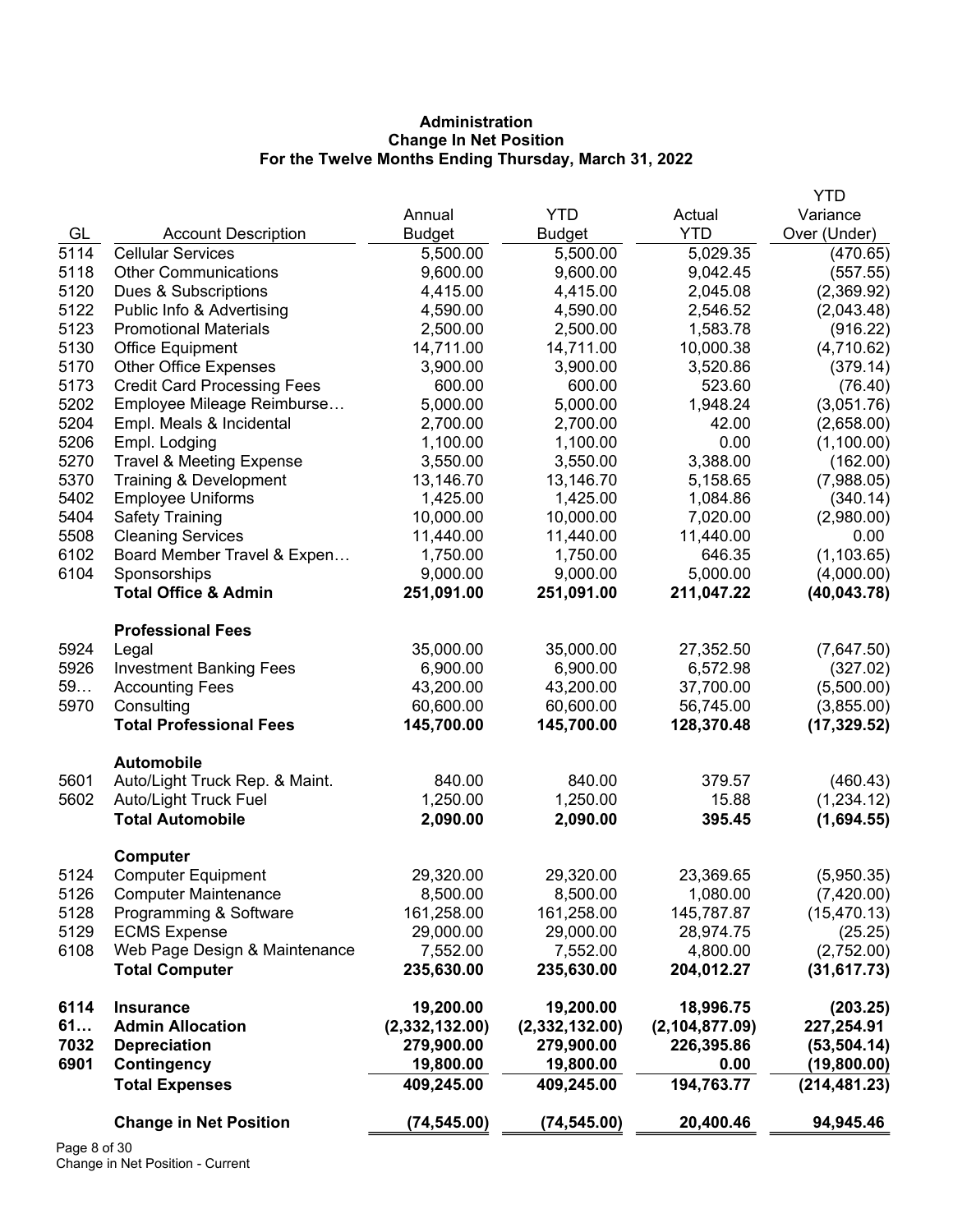|              |                                        |                |                |                | <b>YTD</b>     |
|--------------|----------------------------------------|----------------|----------------|----------------|----------------|
|              |                                        | Annual         | <b>YTD</b>     | Actual         | Variance       |
| GL           | <b>Account Description</b>             | <b>Budget</b>  | <b>Budget</b>  | <b>YTD</b>     | Over (Under)   |
|              | <b>Customer Billings</b>               |                |                |                |                |
| 4001         | <b>Customer Billings</b>               | \$8,153,431.00 | \$8,153,431.00 | \$7,942,876.21 | (\$210,554.79) |
| 4006         | Replacement Reserve Tip Inco           | 216,245.00     | 216,245.00     | 417,202.19     | 200,957.19     |
| 4007         | Liner Reserve Tip Income               | 0.00           | 0.00           | 287,499.60     | 287,499.60     |
| 4008         | Closure Reserve Tip Income             | 594,674.00     | 594,674.00     | 656,160.88     | 61,486.88      |
|              | <b>Total Customer Billings</b>         | 8,964,350.00   | 8,964,350.00   | 9,303,738.88   | 339,388.88     |
|              | <b>Waste Diversion Revenue</b>         |                |                |                |                |
| 4050         | <b>RTS Revenue</b>                     | 104,500.00     | 104,500.00     | 89,211.54      | (15, 288.46)   |
| 4061         | <b>Recycling Revenue - Mattresses</b>  | 110,000.00     | 110,000.00     | 111,561.50     | 1,561.50       |
|              | <b>Total Waste Diversion Revenue</b>   | 214,500.00     | 214,500.00     | 200,773.04     | (13, 726.96)   |
|              | <b>Grant Revenue</b>                   |                |                |                |                |
| 4183         | <b>NY State Grants</b>                 | 81,319.00      | 81,319.00      | 43,946.70      | (37, 372.30)   |
|              | <b>Total Grant Revenue</b>             | 81,319.00      | 81,319.00      | 43,946.70      | (37, 372.30)   |
|              | <b>Other Income</b>                    |                |                |                |                |
| 4164         | Miscellaneous                          | 25,000.00      | 25,000.00      | 7,442.13       | (17, 557.87)   |
| 4166         | <b>LFGTE Revenue</b>                   | 462,054.00     | 462,054.00     | 546,831.81     | 84,777.81      |
| 4190         | Recovery of Bad Debts                  | 0.00           | 0.00           | 314.52         | 314.52         |
|              | <b>Total Other Income</b>              | 487,054.00     | 487,054.00     | 554,588.46     | 67,534.46      |
| 4201         | <b>Gain on Sale of Assets</b>          | 45,000.00      | 45,000.00      | 8,200.00       | (36,800.00)    |
|              | <b>Interest Income</b>                 |                |                |                |                |
| 41           | <b>Trustee Interest</b>                | 128,585.00     | 128,585.00     | 11,563.33      | (117, 021.67)  |
| 4108         | Reserve Interest                       | 75,379.00      | 75,379.00      | 65,833.81      | (9,545.19)     |
| 4116         | Replace Reserve Interest Income        | 90,981.00      | 90,981.00      | 52,823.67      | (38, 157.33)   |
| 4117         | Liner Reserve Interest Income          | 0.00           | 0.00           | 17,478.34      | 17,478.34      |
| 4118         | <b>Closure Reserve Interest Income</b> | 85,205.00      | 85,205.00      | 85,499.79      | 294.79         |
| 4119         | Post Close Interest Income             | 64,278.00      | 64,278.00      | 57,354.92      | (6,923.08)     |
| 4120         | Wetlands Mitigation Interest Inc       | 18,071.00      | 18,071.00      | 7,868.97       | (10, 202.03)   |
| 42           | Mark to Market Adjustment              | 0.00           | 0.00           | (914, 547.97)  | (914, 547.97)  |
|              | <b>Total Interest Income</b>           | 462,499.00     | 462,499.00     | (616, 125.14)  | (1,078,624.14) |
|              | <b>Total Income</b>                    | 10,254,722.00  | 10,254,722.00  | 9,495,121.94   | (759, 600.06)  |
|              | <b>Salaries</b>                        |                |                |                |                |
|              | <b>Engineering Wages</b>               | 124,791.00     | 124,791.00     | 174,139.38     | 49,348.38      |
|              | <b>MMF Wages</b>                       | 1,461,066.00   | 1,461,066.00   | 1,264,454.67   | (196, 611.33)  |
|              | WQ Wages                               | 0.00           | 0.00           | 1,766.20       | 1,766.20       |
| 50           | Overtime Wages                         | 37,362.00      | 37,362.00      | 35,220.03      | (2, 141.97)    |
| 5005         | On-Call Stipend                        | 7,800.00       | 7,800.00       | 7,500.00       | (300.00)       |
|              | <b>Total Salaries</b>                  | 1,631,019.00   | 1,631,019.00   | 1,483,080.28   | (147, 938.72)  |
|              | <b>Fringe Benefits</b>                 |                |                |                |                |
| 50           | <b>FICA Expense</b>                    | 104,733.00     | 104,733.00     | 105,129.18     | 396.18         |
| 50           | <b>Pension Expense</b>                 | 252,435.00     | 252,435.00     | 113,523.50     | (138, 911.50)  |
| Page 9 of 30 |                                        |                |                |                |                |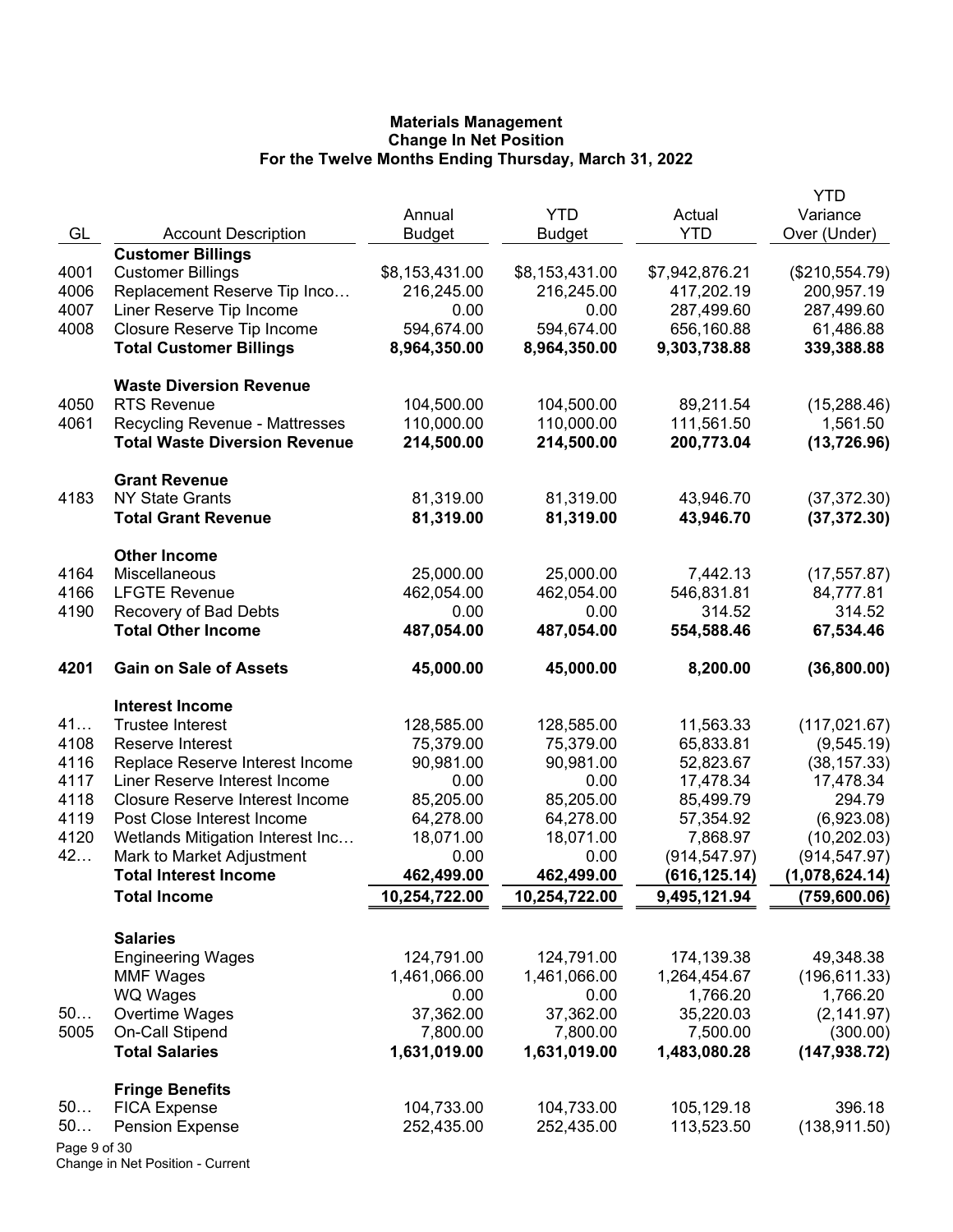|              |                                           |               |               |            | <b>YTD</b>                |
|--------------|-------------------------------------------|---------------|---------------|------------|---------------------------|
|              |                                           | Annual        | <b>YTD</b>    | Actual     | Variance                  |
| GL           | <b>Account Description</b>                | <b>Budget</b> | <b>Budget</b> | <b>YTD</b> | Over (Under)              |
| 50           | <b>VDC Expense</b>                        | 0.00          | 0.00          | 367.50     | 367.50                    |
| 50           | Health Insurance                          | 268,579.00    | 268,579.00    | 220,002.90 | (48, 576.10)              |
| 50           | <b>Workers Comp</b>                       | 93,022.00     | 93,022.00     | 78,174.87  | (14, 847.13)              |
| 50           | <b>Disability Insurance</b>               | 5,193.00      | 5,193.00      | 4,503.16   | (689.84)                  |
| 50           | Post Retire Overhead                      | 145,342.00    | 145,342.00    | 124,471.20 | (20, 870.80)              |
| 5054         | <b>Employee Physicals &amp; Screening</b> | 8,000.00      | 8,000.00      | 6,610.65   | (1,389.35)                |
|              | <b>Total Fringe Benefits</b>              | 877,304.00    | 877,304.00    | 652,782.96 | (224, 521.04)             |
|              | <b>Operations &amp; Maintenance</b>       |               |               |            |                           |
| 5062         | Third Party Temporary - O&M               | 15,000.00     | 15,000.00     | 0.00       | (15,000.00)               |
| 5403         | <b>Safety Equipment &amp; Supplies</b>    | 17,000.00     | 17,000.00     | 14,594.27  | (2,405.73)                |
| 5702         | Large Equipment Parts                     | 119,143.34    | 119,143.34    | 115,059.31 | (4,084.03)                |
| 5703         | <b>Small Equipment</b>                    | 9,550.00      | 9,550.00      | 3,381.26   | (6, 168.74)               |
| 5704         | <b>O&amp;M Supplies</b>                   | 20,000.00     | 20,000.00     | 15,335.39  | (4,664.61)                |
| 5708         | <b>Fuels</b>                              | 319,900.00    | 319,900.00    | 296,470.09 | (23, 429.91)              |
| 5710         | Lubricants                                | 20,000.00     | 20,000.00     | 11,526.02  |                           |
| 5712         |                                           | 80,000.00     | 80,000.00     | 63,953.40  | (8,473.98)<br>(16,046.60) |
| 5716         | Purchased Maintenance & Repair            |               |               |            |                           |
|              | <b>Equipment Rental</b><br><b>Tires</b>   | 15,000.00     | 15,000.00     | 14,933.34  | (66.66)                   |
| 5718<br>5770 |                                           | 20,000.00     | 20,000.00     | 14,039.30  | (5,960.70)                |
|              | Other Tool, Equip & O&M                   | 5,000.00      | 5,000.00      | 3,245.99   | (1,754.01)                |
| 5815         | Chemicals                                 | 11,000.00     | 11,000.00     | 8,274.46   | (2,725.54)                |
| 5818         | Leachate System Expense                   | 15,000.00     | 15,000.00     | 14,775.50  | (224.50)                  |
| 5820         | <b>LFG Maintenance</b>                    | 69,156.00     | 69,156.00     | 54,052.37  | (15, 103.63)              |
| 5870         | <b>Natural Habitat Enhancements</b>       | 50,000.00     | 50,000.00     | 47,676.00  | (2,324.00)                |
| 5932         | <b>Monitoring &amp; Testing</b>           | 191,101.10    | 191,101.10    | 161,473.91 | (29,627.19)               |
| 6008         | <b>Contract Hauling</b>                   | 9,000.00      | 9,000.00      | 918.00     | (8,082.00)                |
|              | Total O & M                               | 985,850.44    | 985,850.44    | 839,708.61 | (146, 141.83)             |
|              | <b>Recycling Transfer Station</b>         |               |               |            |                           |
| 50           | <b>Material Reprocessing Wages</b>        | 235,603.00    | 235,603.00    | 186,106.63 | (49, 496.37)              |
| 50           | <b>Material Reprocessing OT</b>           | 6,419.00      | 6,419.00      | 11,223.84  | 4,804.84                  |
| 50           | <b>FICA Expense</b>                       | 16,273.00     | 16,273.00     | 13,764.01  | (2,508.99)                |
| 50           | <b>Pension Expense</b>                    | 32,531.00     | 32,531.00     | 24,441.72  | (8,089.28)                |
| 50           | Health Insurance                          | 29,297.00     | 29,297.00     | 21,708.96  | (7,588.04)                |
| 50           | <b>Workers Comp</b>                       | 18,663.00     | 18,663.00     | 15,974.47  | (2,688.53)                |
| 50           | <b>Disability Insurance</b>               | 893.00        | 893.00        | 413.12     | (479.88)                  |
| 50           | Post Retire Overhead                      | 25,944.00     | 25,944.00     | 21,077.25  | (4,866.75)                |
| 6300         | RTS -Safety Equipment & Sup               | 2,500.00      | 2,500.00      | 2,020.63   | (479.37)                  |
| 6305         | RTS - Large Equipment Parts               | 7,500.00      | 7,500.00      | 3,893.17   | (3,606.83)                |
| 6310         | RTS - Small Equipment                     | 4,000.00      | 4,000.00      | 670.83     | (3,329.17)                |
| 6315         | RTS - O&M Supplies                        | 5,000.00      | 5,000.00      | 1,238.14   | (3,761.86)                |
| 6320         | RTS - Fuels                               | 10,000.00     | 10,000.00     | 5,752.00   | (4,248.00)                |
| 6325         | RTS - Purchased Maintenance               | 7,500.00      | 7,500.00      | 5,053.71   | (2,446.29)                |
| 6330         | <b>RTS - Contract Hauling</b>             | 52,040.00     | 52,040.00     | 11,572.50  | (40, 467.50)              |
| 6335         | RTS - Office Supplies                     | 1,000.00      | 1,000.00      | 233.55     | (766.45)                  |
| 6340         | RTS - Cellular Services                   | 1,050.00      | 1,050.00      | 0.00       | (1,050.00)                |
| 6345         | RTS - Other Communications                | 2,400.00      | 2,400.00      | 1,639.60   | (760.40)                  |
|              |                                           |               |               |            |                           |

Page 10 of 30 Change in Net Position - Current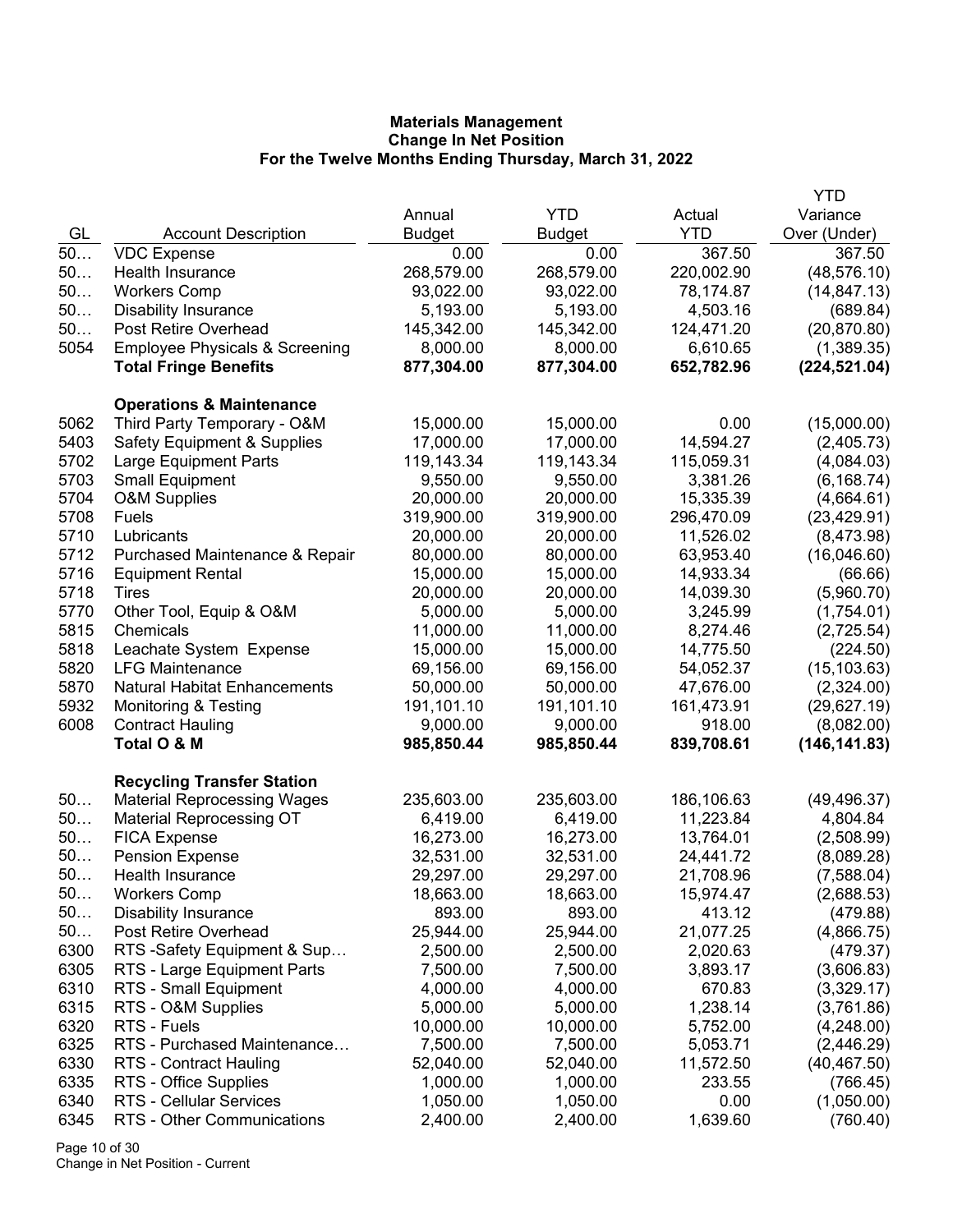|              |                                                                |                      |                    |                         | YTD                      |
|--------------|----------------------------------------------------------------|----------------------|--------------------|-------------------------|--------------------------|
|              |                                                                | Annual               | <b>YTD</b>         | Actual                  | Variance                 |
| GL           | <b>Account Description</b>                                     | <b>Budget</b>        | <b>Budget</b>      | <b>YTD</b>              | Over (Under)             |
| 6350         | RTS - Office Equipment Mainte                                  | 500.00               | 500.00             | 0.00                    | (500.00)                 |
| 6355         | RTS - Employee Mileage Reim                                    | 50.00                | 50.00              | 0.00                    | (50.00)                  |
| 6360         | RTS - Employee Uniforms                                        | 1,480.00             | 1,480.00           | 1,438.98                | (41.02)                  |
| 6365         | RTS - Gas & Electric                                           | 11,000.00            | 11,000.00          | 10,218.91               | (781.09)                 |
| 6370         | RTS - Propane                                                  | 8,500.00             | 8,500.00           | 8,255.43                | (244.57)                 |
| 6375         | RTS - Building Supplies                                        | 1,000.00             | 1,000.00           | 67.46                   | (932.54)                 |
| 6380         | RTS - Site Supplies                                            | 1,000.00             | 1,000.00           | 0.00                    | (1,000.00)               |
| 6385         | RTS - Building Maintenance &                                   | 1,000.00             | 1,000.00           | 0.00                    | (1,000.00)               |
| 6390         | RTS - Site Maintenance & Repair                                | 4,000.00             | 4,000.00           | 2,360.00                | (1,640.00)               |
| 6395         | RTS - Auto/Light Truck Rep. &                                  | 2,000.00             | 2,000.00           | 0.00                    | (2,000.00)               |
| 6400         | RTS - Auto/Light Truck Fuel                                    | 700.00               | 700.00             | 573.73                  | (126.27)                 |
| 6410         | RTS - Programming & Software                                   | 1,155.00             | 1,155.00           | 0.00                    | (1, 155.00)              |
|              | <b>Total Recycling Transfer Stati</b>                          | 490,998.00           | 490,998.00         | 349,698.64              | (141, 299.36)            |
|              | <b>Waste Diversion</b>                                         |                      |                    |                         |                          |
| 5125         | <b>Promotional Materials - RRR</b>                             | 75,000.00            | 75,000.00          | 52,350.30               | (22, 649.70)             |
| 6009         | <b>Household Hazardous Waste</b>                               | 76,250.00            | 76,250.00          | 75,498.80               | (751.20)                 |
| 6011         | Recycling Incentive                                            | 70,000.00            | 70,000.00          | 56,589.30               | (13, 410.70)             |
| 6012         | Recycling Incentive-County Ca                                  | 238,814.00           | 238,814.00         | 130,604.57              | (108, 209.43)            |
| 6017         | <b>Book Debinding</b>                                          | 3,200.00             | 3,200.00           | 3,060.00                | (140.00)                 |
| 6018         | <b>Mattress Recycling - All Counties</b>                       | 366,000.00           | 366,000.00         | 363,346.70              | (2,653.30)               |
|              | <b>Total Waste Diversion</b>                                   | 829,264.00           | 829,264.00         | 681,449.67              | (147, 814.33)            |
|              |                                                                |                      |                    |                         |                          |
|              |                                                                |                      |                    |                         |                          |
| 6002         | <b>Sewage Treatment</b>                                        | 512,395.00           | 512,395.00         | 322,478.14              | (189, 916.86)            |
| 60           | <b>Closure &amp; Post Closure Care</b>                         | 744,157.00           | 744,157.00         | 798,347.34              | 54,190.34                |
| 6006<br>6007 | <b>Host Community Benefits</b><br><b>LFGTE Revenue Sharing</b> | 763,172.00<br>0.00   | 763,172.00<br>0.00 | 795,855.61<br>37,809.53 | 32,683.61<br>37,809.53   |
|              |                                                                |                      |                    |                         |                          |
|              | <b>Office &amp; Administrative</b>                             |                      |                    |                         |                          |
| 5053         | Misc Employee Costs                                            | 1,000.00             | 1,000.00           | 0.00                    | (1,000.00)               |
| 5104         | <b>Office Supplies</b>                                         | 5,000.00             | 5,000.00           | 3,597.14                | (1,402.86)               |
| 5112         | Telephone                                                      | 8,500.00             | 8,500.00           | 7,691.05                | (808.95)                 |
| 5114         | <b>Cellular Services</b>                                       | 6,750.00             | 6,750.00           | 6,882.07                | 132.07                   |
| 5120         | Dues & Subscriptions                                           | 3,000.00             | 3,000.00           | 2,839.00                | (161.00)                 |
| 5122         | Public Info & Advertising                                      | 2,500.00             | 2,500.00           | 1,229.85                | (1,270.15)               |
| 5123         | <b>Promotional Materials</b>                                   | 3,000.00             | 3,000.00           | 0.00                    | (3,000.00)               |
| 5130         | <b>Office Equipment</b>                                        | 1,000.00             | 1,000.00           | 787.33                  | (212.67)                 |
| 5132         | <b>Office Equip Maintenance</b>                                | 1,200.00             | 1,200.00           | 568.32                  | (631.68)                 |
| 5202         | Employee Mileage Reimburse                                     | 7,500.00             | 7,500.00           | 6,421.98                | (1,078.02)               |
| 5204         | Empl. Meals & Incidental                                       | 1,800.00             | 1,800.00           | 140.13                  | (1,659.87)               |
| 5206         | Empl. Lodging                                                  | 1,155.00<br>750.00   | 1,155.00<br>750.00 | 357.00<br>0.00          | (798.00)                 |
| 5270<br>5312 | <b>Travel &amp; Meeting Expense</b>                            |                      | 3,536.66           |                         | (750.00)                 |
| 5370         | <b>Continuing Education</b><br>Training & Development          | 3,536.66<br>9,965.00 | 9,965.00           | 3,535.00<br>8,245.50    | (1.66)                   |
| 5402         | <b>Employee Uniforms</b>                                       | 15,000.00            | 15,000.00          | 11,726.70               | (1,719.50)<br>(3,273.30) |
| 5508         | <b>Cleaning Services</b>                                       | 12,400.00            | 12,400.00          | 12,320.00               | (80.00)                  |
| 6210         | <b>Trustee Fees</b>                                            | 7,500.00             | 7,500.00           | 7,000.00                | (500.00)                 |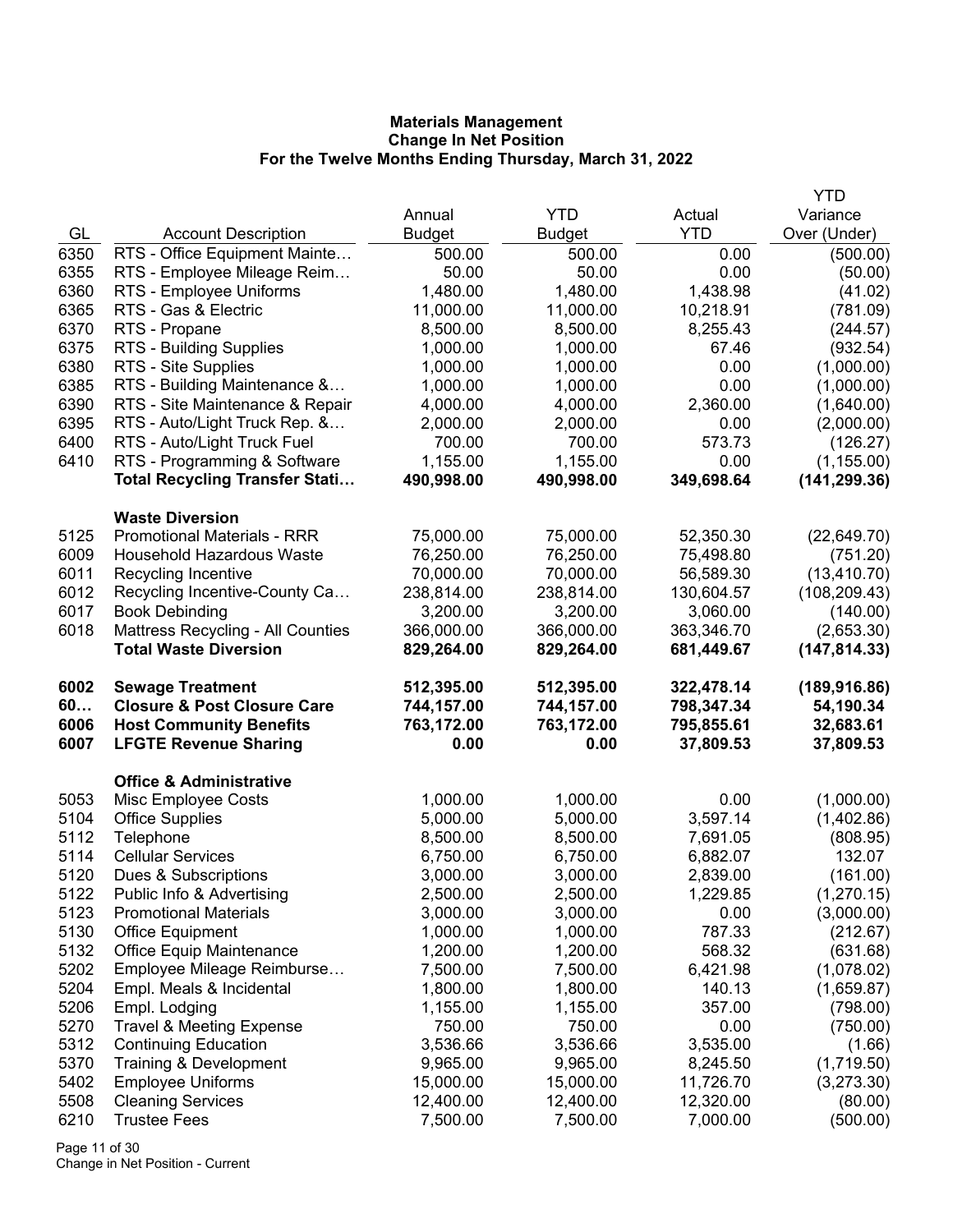|      |                                          |                |                |                | <b>YTD</b>    |
|------|------------------------------------------|----------------|----------------|----------------|---------------|
|      |                                          | Annual         | <b>YTD</b>     | Actual         | Variance      |
| GL   | <b>Account Description</b>               | <b>Budget</b>  | <b>Budget</b>  | <b>YTD</b>     | Over (Under)  |
|      | <b>Total Office &amp; Admin</b>          | 91,556.66      | 91,556.66      | 73,341.07      | (18, 215.59)  |
|      | <b>Utilities</b>                         |                |                |                |               |
| 5802 | Gas & Electric                           | 50,000.00      | 50,000.00      | 49,881.46      | (118.54)      |
| 5803 | Propane                                  | 37,000.00      | 37,000.00      | 35,417.35      | (1,582.65)    |
|      | <b>Total Utilities</b>                   | 87,000.00      | 87,000.00      | 85,298.81      | (1,701.19)    |
|      | <b>Materials &amp; Supplies</b>          |                |                |                |               |
| 5806 | <b>Building Supplies</b>                 | 7,000.00       | 7,000.00       | 4,862.84       | (2, 137.16)   |
| 5810 | <b>Site Supplies</b>                     | 29,907.90      | 29,907.90      | 25,990.46      | (3,917.44)    |
| 5824 | Sand, Gravel & Stone                     | 220,000.00     | 220,000.00     | 219,838.49     | (161.51)      |
| 5826 | Seed & Mulch                             | 36,300.00      | 36,300.00      | 36,228.00      | (72.00)       |
|      | <b>Total Materials &amp; Supplies</b>    | 293,207.90     | 293,207.90     | 286,919.79     | (6, 288.11)   |
|      | <b>Professional Fees</b>                 |                |                |                |               |
| 5924 | Legal                                    | 14,500.00      | 14,500.00      | 4,798.75       | (9,701.25)    |
| 5926 | <b>Investment Banking Fees</b>           | 21,300.00      | 21,300.00      | 17,529.52      | (3,770.48)    |
| 5970 | Consulting                               | 58,100.00      | 58,100.00      | 40,998.22      | (17, 101.78)  |
|      | <b>Total Professional Fees</b>           | 93,900.00      | 93,900.00      | 63,326.49      | (30, 573.51)  |
|      | <b>Repairs &amp; Maintenance</b>         |                |                |                |               |
| 5804 | <b>Building Maintenance &amp; Repair</b> | 15,000.00      | 15,000.00      | 10,891.94      | (4, 108.06)   |
|      | <b>Total Repairs &amp; Maintenance</b>   | 15,000.00      | 15,000.00      | 10,891.94      | (4, 108.06)   |
|      |                                          |                |                |                |               |
|      | <b>Automobile</b>                        |                |                |                |               |
| 5603 | Auto/Light Truck Rental/Lease            | 14,400.00      | 14,400.00      | 10,100.00      | (4,300.00)    |
|      | <b>Total Automobile</b>                  | 14,400.00      | 14,400.00      | 10,100.00      | (4,300.00)    |
|      | Computer                                 |                |                |                |               |
| 5124 | <b>Computer Equipment</b>                | 18,700.00      | 18,700.00      | 18,511.67      | (188.33)      |
| 5128 | Programming & Software                   | 7,500.00       | 7,500.00       | 5,296.85       | (2,203.15)    |
|      | <b>Total Computer</b>                    | 26,200.00      | 26,200.00      | 23,808.52      | (2,391.48)    |
| 6114 | <b>Insurance</b>                         | 170,700.00     | 170,700.00     | 180,341.22     | 9,641.22      |
| 61   | <b>Admin Allocation</b>                  | 993,394.00     | 993,394.00     | 875,834.65     | (117, 559.35) |
| 61   | <b>Engineering Allocation</b>            | 30,524.00      | 30,524.00      | 29,912.74      | (611.26)      |
| 6208 | <b>NYS Administrative Assessm</b>        | 51,147.00      | 51,147.00      | 49,900.00      | (1, 247.00)   |
| 89   | <b>Water Quality Allocation</b>          | 0.00           | 0.00           | 392.83         | 392.83        |
| 7032 | <b>Depreciation</b>                      | 3,537,500.00   | 3,537,500.00   | 4,218,072.45   | 680,572.45    |
| 6202 | <b>Interest Expense</b>                  | 658,144.00     | 658,144.00     | 583,939.41     | (74, 204.59)  |
| 6901 | Contingency                              | 30,000.00      | 30,000.00      | 0.00           | (30,000.00)   |
|      | <b>Total Expenses</b>                    | 12,926,833.00  | 12,926,833.00  | 12,453,290.70  | (473, 542.30) |
|      | <b>Change in Net Position</b>            | (2,672,111.00) | (2,672,111.00) | (2,958,168.76) | (286, 057.76) |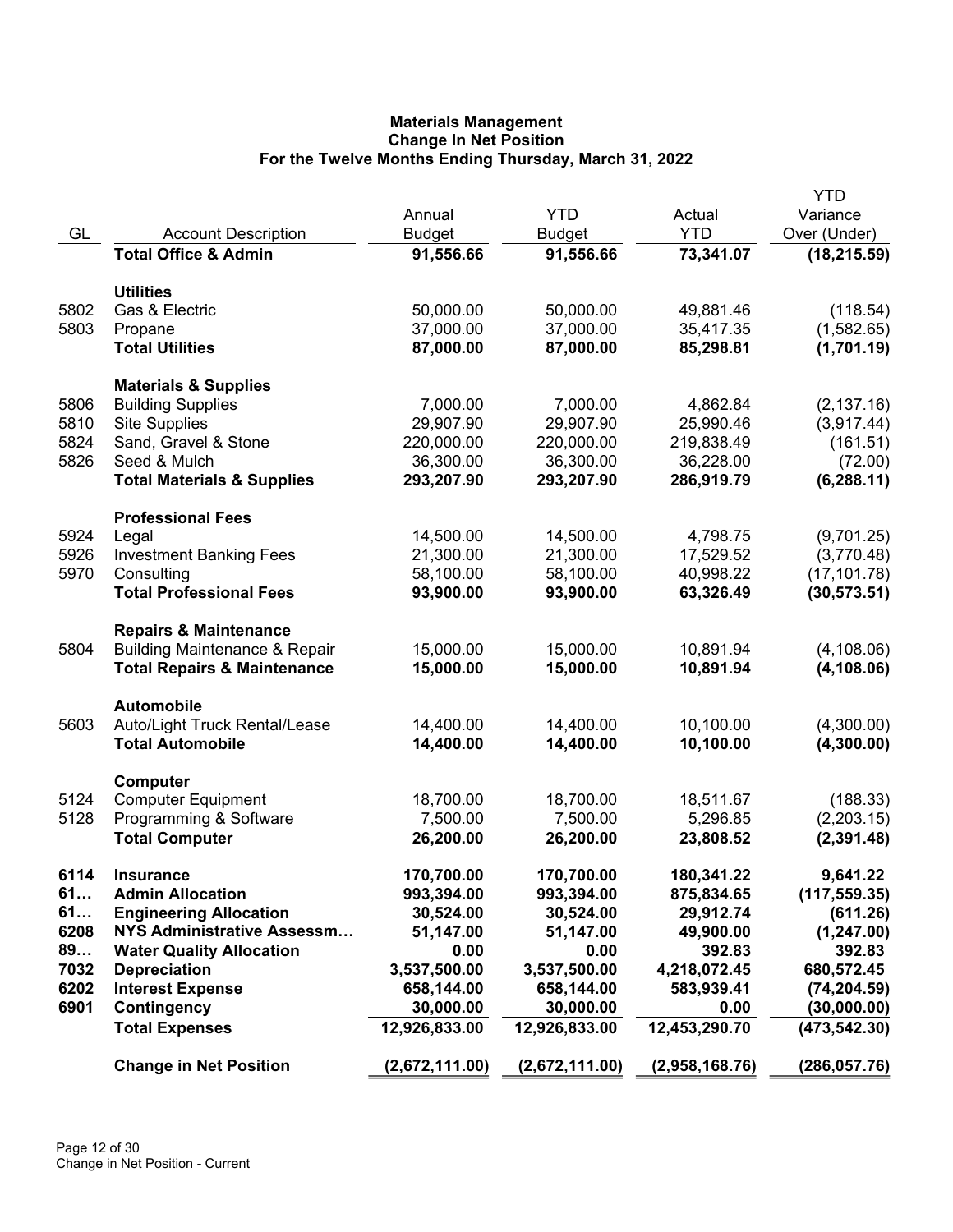# **Telecommunications Change In Net Position For the Twelve Months Ending Thursday, March 31, 2022**

| GL            | <b>Account Description</b>                                | Annual<br><b>Budget</b>   | <b>YTD</b><br><b>Budget</b> | Actual<br><b>YTD</b>      | YTD<br>Variance<br>Over (Under) |
|---------------|-----------------------------------------------------------|---------------------------|-----------------------------|---------------------------|---------------------------------|
|               | <b>Customer Billings</b>                                  |                           |                             |                           |                                 |
| 4001          | <b>Customer Billings</b>                                  | \$5,664,117.00            | \$5,664,117.00              | \$5,609,952.58            | (\$54,164.42)                   |
| 4004          | Dark Fiber Billings                                       | 591,569.00                | 591,569.00                  | 560,768.33                | (30,800.67)                     |
|               | <b>Total Customer Billings</b>                            | 6,255,686.00              | 6,255,686.00                | 6,170,720.91              | (84, 965.09)                    |
|               | <b>Grant Revenue</b>                                      |                           |                             |                           |                                 |
| 4181          | <b>Federal Grant Income</b>                               | 200,000.00                | 200,000.00                  | 0.00                      | (200,000.00)                    |
|               | <b>Total Grant Revenue</b>                                | 200,000.00                | 200,000.00                  | 0.00                      | (200, 000.00)                   |
|               | <b>Other Income</b>                                       |                           |                             |                           |                                 |
| 4164          | Miscellaneous                                             | 47,050.00                 | 47,050.00                   | 7,191.16                  | (39, 858.84)                    |
|               | <b>Total Other Income</b>                                 | 47,050.00                 | 47,050.00                   | 7,191.16                  | (39, 858.84)                    |
|               | <b>Interest Income</b>                                    |                           |                             |                           |                                 |
| 4102          | Investment Interest Income                                | 9,773.00                  | 9,773.00                    | 9,970.99                  | 197.99                          |
| 4108          | Reserve Interest                                          | 84,786.00                 | 84,786.00                   | 52,306.86                 | (32, 479.14)                    |
| 42            | Mark to Market Adjustment<br><b>Total Interest Income</b> | 0.00                      | 0.00                        | (14, 395.00)              | (14, 395.00)                    |
|               | <b>Total Income</b>                                       | 94,559.00<br>6,597,295.00 | 94,559.00<br>6,597,295.00   | 47,882.85<br>6,225,794.92 | (46,676.15)<br>(371, 500.08)    |
|               |                                                           |                           |                             |                           |                                 |
|               | <b>Salaries</b>                                           |                           |                             |                           |                                 |
|               | <b>Engineering Wages</b>                                  | 28,644.00                 | 28,644.00                   | 43,048.13                 | 14,404.13                       |
|               | <b>Telecom Wages</b>                                      | 1,269,135.00              | 1,269,135.00                | 1,212,596.42              | (56, 538.58)                    |
| 50            | <b>MMF Wages</b>                                          | 0.00<br>2,500.00          | 0.00<br>2,500.00            | 16,434.92<br>1,658.86     | 16,434.92                       |
|               | Overtime Wages<br><b>Total Salaries</b>                   | 1,300,279.00              | 1,300,279.00                | 1,273,738.33              | (841.14)<br>(26, 540.67)        |
|               |                                                           |                           |                             |                           |                                 |
| 50            | <b>Fringe Benefits</b>                                    |                           |                             |                           |                                 |
| 50            | <b>FICA Expense</b><br><b>Pension Expense</b>             | 92,438.00<br>172,232.00   | 92,438.00<br>172,232.00     | 93,102.14<br>103,186.45   | 664.14<br>(69,045.55)           |
| 50            | Health Insurance                                          | 92,741.00                 | 92,741.00                   | 91,738.09                 | (1,002.91)                      |
| 50            | <b>Workers Comp</b>                                       | 2,437.00                  | 2,437.00                    | 3,407.96                  | 970.96                          |
| 50            | <b>Disability Insurance</b>                               | 2,204.00                  | 2,204.00                    | 2,143.95                  | (60.05)                         |
| 50            | Post Retire Overhead                                      | 69,552.00                 | 69,552.00                   | 73,440.06                 | 3,888.06                        |
| 5054          | <b>Employee Physicals &amp; Screening</b>                 | 500.00                    | 500.00                      | 0.00                      | (500.00)                        |
|               | <b>Total Fringe Benefits</b>                              | 432,104.00                | 432,104.00                  | 367,018.65                | (65,085.35)                     |
|               | <b>Operations &amp; Maintenance</b>                       |                           |                             |                           |                                 |
| 5062          | Third Party Temporary - O&M                               | 1,000.00                  | 1,000.00                    | 0.00                      | (1,000.00)                      |
| 5133          | Equipment Maintenance Contr                               | 305,994.00                | 305,994.00                  | 187, 191.39               | (118, 802.61)                   |
| 5134          | <b>Maintenance Contracts</b>                              | 155,800.00                | 155,800.00                  | 148,501.27                | (7, 298.73)                     |
| 5135          | <b>Underground Locating</b>                               | 70,000.00                 | 70,000.00                   | 48,830.85                 | (21, 169.15)                    |
| 5403          | <b>Safety Equipment &amp; Supplies</b>                    | 900.00                    | 900.00                      | 94.94                     | (805.06)                        |
| 5704          | <b>O&amp;M Supplies</b>                                   | 4,500.00                  | 4,500.00                    | 4,081.18                  | (418.82)                        |
| 5712          | Purchased Maintenance & Repair                            | 55,000.00                 | 55,000.00                   | 27,150.35                 | (27, 849.65)                    |
| 5720          | <b>Offnet Circuit Lease</b>                               | 723,772.00                | 723,772.00                  | 640,974.15                | (82, 797.85)                    |
| 5770          | Other Tool, Equip & O&M                                   | 6,000.00                  | 6,000.00                    | 2,958.22                  | (3,041.78)                      |
| Page 13 of 30 |                                                           |                           |                             |                           |                                 |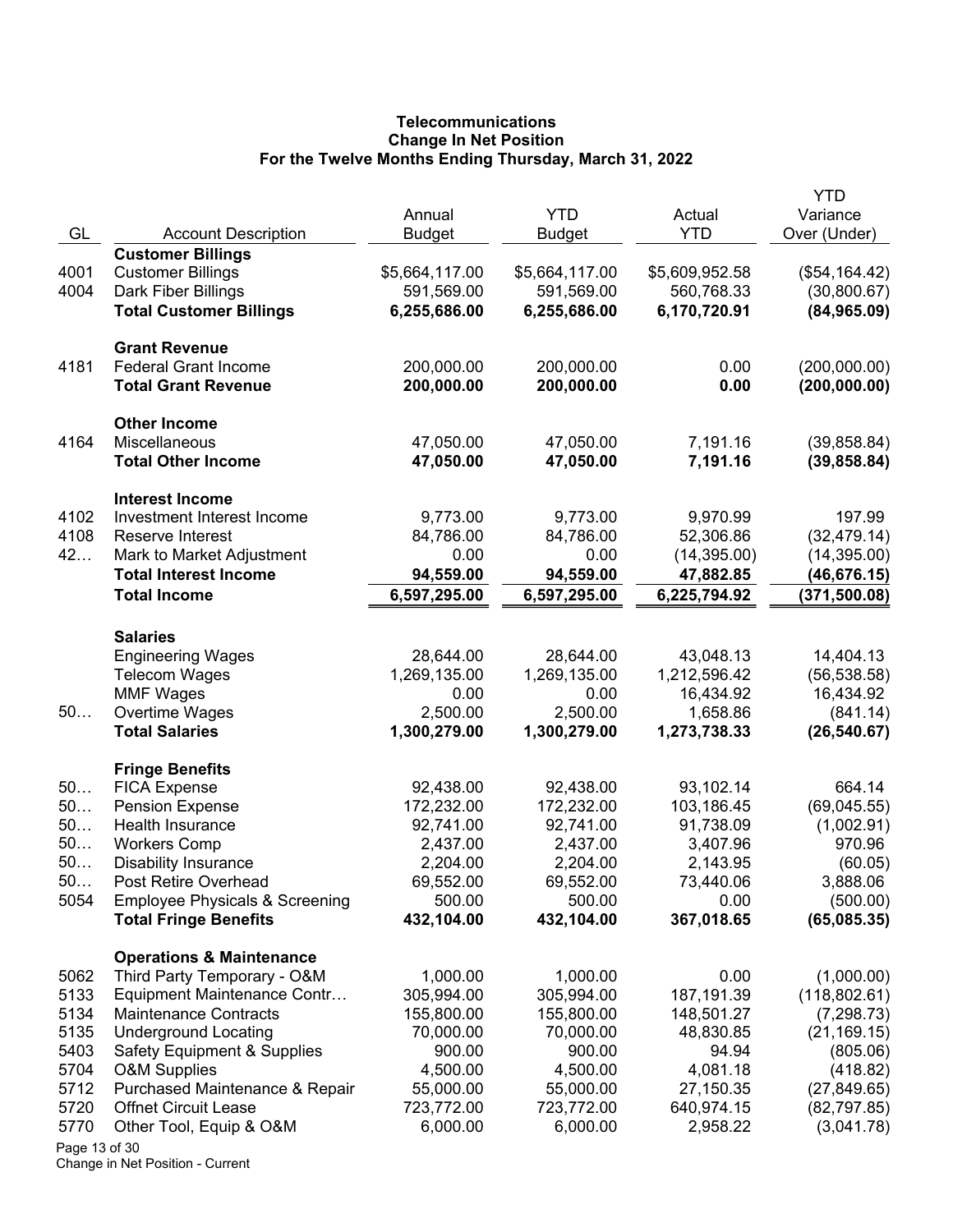# **Telecommunications Change In Net Position For the Twelve Months Ending Thursday, March 31, 2022**

|      |                                     |               |              |              | <b>YTD</b>    |
|------|-------------------------------------|---------------|--------------|--------------|---------------|
|      |                                     | Annual        | <b>YTD</b>   | Actual       | Variance      |
| GL   | <b>Account Description</b>          | <b>Budget</b> | Budget       | <b>YTD</b>   | Over (Under)  |
| 5830 | <b>Collo Expense</b>                | 171,720.00    | 171,720.00   | 138,672.90   | (33,047.10)   |
| 5834 | Permitting                          | 6,000.00      | 6,000.00     | 4,622.99     | (1,377.01)    |
| 5835 | <b>NYS DOT Fee</b>                  | 10,000.00     | 10,000.00    | 11,761.00    | 1,761.00      |
| 5836 | <b>Pole Attachment Fees</b>         | 310,643.00    | 310,643.00   | 290,706.43   | (19,936.57)   |
| 5838 | <b>Conduit Lease</b>                | 22,195.00     | 22,195.00    | 19,695.88    | (2,499.12)    |
|      | Total O & M                         | 1,843,524.00  | 1,843,524.00 | 1,525,241.55 | (318, 282.45) |
|      | <b>Office &amp; Administrative</b>  |               |              |              |               |
| 5053 | Misc Employee Costs                 | 2,400.00      | 2,400.00     | 0.00         | (2,400.00)    |
| 5102 | <b>Office Rent</b>                  | 44,279.00     | 44,279.00    | 29,820.00    | (14, 459.00)  |
| 5104 | <b>Office Supplies</b>              | 2,200.00      | 2,200.00     | 485.86       | (1,714.14)    |
| 5110 | Postage & Shipping                  | 1,000.00      | 1,000.00     | 136.46       | (863.54)      |
| 5112 | Telephone                           | 11,500.00     | 11,500.00    | 11,926.47    | 426.47        |
| 5114 | <b>Cellular Services</b>            | 5,600.00      | 5,600.00     | 5,295.12     | (304.88)      |
| 5118 | <b>Other Communications</b>         | 1,600.00      | 1,600.00     | 1,443.40     | (156.60)      |
| 5120 | Dues & Subscriptions                | 500.00        | 500.00       | 408.32       | (91.68)       |
| 5122 | Public Info & Advertising           | 2,000.00      | 2,000.00     | 375.00       | (1,625.00)    |
| 5123 | <b>Promotional Materials</b>        | 5,000.00      | 5,000.00     | 0.00         | (5,000.00)    |
| 5130 | <b>Office Equipment</b>             | 3,000.00      | 3,000.00     | 34.11        | (2,965.89)    |
| 5170 | <b>Other Office Expenses</b>        | 6,000.00      | 6,000.00     | 500.89       | (5,499.11)    |
| 5172 | <b>Filing Fees</b>                  | 24,000.00     | 24,000.00    | (130.91)     | (24, 130.91)  |
| 5202 | Employee Mileage Reimburse          | 2,016.00      | 2,016.00     | 3.36         | (2,012.64)    |
| 5204 | Empl. Meals & Incidental            | 3,500.00      | 3,500.00     | 2,086.21     | (1,413.79)    |
| 5206 | Empl. Lodging                       | 10,000.00     | 10,000.00    | 3,974.25     | (6,025.75)    |
| 5270 | <b>Travel &amp; Meeting Expense</b> | 500.00        | 500.00       | 0.00         | (500.00)      |
| 5370 | Training & Development              | 9,300.00      | 9,300.00     | 849.00       | (8,451.00)    |
| 5402 | <b>Employee Uniforms</b>            | 1,225.00      | 1,225.00     | 618.00       | (607.00)      |
| 5570 | <b>Other General Expense</b>        | 1,000.00      | 1,000.00     | 0.00         | (1,000.00)    |
|      | <b>Total Office &amp; Admin</b>     | 136,620.00    | 136,620.00   | 57,825.54    | (78, 794.46)  |
|      |                                     |               |              |              |               |
|      | <b>Utilities</b>                    |               |              |              |               |
| 5802 | Gas & Electric                      | 7,000.00      | 7,000.00     | 6,243.89     | (756.11)      |
|      | <b>Total Utilities</b>              | 7,000.00      | 7,000.00     | 6,243.89     | (756.11)      |
|      | <b>Professional Fees</b>            |               |              |              |               |
| 5924 | Legal                               | 43,000.00     | 43,000.00    | 9,870.00     | (33, 130.00)  |
| 5926 | <b>Investment Banking Fees</b>      | 5,734.00      | 5,734.00     | 4,589.51     | (1, 144.49)   |
| 5970 | Consulting                          | 90,000.00     | 90,000.00    | 68,550.00    | (21, 450.00)  |
|      | <b>Total Professional Fees</b>      | 138,734.00    | 138,734.00   | 83,009.51    | (55, 724.49)  |
|      | <b>Automobile</b>                   |               |              |              |               |
| 5601 | Auto/Light Truck Rep. & Maint.      | 12,000.00     | 12,000.00    | 8,985.05     | (3,014.95)    |
| 5602 | <b>Auto/Light Truck Fuel</b>        | 22,000.00     | 22,000.00    | 18,016.80    | (3,983.20)    |
| 5603 | Auto/Light Truck Rental/Lease       | 58,000.00     | 58,000.00    | 58,000.00    | 0.00          |
| 5605 | Vehicle Ins                         | 12,100.00     | 12,100.00    | 11,468.17    | (631.83)      |
|      | <b>Total Automobile</b>             | 104,100.00    | 104,100.00   | 96,470.02    | (7,629.98)    |

Page 14 of 30 Change in Net Position - Current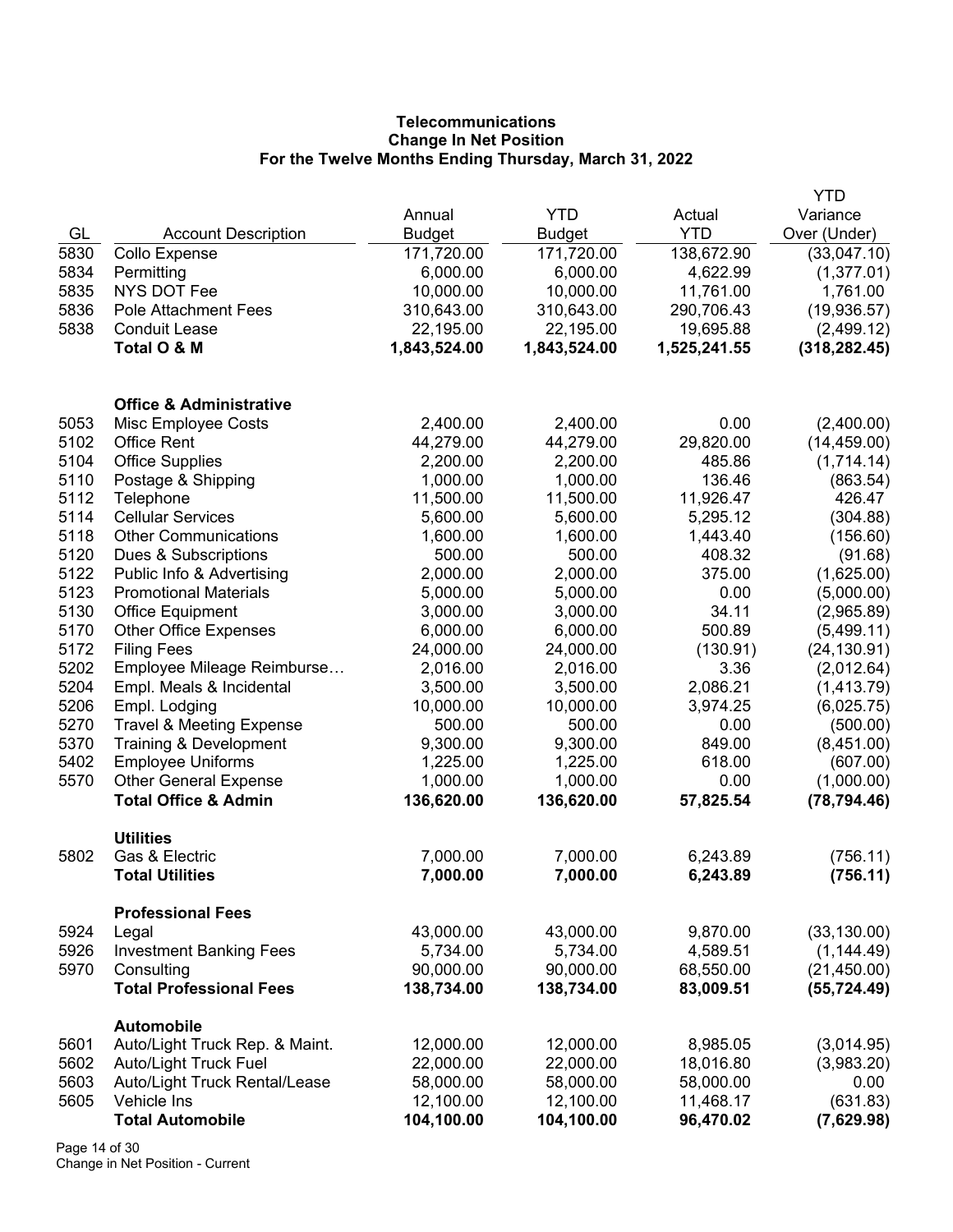# **Telecommunications Change In Net Position For the Twelve Months Ending Thursday, March 31, 2022**

|      |                               |                |                |                | YTD           |
|------|-------------------------------|----------------|----------------|----------------|---------------|
|      |                               | Annual         | <b>YTD</b>     | Actual         | Variance      |
| GL   | <b>Account Description</b>    | <b>Budget</b>  | <b>Budget</b>  | <b>YTD</b>     | Over (Under)  |
|      | Computer                      |                |                |                |               |
| 5124 | <b>Computer Equipment</b>     | 9,500.00       | 9,500.00       | 5,668.97       | (3,831.03)    |
| 5128 | Programming & Software        | 26,950.00      | 26,950.00      | 26,693.72      | (256.28)      |
|      | <b>Total Computer</b>         | 36,450.00      | 36,450.00      | 32,362.69      | (4,087.31)    |
| 6122 | <b>Bad Debt Expense</b>       | 0.00           | 0.00           | 27,796.96      | 27,796.96     |
| 6114 | <b>Insurance</b>              | 130,200.00     | 130,200.00     | 134,520.43     | 4,320.43      |
| 61   | <b>Admin Allocation</b>       | 617,820.00     | 617,820.00     | 536,858.51     | (80, 961.49)  |
| 61   | <b>Engineering Allocation</b> | 11,730.00      | 11,730.00      | 13,354.51      | 1,624.51      |
| 6208 | NYS Administrative Assessm    | 34,901.00      | 34,901.00      | 34,051.00      | (850.00)      |
| 7032 | <b>Depreciation</b>           | 3,732,600.00   | 3,732,600.00   | 3,624,999.96   | (107, 600.04) |
| 6901 | Contingency                   | 25,000.00      | 25,000.00      | 0.00           | (25,000.00)   |
|      | <b>Total Expenses</b>         | 8,551,062.00   | 8,551,062.00   | 7,813,491.55   | (737, 570.45) |
|      | <b>Change in Net Position</b> | (1,953,767.00) | (1,953,767.00) | (1,587,696.63) | 366,070.37    |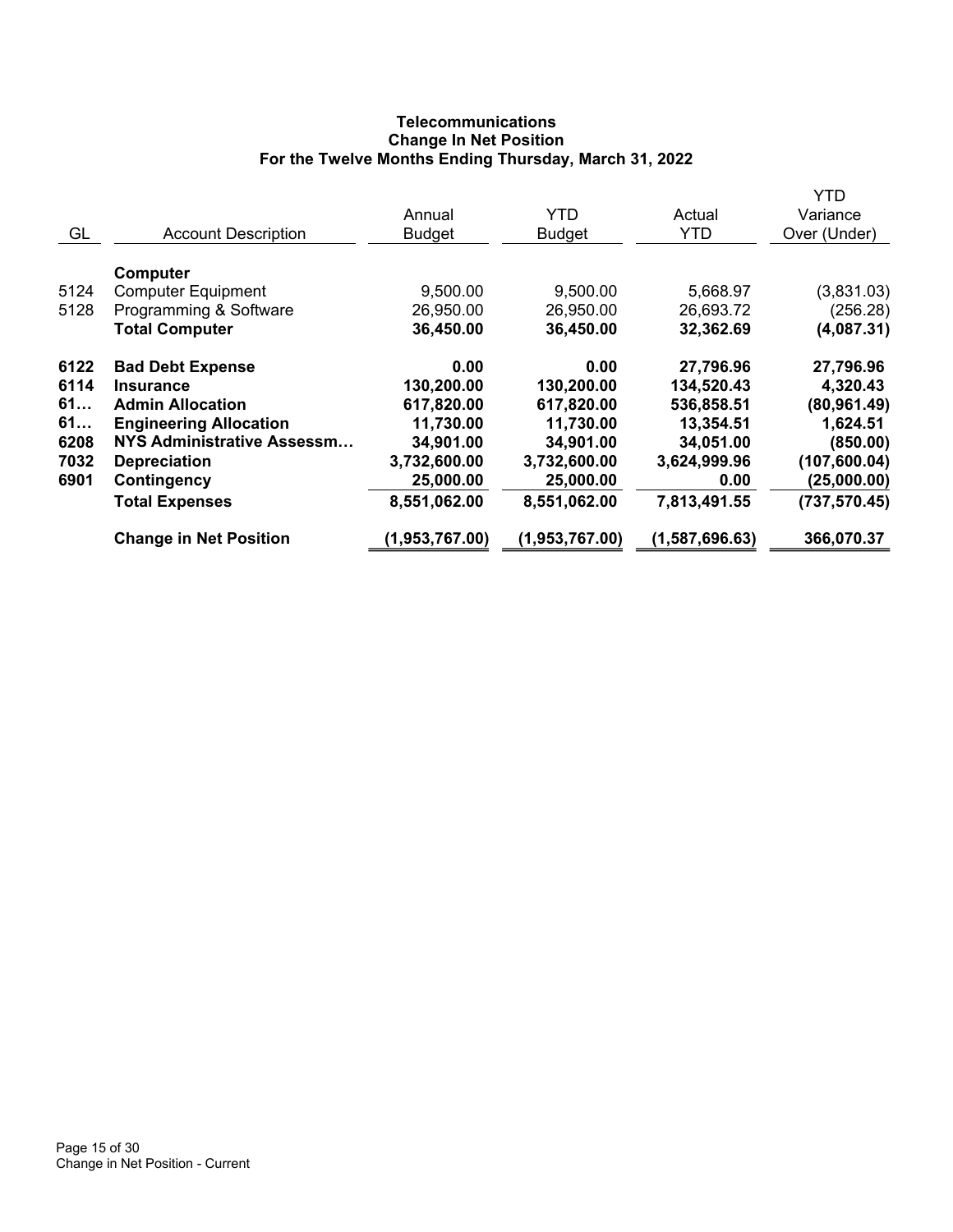#### **Water Quality Change In Net Position For the Twelve Months Ending Thursday, March 31, 2022**

|               |                                           |                         |                             |                      | <b>YTD</b>               |
|---------------|-------------------------------------------|-------------------------|-----------------------------|----------------------|--------------------------|
| GL            | <b>Account Description</b>                | Annual<br><b>Budget</b> | <b>YTD</b><br><b>Budget</b> | Actual<br><b>YTD</b> | Variance<br>Over (Under) |
|               | <b>Customer Billings</b>                  |                         |                             |                      |                          |
| 4001          | <b>Customer Billings</b>                  | \$6,111,649.50          | \$6,111,649.50              | \$6,138,104.69       | \$26,455.19              |
| 4005          | <b>Capital Billings</b>                   | 278,587.00              | 278,587.00                  | 278,586.76           | (0.24)                   |
|               | <b>Total Customer Billings</b>            | 6,390,236.50            | 6,390,236.50                | 6,416,691.45         | 26,454.95                |
|               |                                           |                         |                             |                      |                          |
|               | <b>Grant Revenue</b>                      |                         |                             |                      |                          |
| 4181          | <b>Federal Grant Income</b>               | 900,000.00              | 900,000.00                  | 843,987.50           | (56,012.50)              |
|               | <b>Total Grant Revenue</b>                | 900,000.00              | 900,000.00                  | 843,987.50           | (56,012.50)              |
|               | <b>Other Income</b>                       |                         |                             |                      |                          |
| 4164          | Miscellaneous                             | 7,129.00                | 7,129.00                    | 7,988.94             | 859.94                   |
|               | <b>Total Other Income</b>                 | 7,129.00                | 7,129.00                    | 7,988.94             | 859.94                   |
|               | <b>Interest Income</b>                    |                         |                             |                      |                          |
| 4102          | Investment Interest Income                | 2,000.00                | 2,000.00                    | 2,100.48             | 100.48                   |
| 4108          | Reserve Interest                          | 42,900.00               | 42,900.00                   | 24,644.85            | (18, 255.15)             |
| 42            | Mark to Market Adjustment                 | 0.00                    | 0.00                        | (63,044.20)          | (63,044.20)              |
|               | <b>Total Interest Income</b>              | 44,900.00               | 44,900.00                   | (36, 298.87)         | (81,198.87)              |
|               | <b>Total Income</b>                       | 7,342,265.50            | 7,342,265.50                | 7,232,369.02         | (109, 896.48)            |
|               |                                           |                         |                             |                      |                          |
|               | <b>Salaries</b>                           |                         |                             |                      |                          |
|               | <b>Engineering Wages</b>                  | 105,064.00              | 105,064.00                  | 144,121.77           | 39,057.77                |
|               | <b>Regional Development Wages</b>         | 0.00                    | 0.00                        | 479.67               | 479.67                   |
|               | <b>MMF Wages</b>                          | 0.00                    | 0.00                        | 19,714.56            | 19,714.56                |
|               | WQ Wages                                  | 1,063,964.50            | 1,063,964.50                | 982,963.48           | (81,001.02)              |
| 50            | Overtime Wages                            | 126,312.00              | 126,312.00                  | 120,720.05           | (5,591.95)               |
| 5005          | On-Call Stipend                           | 18,000.00               | 18,000.00                   | 15,600.00            | (2,400.00)               |
|               | <b>Total Salaries</b>                     | 1,313,340.50            | 1,313,340.50                | 1,283,599.53         | (29,740.97)              |
|               | <b>Fringe Benefits</b>                    |                         |                             |                      |                          |
| 50            | <b>FICA Expense</b>                       | 86,369.44               | 86,369.44                   | 91,347.60            | 4,978.16                 |
| 50            | <b>Pension Expense</b>                    | 193,798.28              | 193,798.28                  | 100,351.49           | (93, 446.79)             |
| 50            | <b>VDC Expense</b>                        | 0.00                    | 0.00                        | 925.80               | 925.80                   |
| 50            | Health Insurance                          | 193,000.50              | 193,000.50                  | 178,739.77           | (14, 260.73)             |
| 50            | <b>Workers Comp</b>                       | 77,725.25               | 77,725.25                   | 71,377.78            | (6,347.47)               |
| 50            | <b>Disability Insurance</b>               | 3,807.00                | 3,807.00                    | 3,714.22             | (92.78)                  |
| 50            | Post Retire Overhead                      | 110,620.00              | 110,620.00                  | 104,336.46           | (6, 283.54)              |
| 5054          | <b>Employee Physicals &amp; Screening</b> | 5,840.00                | 5,840.00                    | 5,263.50             | (576.50)                 |
|               | <b>Total Fringe Benefits</b>              | 671,160.47              | 671,160.47                  | 556,056.62           | (115, 103.85)            |
|               | <b>Operations &amp; Maintenance</b>       |                         |                             |                      |                          |
| 5403          | Safety Equipment & Supplies               | 7,500.00                | 7,500.00                    | 6,504.62             | (995.38)                 |
| 5704          | <b>O&amp;M Supplies</b>                   | 500.00                  | 500.00                      | 0.00                 | (500.00)                 |
| 5706          | Shop Tools                                | 10,200.00               | 10,200.00                   | 10,003.99            | (196.01)                 |
| 5770          | Other Tool, Equip & O&M                   | 500.00                  | 500.00                      | 0.00                 | (500.00)                 |
| 5815          | Chemicals                                 | 61,675.00               | 61,675.00                   | 61,053.00            | (622.00)                 |
| 5902          | Lab Fees                                  | 8,600.00                | 8,600.00                    | 7,068.00             | (1,532.00)               |
| Page 16 of 30 |                                           |                         |                             |                      |                          |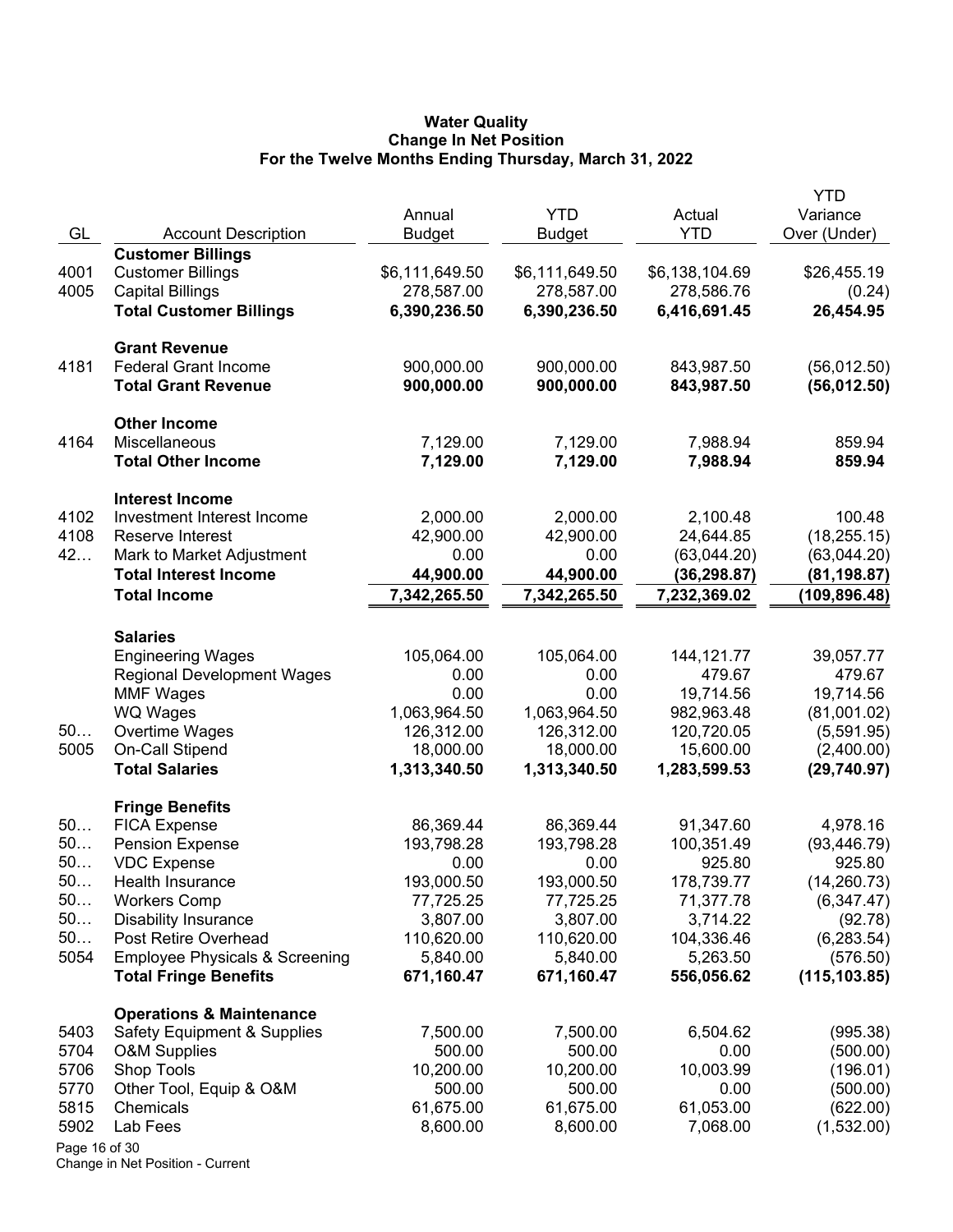### **Water Quality Change In Net Position For the Twelve Months Ending Thursday, March 31, 2022**

|      |                                          |               |              |              | <b>YTD</b>    |
|------|------------------------------------------|---------------|--------------|--------------|---------------|
|      |                                          | Annual        | <b>YTD</b>   | Actual       | Variance      |
| GL   | <b>Account Description</b>               | <b>Budget</b> | Budget       | <b>YTD</b>   | Over (Under)  |
| 6010 | <b>Cape Vincent Reserve</b>              | 700.00        | 700.00       | 700.00       | 0.00          |
| 8090 | <b>Purchases for Resale</b>              | 50,000.00     | 50,000.00    | 16,492.53    | (33,507.47)   |
|      | Total O & M                              | 139,675.00    | 139,675.00   | 101,822.14   | (37, 852.86)  |
|      |                                          |               |              |              |               |
| 6002 | <b>Sewage Treatment</b>                  | 1,419,711.00  | 1,419,711.00 | 1,369,025.91 | (50, 685.09)  |
| 6004 | <b>Water Purchases</b>                   | 847,877.30    | 847,877.30   | 660,043.21   | (187, 834.09) |
|      |                                          |               |              |              |               |
|      | <b>Office &amp; Administrative</b>       |               |              |              |               |
| 5053 | Misc Employee Costs                      | 100.00        | 100.00       | 0.00         | (100.00)      |
| 5104 | <b>Office Supplies</b>                   | 4,500.00      | 4,500.00     | 4,422.80     | (77.20)       |
| 5110 | Postage & Shipping                       | 400.00        | 400.00       | 222.86       | (177.14)      |
| 5112 | Telephone                                | 7,000.00      | 7,000.00     | 7,803.04     | 803.04        |
| 5114 | <b>Cellular Services</b>                 | 14, 187. 73   | 14, 187. 73  | 14, 187. 73  | 0.00          |
| 5120 | Dues & Subscriptions                     | 1,500.00      | 1,500.00     | 1,366.00     | (134.00)      |
| 5122 | Public Info & Advertising                | 2,731.00      | 2,731.00     | 1,624.50     | (1, 106.50)   |
| 5130 | <b>Office Equipment</b>                  | 1,000.00      | 1,000.00     | 972.61       | (27.39)       |
| 5202 | Employee Mileage Reimburse               | 1,100.00      | 1,100.00     | 1,531.75     | 431.75        |
| 5204 | Empl. Meals & Incidental                 | 2,500.00      | 2,500.00     | 1,057.70     | (1,442.30)    |
| 5206 | Empl. Lodging                            | 3,799.18      | 3,799.18     | 3,661.00     | (138.18)      |
| 5270 | <b>Travel &amp; Meeting Expense</b>      | 300.00        | 300.00       | 0.00         | (300.00)      |
| 5370 | Training & Development                   | 6,256.50      | 6,256.50     | 6,256.50     | 0.00          |
| 5402 | <b>Employee Uniforms</b>                 | 7,324.15      | 7,324.15     | 7,324.15     | 0.00          |
| 5508 | <b>Cleaning Services</b>                 | 13,100.00     | 13,100.00    | 13,020.00    | (80.00)       |
|      | <b>Total Office &amp; Admin</b>          | 65,798.56     | 65,798.56    | 63,450.64    | (2,347.92)    |
|      |                                          |               |              |              |               |
|      | <b>Utilities</b>                         |               |              |              |               |
| 5802 | Gas & Electric                           | 121,772.85    | 121,772.85   | 121,808.61   | 35.76         |
|      | <b>Total Utilities</b>                   | 121,772.85    | 121,772.85   | 121,808.61   | 35.76         |
|      |                                          |               |              |              |               |
|      | <b>Professional Fees</b>                 |               |              |              |               |
| 5924 | Legal                                    | 5,699.75      | 5,699.75     | 4,071.00     | (1,628.75)    |
| 5926 | <b>Investment Banking Fees</b>           | 1,963.00      | 1,963.00     | 1,644.56     | (318.44)      |
| 5970 | Consulting                               | 5,800.00      | 5,800.00     | 5,800.00     | 0.00          |
|      | <b>Total Professional Fees</b>           | 13,462.75     | 13,462.75    | 11,515.56    | (1,947.19)    |
|      |                                          |               |              |              |               |
|      | <b>Repairs &amp; Maintenance</b>         |               |              |              |               |
| 5804 | <b>Building Maintenance &amp; Repair</b> | 21,818.10     | 21,818.10    | 17,893.13    | (3,924.97)    |
| 5808 | Site Maint & Repair                      | 30,852.15     | 30,852.15    | 26,963.41    | (3,888.74)    |
| 5812 | <b>Pipeline Maintenance</b>              | 71,181.37     | 71,181.37    | 50,354.30    | (20, 827.07)  |
|      | <b>Total Repairs &amp; Maintenance</b>   | 123,851.62    | 123,851.62   | 95,210.84    | (28, 640.78)  |
|      |                                          |               |              |              |               |
|      | <b>Automobile</b>                        |               |              |              |               |
| 5601 | Auto/Light Truck Rep. & Maint.           | 19,000.00     | 19,000.00    | 17,239.05    | (1,760.95)    |
| 5602 | Auto/Light Truck Fuel                    | 69,959.65     | 69,959.65    | 70,000.28    | 40.63         |
| 5603 | Auto/Light Truck Rental/Lease            | 129,912.27    | 129,912.27   | 110,300.00   | (19,612.27)   |
| 5605 | Vehicle Ins                              | 27,900.00     | 27,900.00    | 20,835.32    | (7,064.68)    |
|      | <b>Total Automobile</b>                  | 246,771.92    | 246,771.92   | 218,374.65   | (28, 397.27)  |
|      |                                          |               |              |              |               |

Page 17 of 30 Change in Net Position - Current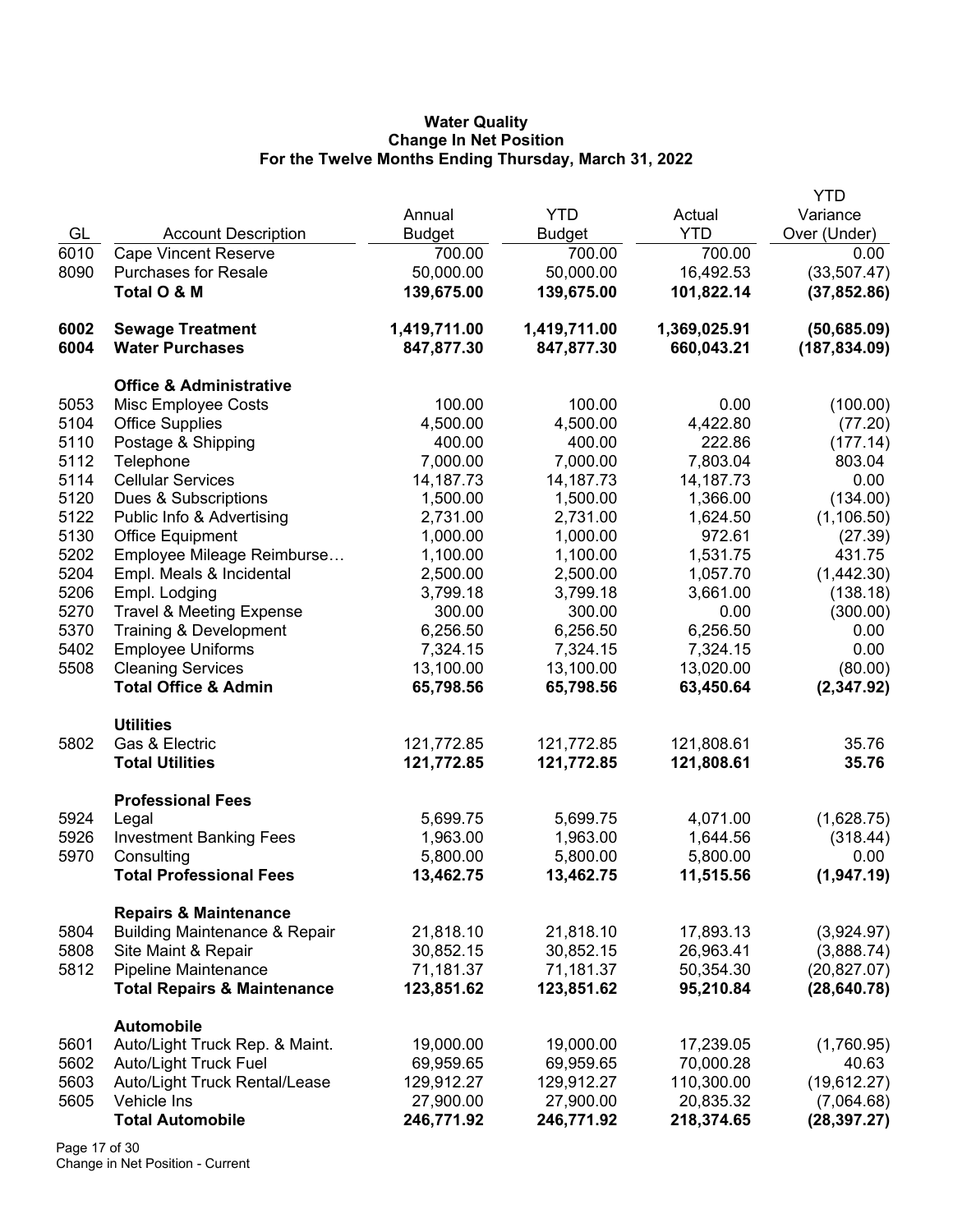## **Water Quality Change In Net Position For the Twelve Months Ending Thursday, March 31, 2022**

|                  |                                                                                          |                                      |                                      |                                      | <b>YTD</b>                             |
|------------------|------------------------------------------------------------------------------------------|--------------------------------------|--------------------------------------|--------------------------------------|----------------------------------------|
|                  |                                                                                          | Annual                               | YTD                                  | Actual                               | Variance                               |
| GL               | <b>Account Description</b>                                                               | <b>Budget</b>                        | <b>Budget</b>                        | <b>YTD</b>                           | Over (Under)                           |
| 5124<br>5128     | Computer<br><b>Computer Equipment</b><br>Programming & Software<br><b>Total Computer</b> | 12,500.00<br>5,602.00<br>18,102.00   | 12,500.00<br>5,602.00<br>18,102.00   | 12,369.36<br>5,410.00<br>17,779.36   | (130.64)<br>(192.00)<br>(322.64)       |
| 6114<br>61<br>61 | <b>Insurance</b><br><b>Admin Allocation</b><br><b>Engineering Allocation</b>             | 86,600.00<br>500,817.00<br>33,536.00 | 86,600.00<br>500,817.00<br>33,536.00 | 99,412.15<br>493,530.70<br>30,850.06 | 12,812.15<br>(7, 286.30)<br>(2,685.94) |
| 6208<br>89       | NYS Administrative Assessm                                                               | 31,828.00                            | 31,828.00                            | 31,054.00                            | (774.00)                               |
| 7032             | <b>Water Quality Allocation</b><br><b>Depreciation</b>                                   | 0.00<br>801,700.00                   | 0.00<br>801,700.00                   | (1,829.13)<br>787,336.40             | (1,829.13)<br>(14, 363.60)             |
| 7002             | Amortization                                                                             | 24,400.00                            | 24,400.00                            | 26,943.00                            | 2,543.00                               |
| 6202             | <b>Interest Expense</b>                                                                  | 56,806.00                            | 56,806.00                            | 56,806.13                            | 0.13                                   |
|                  | <b>Total Expenses</b>                                                                    | 6,517,210.97                         | 6,517,210.97                         | 6,022,790.38                         | (494, 420.59)                          |
|                  | <b>Change in Net Position</b>                                                            | 825,054.53                           | 825,054.53                           | 1,209,578.64                         | 384,524.11                             |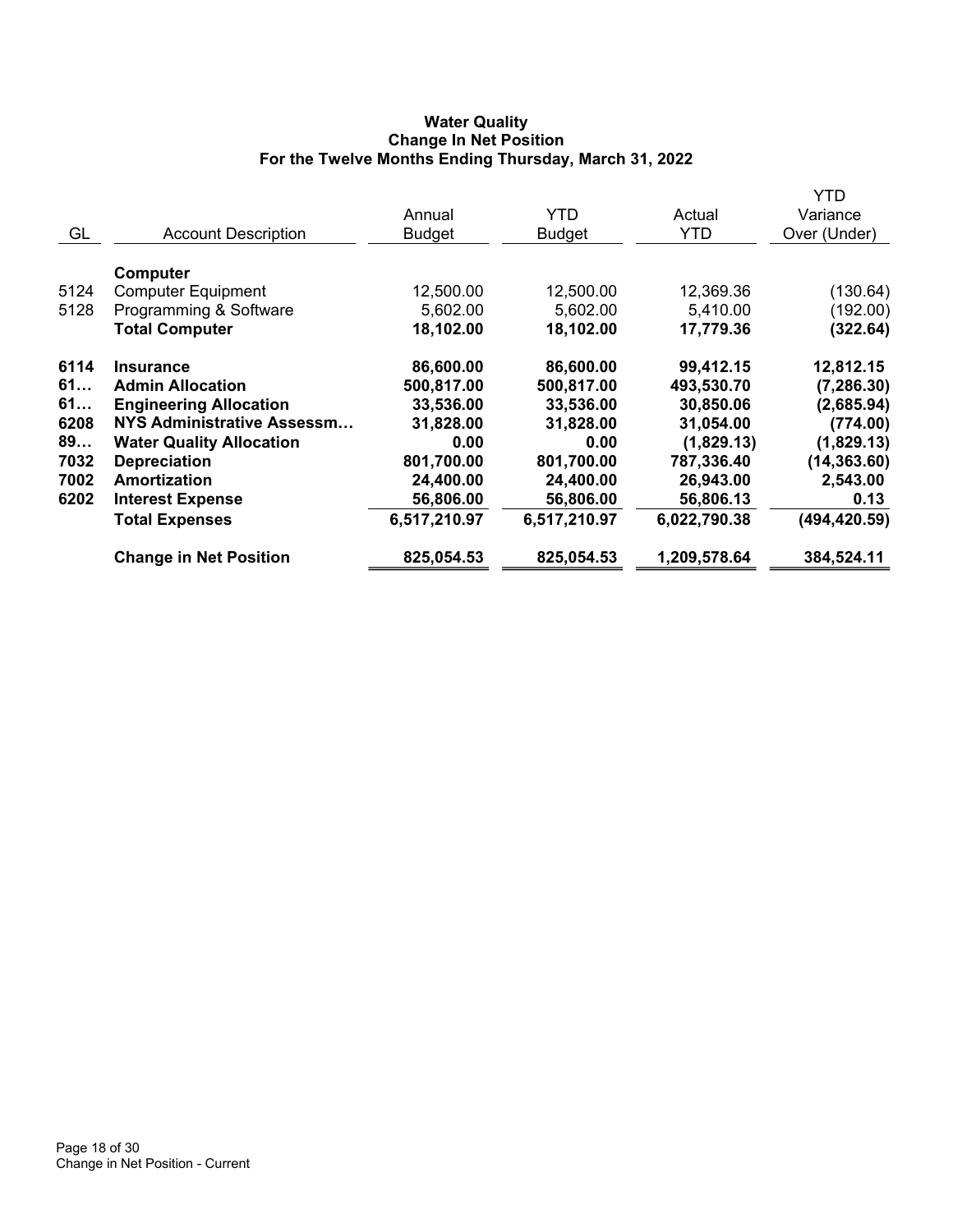#### **Army Sewer Change In Net Position For the Twelve Months Ending Thursday, March 31, 2022**

| GL            | <b>Account Description</b>                | Annual<br><b>Budget</b> | <b>YTD</b><br><b>Budget</b> | Actual<br><b>YTD</b>   | YTD<br>Variance<br>Over (Under) |
|---------------|-------------------------------------------|-------------------------|-----------------------------|------------------------|---------------------------------|
|               | <b>Customer Billings</b>                  |                         |                             |                        |                                 |
| 4001          | <b>Customer Billings</b>                  | \$2,974,866.00          | \$2,974,866.00              | \$3,260,725.61         | \$285,859.61                    |
|               | <b>Total Customer Billings</b>            | 2,974,866.00            | 2,974,866.00                | 3,260,725.61           | 285,859.61                      |
|               | <b>Other Income</b>                       |                         |                             |                        |                                 |
| 4164          | Miscellaneous                             | 7,129.00                | 7,129.00                    | 7,988.94               | 859.94                          |
|               | <b>Total Other Income</b>                 | 7,129.00                | 7,129.00                    | 7,988.94               | 859.94                          |
|               | <b>Interest Income</b>                    |                         |                             |                        |                                 |
| 4108          | Reserve Interest                          | 27,800.00               | 27,800.00                   | 15,946.62              | (11, 853.38)                    |
| 42            | Mark to Market Adjustment                 | 0.00                    | 0.00                        | (40, 793.31)           | (40, 793.31)                    |
|               | <b>Total Interest Income</b>              | 27,800.00               | 27,800.00                   | (24,846.69)            | (52,646.69)                     |
|               | <b>Total Income</b>                       | 3,009,795.00            | 3,009,795.00                | 3,243,867.86           | 234,072.86                      |
|               | <b>Salaries</b>                           |                         |                             |                        |                                 |
|               | <b>Engineering Wages</b>                  | 39,529.00               | 39,529.00                   | 53,459.97              | 13,930.97                       |
|               | <b>Regional Development Wages</b>         | 0.00                    | 0.00                        | 259.37                 | 259.37                          |
|               | <b>MMF Wages</b>                          | 0.00                    | 0.00                        | 10,540.81              | 10,540.81                       |
|               | <b>WQ Wages</b>                           | 369,119.00              | 369,119.00                  | 354,836.67             | (14, 282.33)                    |
| 50            | Overtime Wages                            | 26,392.00               | 26,392.00                   | 24,346.88              | (2,045.12)                      |
| 5005          | <b>On-Call Stipend</b>                    | 3,840.00                | 3,840.00                    | 3,120.00               | (720.00)                        |
|               | <b>Total Salaries</b>                     | 438,880.00              | 438,880.00                  | 446,563.70             | 7,683.70                        |
|               | <b>Fringe Benefits</b>                    |                         |                             |                        |                                 |
| 50            | <b>FICA Expense</b>                       | 28,846.00               | 28,846.00                   | 31,772.12              | 2,926.12                        |
| 50<br>50      | <b>Pension Expense</b>                    | 65,048.00               | 65,048.00                   | 34,901.13<br>275.61    | (30, 146.87)                    |
| 50            | <b>VDC Expense</b><br>Health Insurance    | 0.00<br>63,471.00       | 0.00<br>63,471.00           |                        | 275.61                          |
| 50            | <b>Workers Comp</b>                       | 25,264.00               | 25,264.00                   | 62,174.25<br>29,781.74 | (1, 296.75)<br>4,517.74         |
| 50            | <b>Disability Insurance</b>               | 1,249.00                | 1,249.00                    | 1,128.60               | (120.40)                        |
| 50            | Post Retire Overhead                      | 36,292.00               | 36,292.00                   | 36,661.71              | 369.71                          |
| 5054          | <b>Employee Physicals &amp; Screening</b> | 3,590.00                | 3,590.00                    | 3,214.50               | (375.50)                        |
|               | <b>Total Fringe Benefits</b>              | 223,760.00              | 223,760.00                  | 199,909.66             | (23, 850.34)                    |
|               | <b>Operations &amp; Maintenance</b>       |                         |                             |                        |                                 |
| 5403          | <b>Safety Equipment &amp; Supplies</b>    | 7,500.00                | 7,500.00                    | 6,504.62               | (995.38)                        |
| 5706          | <b>Shop Tools</b>                         | 8,500.00                | 8,500.00                    | 8,934.03               | 434.03                          |
| 5815          | Chemicals                                 | 59,675.00               | 59,675.00                   | 59,675.00              | 0.00                            |
|               | Total O & M                               | 75,675.00               | 75,675.00                   | 75,113.65              | (561.35)                        |
| 6002          | <b>Sewage Treatment</b>                   | 1,419,711.00            | 1,419,711.00                | 1,369,025.91           | (50, 685.09)                    |
| 6004          | <b>Water Purchases</b>                    | 4,246.30                | 4,246.30                    | 4,246.30               | 0.00                            |
|               | <b>Office &amp; Administrative</b>        |                         |                             |                        |                                 |
| 5053          | Misc Employee Costs                       | 100.00                  | 100.00                      | 0.00                   | (100.00)                        |
| 5104          | <b>Office Supplies</b>                    | 4,500.00                | 4,500.00                    | 4,422.80               | (77.20)                         |
| 5110          | Postage & Shipping                        | 400.00                  | 400.00                      | 222.86                 | (177.14)                        |
| Page 19 of 30 |                                           |                         |                             |                        |                                 |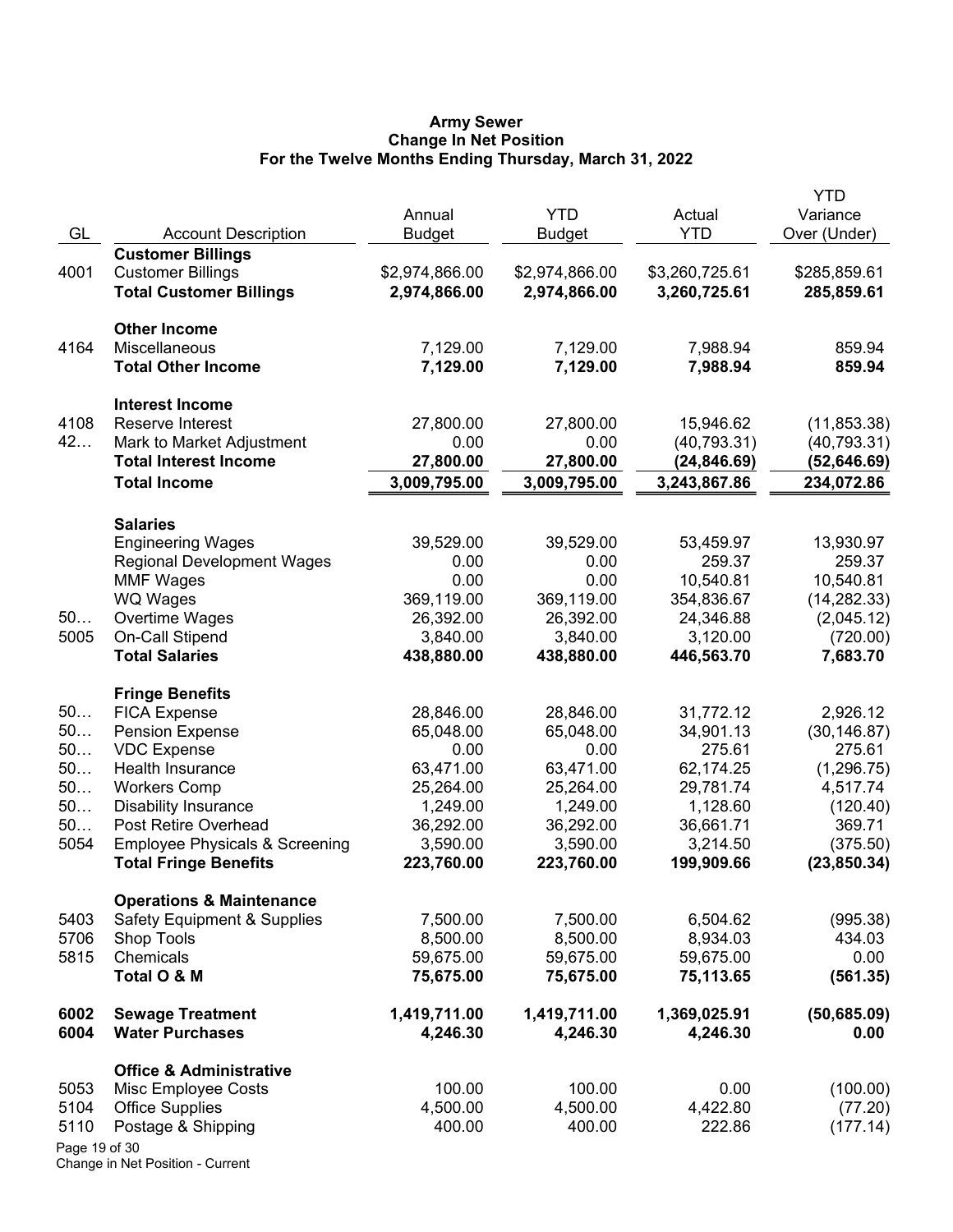#### **Army Sewer Change In Net Position For the Twelve Months Ending Thursday, March 31, 2022**

|              |                                              |                         |                         |                         | <b>YTD</b>                 |
|--------------|----------------------------------------------|-------------------------|-------------------------|-------------------------|----------------------------|
|              |                                              | Annual                  | <b>YTD</b>              | Actual                  | Variance                   |
| GL           | <b>Account Description</b>                   | <b>Budget</b>           | <b>Budget</b>           | <b>YTD</b>              | Over (Under)               |
| 5112         | Telephone                                    | 7,000.00                | 7,000.00                | 7,803.04                | 803.04                     |
| 5114         | <b>Cellular Services</b>                     | 14, 187. 73             | 14, 187. 73             | 14, 187. 73             | 0.00                       |
| 5120         | Dues & Subscriptions                         | 1,500.00                | 1,500.00                | 1,366.00                | (134.00)                   |
| 5122         | Public Info & Advertising                    | 1,500.00                | 1,500.00                | 1,159.50                | (340.50)                   |
| 5130         | <b>Office Equipment</b>                      | 1,000.00                | 1,000.00                | 972.61                  | (27.39)                    |
| 5202         | Employee Mileage Reimburse                   | 500.00                  | 500.00                  | 711.11                  | 211.11                     |
| 5204         | Empl. Meals & Incidental                     | 2,500.00                | 2,500.00                | 1,057.70                | (1,442.30)                 |
| 5206         | Empl. Lodging                                | 3,799.18                | 3,799.18                | 3,661.00                | (138.18)                   |
| 5370         | Training & Development                       | 6,256.50                | 6,256.50                | 6,256.50                | 0.00                       |
| 5402         | <b>Employee Uniforms</b>                     | 7,324.15                | 7,324.15                | 7,324.15                | 0.00                       |
| 5508         | <b>Cleaning Services</b>                     | 13,100.00               | 13,100.00               | 13,020.00               | (80.00)                    |
|              | <b>Total Office &amp; Admin</b>              | 63,667.56               | 63,667.56               | 62,165.00               | (1,502.56)                 |
|              | <b>Utilities</b>                             |                         |                         |                         |                            |
| 5802         | Gas & Electric                               | 70,677.07               | 70,677.07               | 70,677.07               | 0.00                       |
|              | <b>Total Utilities</b>                       | 70,677.07               | 70,677.07               | 70,677.07               | 0.00                       |
|              | <b>Professional Fees</b>                     |                         |                         |                         |                            |
| 5924         | Legal                                        | 3,699.75                | 3,699.75                | 3,699.75                | 0.00                       |
| 5926         | <b>Investment Banking Fees</b>               | 1,197.00                | 1,197.00                | 1,068.97                | (128.03)                   |
|              | <b>Total Professional Fees</b>               | 4,896.75                | 4,896.75                | 4,768.72                | (128.03)                   |
|              | <b>Repairs &amp; Maintenance</b>             |                         |                         |                         |                            |
| 5804         | <b>Building Maintenance &amp; Repair</b>     | 13,818.10               | 13,818.10               | 12,862.08               | (956.02)                   |
| 5808         | Site Maint & Repair                          | 21,302.93               | 21,302.93               | 18,662.78               | (2,640.15)                 |
| 5812         | Pipeline Maintenance                         | 34,081.37               | 34,081.37               | 31,106.37               | (2,975.00)                 |
|              | <b>Total Repairs &amp; Maintenance</b>       | 69,202.40               | 69,202.40               | 62,631.23               | (6, 571.17)                |
|              | <b>Automobile</b>                            |                         |                         |                         |                            |
| 5601         | Auto/Light Truck Rep. & Maint.               | 19,000.00               | 19,000.00               | 17,239.05               | (1,760.95)                 |
| 5602         | <b>Auto/Light Truck Fuel</b>                 | 69,959.65               | 69,959.65               | 70,000.28               | 40.63                      |
| 5603<br>5605 | Auto/Light Truck Rental/Lease<br>Vehicle Ins | 129,912.27<br>27,900.00 | 129,912.27<br>27,900.00 | 110,300.00<br>20,835.32 | (19,612.27)                |
|              | <b>Total Automobile</b>                      | 246,771.92              | 246,771.92              | 218,374.65              | (7,064.68)<br>(28, 397.27) |
|              |                                              |                         |                         |                         |                            |
| 5124         | Computer<br><b>Computer Equipment</b>        | 12,500.00               | 12,500.00               | 12,369.36               | (130.64)                   |
| 5128         | Programming & Software                       | 5,602.00                | 5,602.00                | 5,410.00                | (192.00)                   |
|              | <b>Total Computer</b>                        | 18,102.00               | 18,102.00               | 17,779.36               | (322.64)                   |
| 6114         | <b>Insurance</b>                             | 34,100.00               | 34,100.00               | 43,540.72               | 9,440.72                   |
| 61           | <b>Admin Allocation</b>                      | 281,576.00              | 281,576.00              | 295,247.60              | 13,671.60                  |
| 61           | <b>Engineering Allocation</b>                | 10,490.00               | 10,490.00               | 10,460.43               | (29.57)                    |
| 6208         | <b>NYS Administrative Assessm</b>            | 13,401.00               | 13,401.00               | 13,075.00               | (326.00)                   |
| 89           | <b>Water Quality Allocation</b>              | (205, 362.00)           | (205, 362.00)           | (190, 795.04)           | 14,566.96                  |
| 7032         | <b>Depreciation</b>                          | 303,500.00              | 303,500.00              | 302,259.55              | (1, 240.45)                |
|              | <b>Total Expenses</b>                        | 3,073,295.00            | 3,073,295.00            | 3,005,043.51            | (68, 251.49)               |
|              |                                              |                         |                         |                         |                            |

Page 20 of 30 Change in Net Position - Current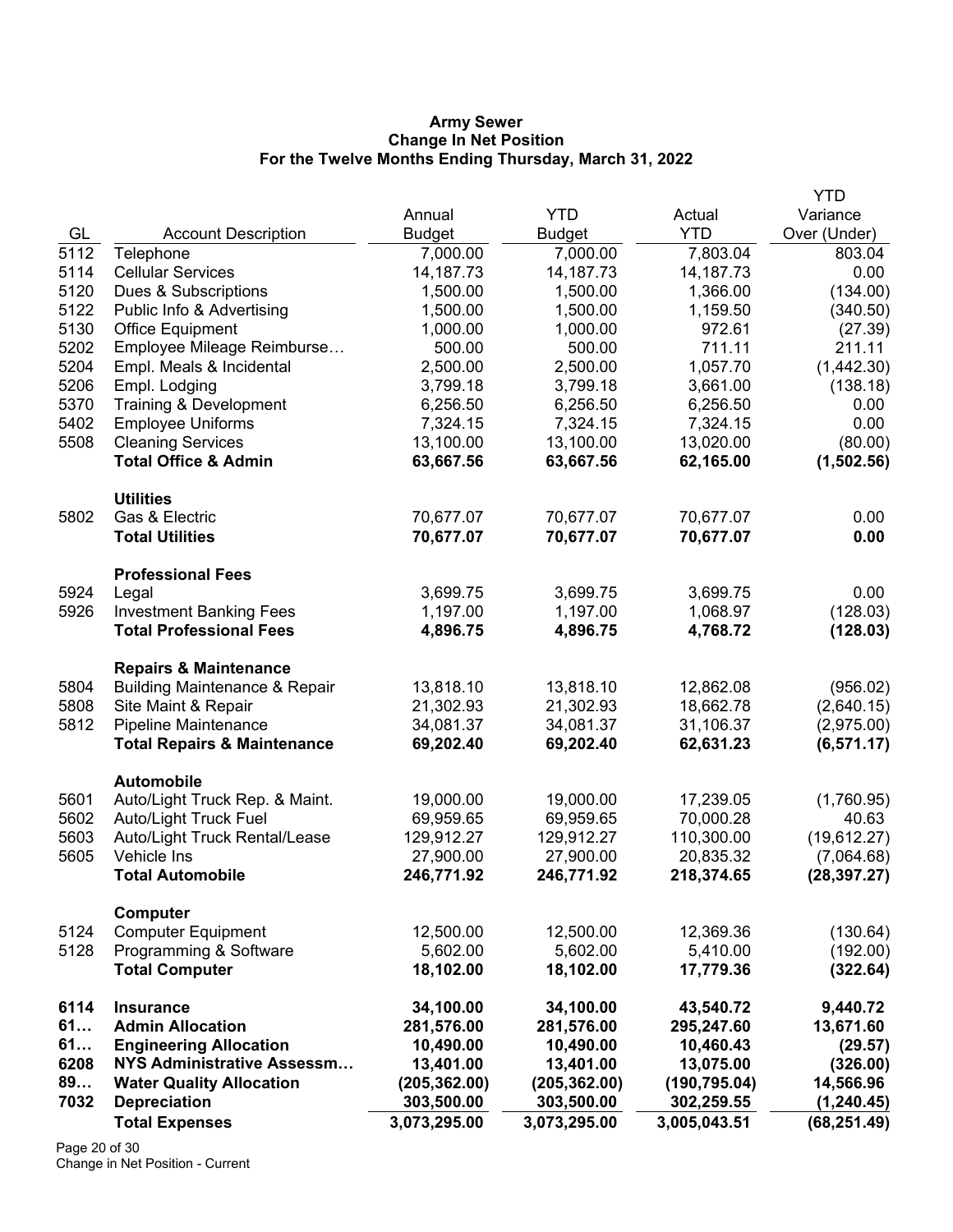## **Army Sewer Change In Net Position For the Twelve Months Ending Thursday, March 31, 2022**

|    | <b>Change in Net Position</b> | (63,500.00)             | (63, 500.00)         | 238,824.35    | 302,324.35                      |
|----|-------------------------------|-------------------------|----------------------|---------------|---------------------------------|
| GL | Account Description           | Annual<br><b>Budget</b> | YTD<br><b>Budget</b> | Actual<br>YTD | YTD<br>Variance<br>Over (Under) |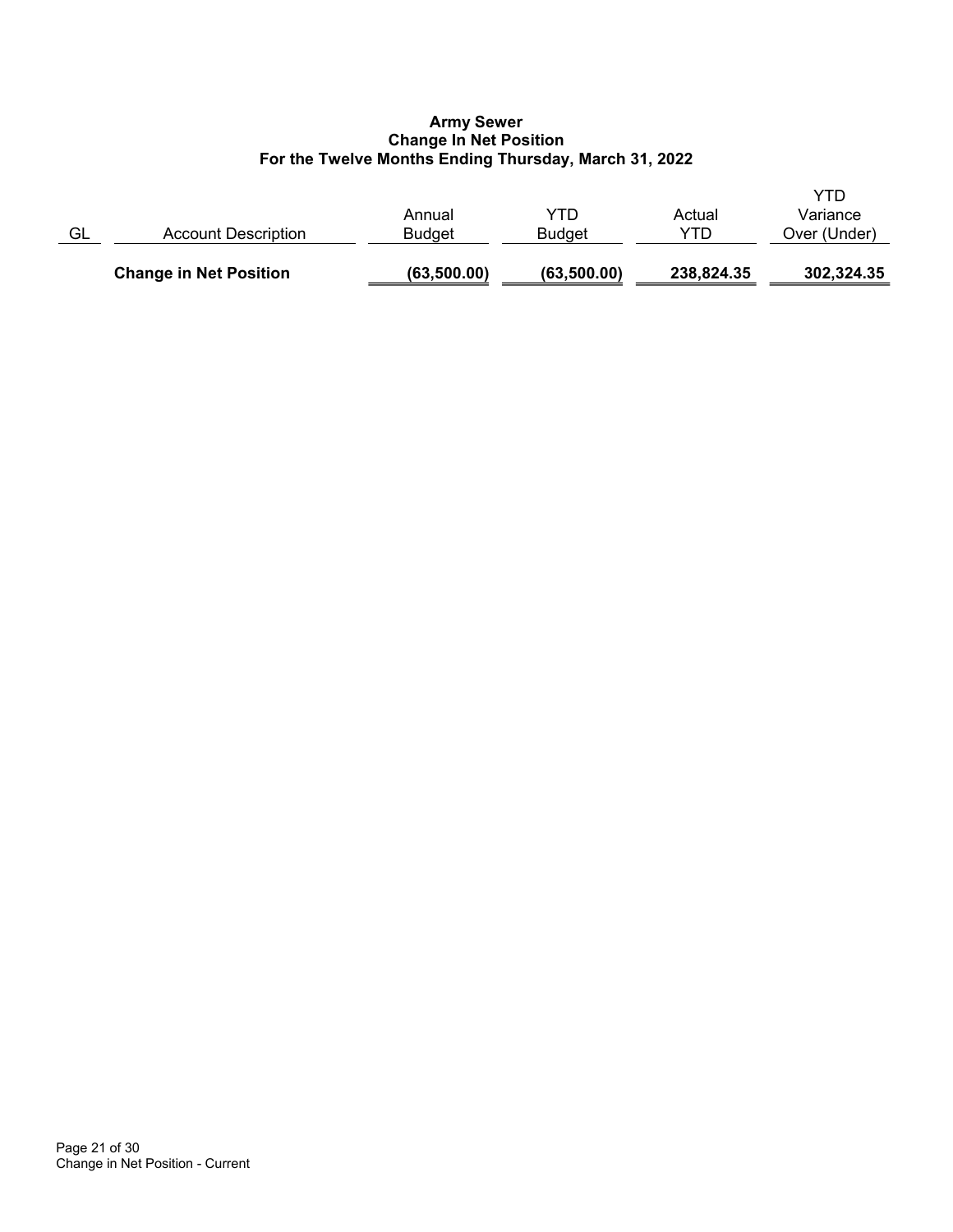## **Army Water Line Change In Net Position For the Twelve Months Ending Thursday, March 31, 2022**

|      |                                           |                |                |                | <b>YTD</b>     |
|------|-------------------------------------------|----------------|----------------|----------------|----------------|
|      |                                           | Annual         | <b>YTD</b>     | Actual         | Variance       |
| GL   | <b>Account Description</b>                | <b>Budget</b>  | <b>Budget</b>  | <b>YTD</b>     | Over (Under)   |
|      | <b>Customer Billings</b>                  |                |                |                |                |
| 4001 | <b>Customer Billings</b>                  | \$2,081,756.00 | \$2,081,756.00 | \$1,849,744.82 | (\$232,011.18) |
|      | <b>Total Customer Billings</b>            | 2,081,756.00   | 2,081,756.00   | 1,849,744.82   | (232, 011.18)  |
|      | <b>Grant Revenue</b>                      |                |                |                |                |
| 4181 | <b>Federal Grant Income</b>               | 900,000.00     | 900,000.00     | 843,987.50     | (56,012.50)    |
|      | <b>Total Grant Revenue</b>                | 900,000.00     | 900,000.00     | 843,987.50     | (56,012.50)    |
|      | <b>Interest Income</b>                    |                |                |                |                |
| 4108 | Reserve Interest                          | 15,100.00      | 15,100.00      | 8,698.23       | (6,401.77)     |
| 42   | Mark to Market Adjustment                 | 0.00           | 0.00           | (22, 250.89)   | (22, 250.89)   |
|      | <b>Total Interest Income</b>              | 15,100.00      | 15,100.00      | (13, 552.66)   | (28,652.66)    |
|      | <b>Total Income</b>                       | 2,996,856.00   | 2,996,856.00   | 2,680,179.66   | (316, 676.34)  |
|      | <b>Salaries</b>                           |                |                |                |                |
|      | <b>Engineering Wages</b>                  | 38,266.00      | 38,266.00      | 63,011.30      | 24,745.30      |
|      | <b>Regional Development Wages</b>         | 0.00           | 0.00           | 220.30         | 220.30         |
|      | <b>MMF Wages</b>                          | 0.00           | 0.00           | 9,173.75       | 9,173.75       |
|      | <b>WQ Wages</b>                           | 330,353.00     | 330,353.00     | 275,083.68     | (55, 269.32)   |
| 50   | Overtime Wages                            | 11,632.00      | 11,632.00      | 6,486.14       | (5, 145.86)    |
| 5005 | On-Call Stipend                           | 3,840.00       | 3,840.00       | 3,120.00       | (720.00)       |
|      | <b>Total Salaries</b>                     | 384,091.00     | 384,091.00     | 357,095.17     | (26, 995.83)   |
|      | <b>Fringe Benefits</b>                    |                |                |                |                |
| 50   | <b>FICA Expense</b>                       | 25,254.00      | 25,254.00      | 25,371.49      | 117.49         |
| 50   | <b>Pension Expense</b>                    | 56,937.00      | 56,937.00      | 27,736.52      | (29, 200.48)   |
| 50   | <b>VDC Expense</b>                        | 0.00           | 0.00           | 358.07         | 358.07         |
| 50   | Health Insurance                          | 55,640.00      | 55,640.00      | 52,532.33      | (3, 107.67)    |
| 50   | <b>Workers Comp</b>                       | 21,763.00      | 21,763.00      | 12,937.33      | (8,825.67)     |
| 50   | <b>Disability Insurance</b>               | 1,088.00       | 1,088.00       | 1,018.26       | (69.74)        |
| 50   | Post Retire Overhead                      | 31,630.00      | 31,630.00      | 28,365.00      | (3,265.00)     |
| 5054 | <b>Employee Physicals &amp; Screening</b> | 2,250.00       | 2,250.00       | 2,049.00       | (201.00)       |
|      | <b>Total Fringe Benefits</b>              | 194,562.00     | 194,562.00     | 150,368.00     | (44, 194.00)   |
|      | <b>Operations &amp; Maintenance</b>       |                |                |                |                |
| 5706 | <b>Shop Tools</b>                         | 1,200.00       | 1,200.00       | 1,069.96       | (130.04)       |
| 5902 | Lab Fees                                  | 5,000.00       | 5,000.00       | 3,684.00       | (1,316.00)     |
|      | Total O & M                               | 6,200.00       | 6,200.00       | 4,753.96       | (1,446.04)     |
| 6004 | <b>Water Purchases</b>                    | 730,681.00     | 730,681.00     | 557,468.34     | (173, 212.66)  |
|      | <b>Office &amp; Administrative</b>        |                |                |                |                |
| 5122 | Public Info & Advertising                 | 981.00         | 981.00         | 465.00         | (516.00)       |
| 5202 | Employee Mileage Reimburse                | 100.00         | 100.00         | 69.03          | (30.97)        |
|      | <b>Total Office &amp; Admin</b>           | 1,081.00       | 1,081.00       | 534.03         | (546.97)       |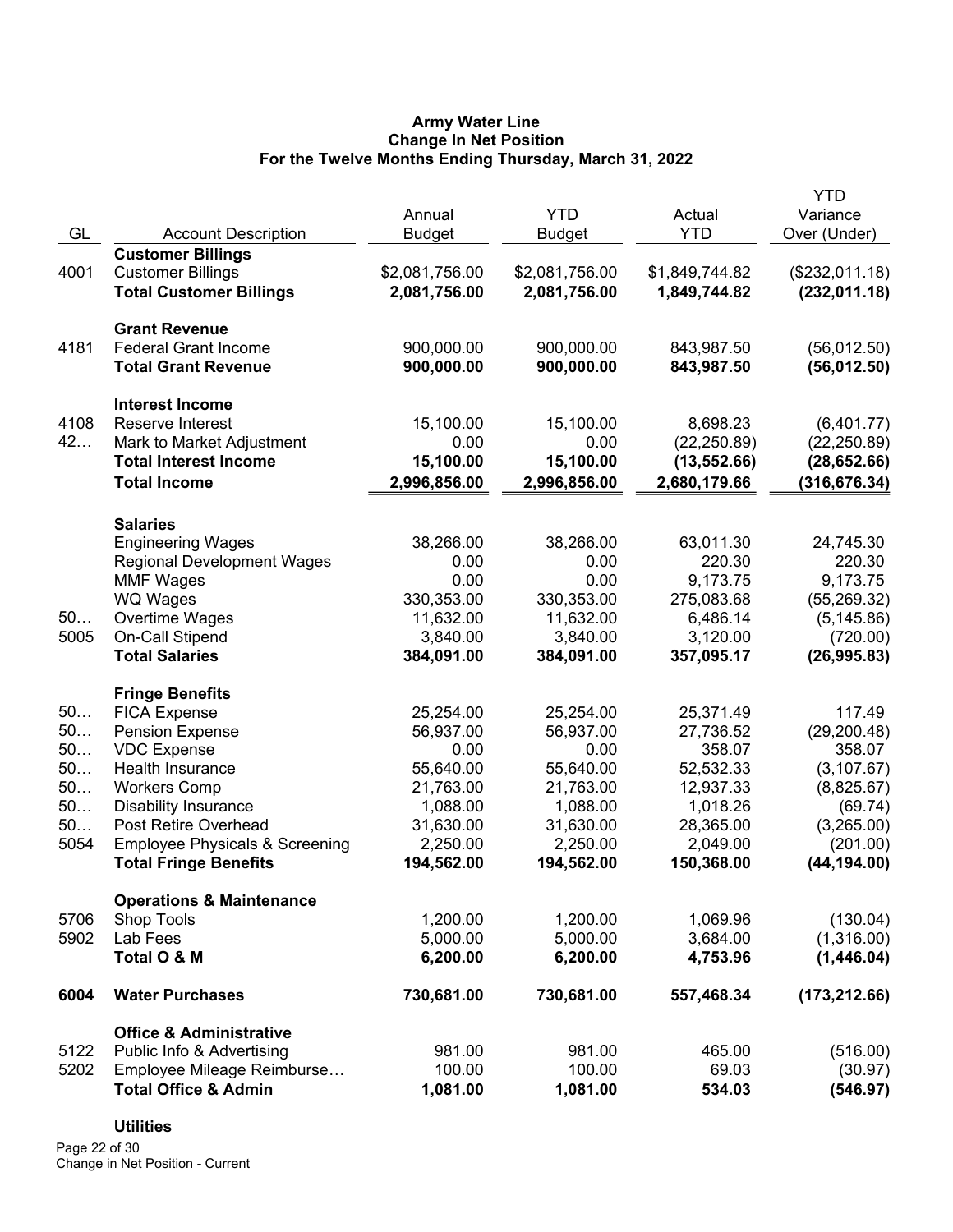# **Army Water Line Change In Net Position For the Twelve Months Ending Thursday, March 31, 2022**

|      |                                          |               |              |              | <b>YTD</b>        |
|------|------------------------------------------|---------------|--------------|--------------|-------------------|
|      |                                          | Annual        | <b>YTD</b>   | Actual       | Variance          |
| GL   | <b>Account Description</b>               | <b>Budget</b> | Budget       | <b>YTD</b>   | Over (Under)      |
| 5802 | Gas & Electric                           | 22,200.78     | 22,200.78    | 22,200.78    | 0.00              |
|      | <b>Total Utilities</b>                   | 22,200.78     | 22,200.78    | 22,200.78    | 0.00              |
|      | <b>Professional Fees</b>                 |               |              |              |                   |
| 5924 | Legal                                    | 1,500.00      | 1,500.00     | 371.25       | (1, 128.75)       |
| 5926 | <b>Investment Banking Fees</b>           | 766.00        | 766.00       | 575.59       | (190.41)          |
| 5970 | Consulting                               | 5,800.00      | 5,800.00     | 5,800.00     | 0.00 <sub>1</sub> |
|      | <b>Total Professional Fees</b>           | 8,066.00      | 8,066.00     | 6,746.84     | (1,319.16)        |
|      | <b>Repairs &amp; Maintenance</b>         |               |              |              |                   |
| 5804 | <b>Building Maintenance &amp; Repair</b> | 4,000.00      | 4,000.00     | 2,629.50     | (1,370.50)        |
| 5808 | Site Maint & Repair                      | 6,049.22      | 6,049.22     | 5,988.57     | (60.65)           |
| 5812 | Pipeline Maintenance                     | 18,000.00     | 18,000.00    | 17,638.84    | (361.16)          |
|      | <b>Total Repairs &amp; Maintenance</b>   | 28,049.22     | 28,049.22    | 26,256.91    | (1,792.31)        |
| 6114 | <b>Insurance</b>                         | 29,200.00     | 29,200.00    | 30,586.76    | 1,386.76          |
| 61   | <b>Admin Allocation</b>                  | 165,070.00    | 165,070.00   | 149,390.80   | (15, 679.20)      |
| 61   | <b>Engineering Allocation</b>            | 9,964.00      | 9,964.00     | 11,238.13    | 1,274.13          |
| 6208 | NYS Administrative Assessm               | 11,458.00     | 11,458.00    | 11,179.00    | (279.00)          |
| 89   | <b>Water Quality Allocation</b>          | 85,061.00     | 85,061.00    | 65,963.54    | (19,097.46)       |
| 7032 | <b>Depreciation</b>                      | 354,600.00    | 354,600.00   | 349,490.75   | (5, 109.25)       |
|      | <b>Total Expenses</b>                    | 2,030,284.00  | 2,030,284.00 | 1,743,273.01 | (287, 010.99)     |
|      | <b>Change in Net Position</b>            | 966,572.00    | 966,572.00   | 936,906.65   | (29, 665.35)      |
|      |                                          |               |              |              |                   |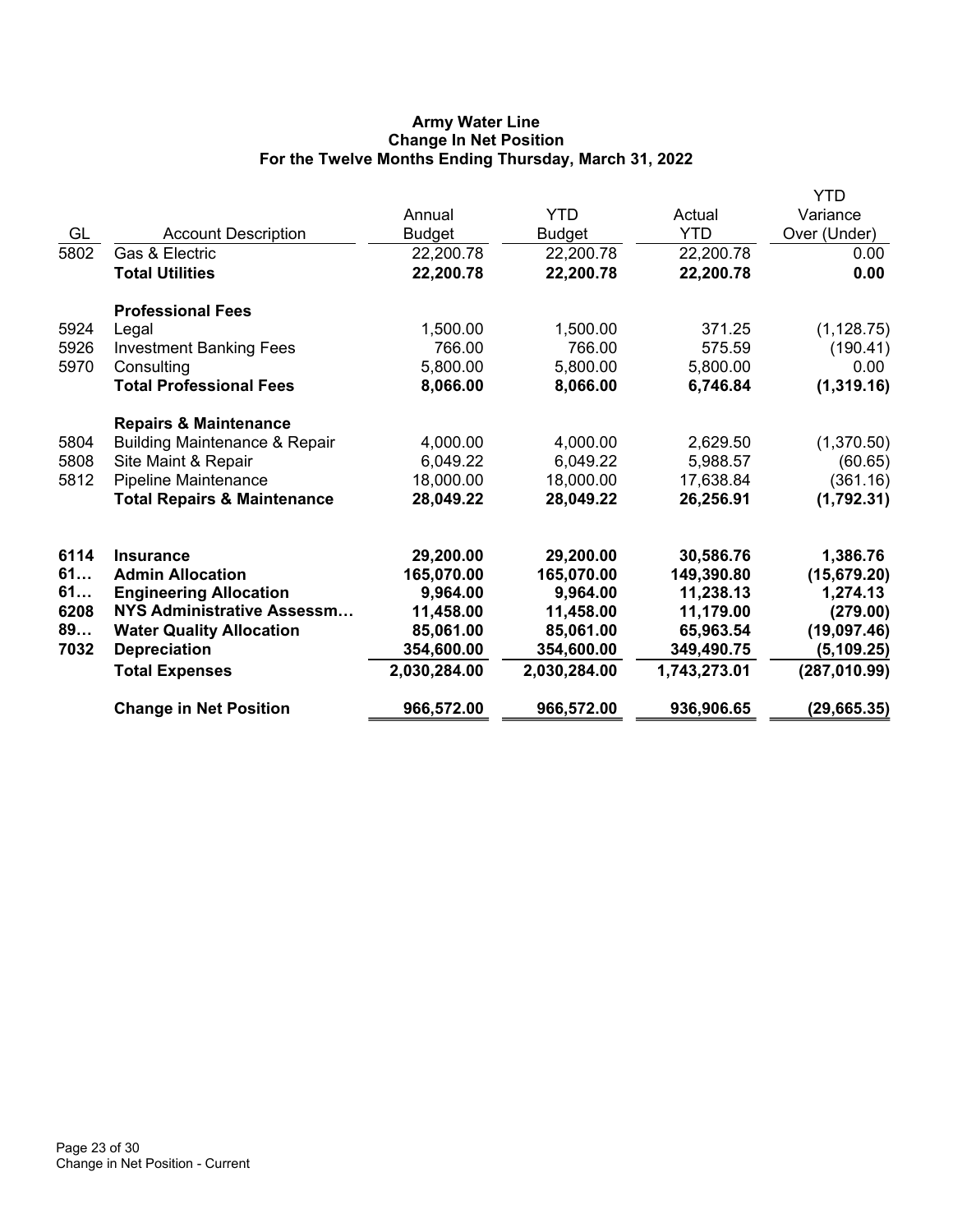#### **Regional Water Line Change In Net Position For the Twelve Months Ending Thursday, March 31, 2022**

|               |                                          |               |               |             | <b>YTD</b>    |
|---------------|------------------------------------------|---------------|---------------|-------------|---------------|
|               |                                          | Annual        | <b>YTD</b>    | Actual      | Variance      |
| GL            | <b>Account Description</b>               | <b>Budget</b> | <b>Budget</b> | <b>YTD</b>  | Over (Under)  |
|               | <b>Customer Billings</b>                 |               |               |             |               |
| 4001          | <b>Customer Billings</b>                 | \$112,950.00  | \$112,950.00  | \$95,046.62 | (\$17,903.38) |
| 4005          | <b>Capital Billings</b>                  | 278,587.00    | 278,587.00    | 278,586.76  | (0.24)        |
|               | <b>Total Customer Billings</b>           | 391,537.00    | 391,537.00    | 373,633.38  | (17,903.62)   |
|               | <b>Interest Income</b>                   |               |               |             |               |
| 4102          | Investment Interest Income               | 2,000.00      | 2,000.00      | 2,100.48    | 100.48        |
|               | <b>Total Interest Income</b>             | 2,000.00      | 2,000.00      | 2,100.48    | 100.48        |
|               | <b>Total Income</b>                      | 393,537.00    | 393,537.00    | 375,733.86  | (17,803.14)   |
|               |                                          |               |               |             |               |
|               | <b>Salaries</b>                          |               |               |             |               |
|               | <b>Engineering Wages</b>                 | 8,892.00      | 8,892.00      | 10,599.79   | 1,707.79      |
|               | <b>WQ Wages</b>                          | 21,625.00     | 21,625.00     | 17,996.01   | (3,628.99)    |
| 50            | Overtime Wages                           | 1,626.00      | 1,626.00      | 131.24      | (1,494.76)    |
| 5005          | On-Call Stipend<br><b>Total Salaries</b> | 1,920.00      | 1,920.00      | 1,560.00    | (360.00)      |
|               |                                          | 34,063.00     | 34,063.00     | 30,287.04   | (3,775.96)    |
|               | <b>Fringe Benefits</b>                   |               |               |             |               |
| 50            | <b>FICA Expense</b>                      | 2,214.00      | 2,214.00      | 2,143.29    | (70.71)       |
| 50            | <b>Pension Expense</b>                   | 5,078.00      | 5,078.00      | 2,303.43    | (2,774.57)    |
| 50            | <b>VDC Expense</b>                       | 0.00          | 0.00          | 183.75      | 183.75        |
| 50            | Health Insurance                         | 5,122.00      | 5,122.00      | 4,853.02    | (268.98)      |
| 50            | <b>Workers Comp</b>                      | 1,667.00      | 1,667.00      | 1,016.78    | (650.22)      |
| 50            | <b>Disability Insurance</b>              | 98.00         | 98.00         | 88.36       | (9.64)        |
| 50            | Post Retire Overhead                     | 2,828.00      | 2,828.00      | 2,475.75    | (352.25)      |
|               | <b>Total Fringe Benefits</b>             | 17,007.00     | 17,007.00     | 13,064.38   | (3,942.62)    |
|               | <b>Operations &amp; Maintenance</b>      |               |               |             |               |
| 5706          | <b>Shop Tools</b>                        | 500.00        | 500.00        | 0.00        | (500.00)      |
| 5815          | Chemicals                                | 2,000.00      | 2,000.00      | 1,378.00    | (622.00)      |
| 5902          | Lab Fees                                 | 3,600.00      | 3,600.00      | 3,384.00    | (216.00)      |
| 6010          | <b>Cape Vincent Reserve</b>              | 700.00        | 700.00        | 700.00      | 0.00          |
|               | Total O & M                              | 6,800.00      | 6,800.00      | 5,462.00    | (1,338.00)    |
| 6004          | <b>Water Purchases</b>                   | 112,950.00    | 112,950.00    | 98,328.57   | (14, 621.43)  |
|               |                                          |               |               |             |               |
|               | <b>Office &amp; Administrative</b>       |               |               |             |               |
| 5122          | Public Info & Advertising                | 250.00        | 250.00        | 0.00        | (250.00)      |
| 5202          | Employee Mileage Reimburse               | 0.00          | 0.00          | 28.56       | 28.56         |
|               | <b>Total Office &amp; Admin</b>          | 250.00        | 250.00        | 28.56       | (221.44)      |
|               | <b>Utilities</b>                         |               |               |             |               |
| 5802          | Gas & Electric                           | 28,895.00     | 28,895.00     | 28,930.76   | 35.76         |
|               | <b>Total Utilities</b>                   | 28,895.00     | 28,895.00     | 28,930.76   | 35.76         |
|               | <b>Professional Fees</b>                 |               |               |             |               |
| 5924          | Legal                                    | 500.00        | 500.00        | 0.00        | (500.00)      |
| Page 24 of 30 |                                          |               |               |             |               |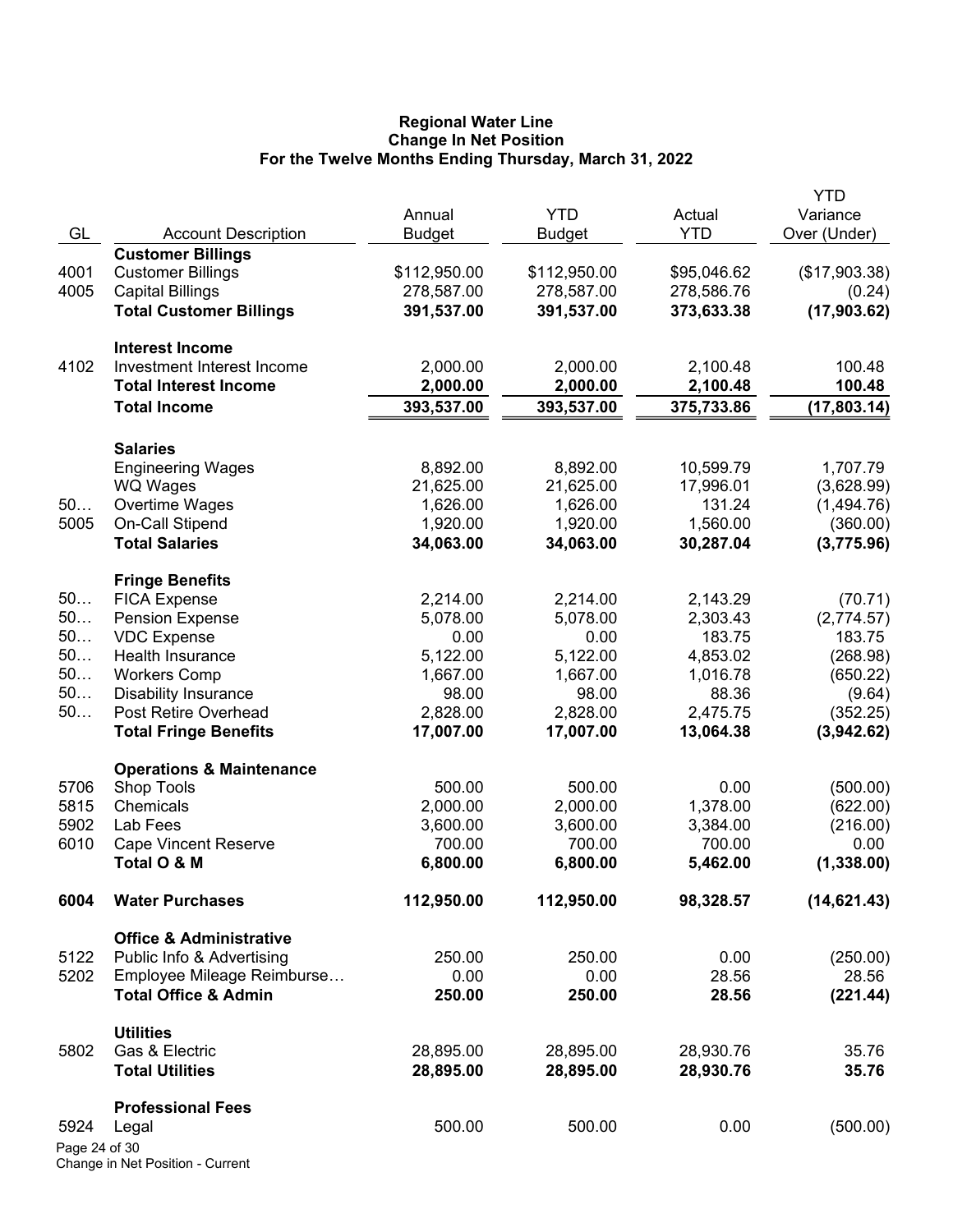# **Regional Water Line Change In Net Position For the Twelve Months Ending Thursday, March 31, 2022**

|      |                                          |               |              |              | YTD          |
|------|------------------------------------------|---------------|--------------|--------------|--------------|
|      |                                          | Annual        | <b>YTD</b>   | Actual       | Variance     |
| GL   | <b>Account Description</b>               | <b>Budget</b> | Budget       | <b>YTD</b>   | Over (Under) |
|      | <b>Total Professional Fees</b>           | 500.00        | 500.00       | 0.00         | (500.00)     |
|      | <b>Repairs &amp; Maintenance</b>         |               |              |              |              |
| 5804 | <b>Building Maintenance &amp; Repair</b> | 4,000.00      | 4,000.00     | 2,401.55     | (1,598.45)   |
| 5808 | Site Maint & Repair                      | 3,500.00      | 3,500.00     | 2,312.06     | (1, 187.94)  |
| 5812 | Pipeline Maintenance                     | 19,100.00     | 19,100.00    | 1,609.09     | (17, 490.91) |
|      | <b>Total Repairs &amp; Maintenance</b>   | 26,600.00     | 26,600.00    | 6,322.70     | (20, 277.30) |
| 6114 | <b>Insurance</b>                         | 5,000.00      | 5,000.00     | 5,678.98     | 678.98       |
| 61   | <b>Admin Allocation</b>                  | 17,426.00     | 17,426.00    | 15,727.92    | (1,698.08)   |
| 61   | <b>Engineering Allocation</b>            | 2,531.00      | 2,531.00     | 2,040.86     | (490.14)     |
| 6208 | NYS Administrative Assessm               | 1,987.00      | 1,987.00     | 1,939.00     | (48.00)      |
| 89   | <b>Water Quality Allocation</b>          | 6,665.00      | 6,665.00     | 4,894.07     | (1,770.93)   |
| 7032 | <b>Depreciation</b>                      | 143,600.00    | 143,600.00   | 135,586.10   | (8,013.90)   |
| 7002 | Amortization                             | 24,400.00     | 24,400.00    | 26,943.00    | 2,543.00     |
| 6202 | <b>Interest Expense</b>                  | 56,806.00     | 56,806.00    | 56,806.13    | 0.13         |
|      | <b>Total Expenses</b>                    | 485,480.00    | 485,480.00   | 432,040.07   | (53, 439.93) |
|      | <b>Change in Net Position</b>            | (91, 943.00)  | (91, 943.00) | (56, 306.21) | 35,636.79    |
|      |                                          |               |              |              |              |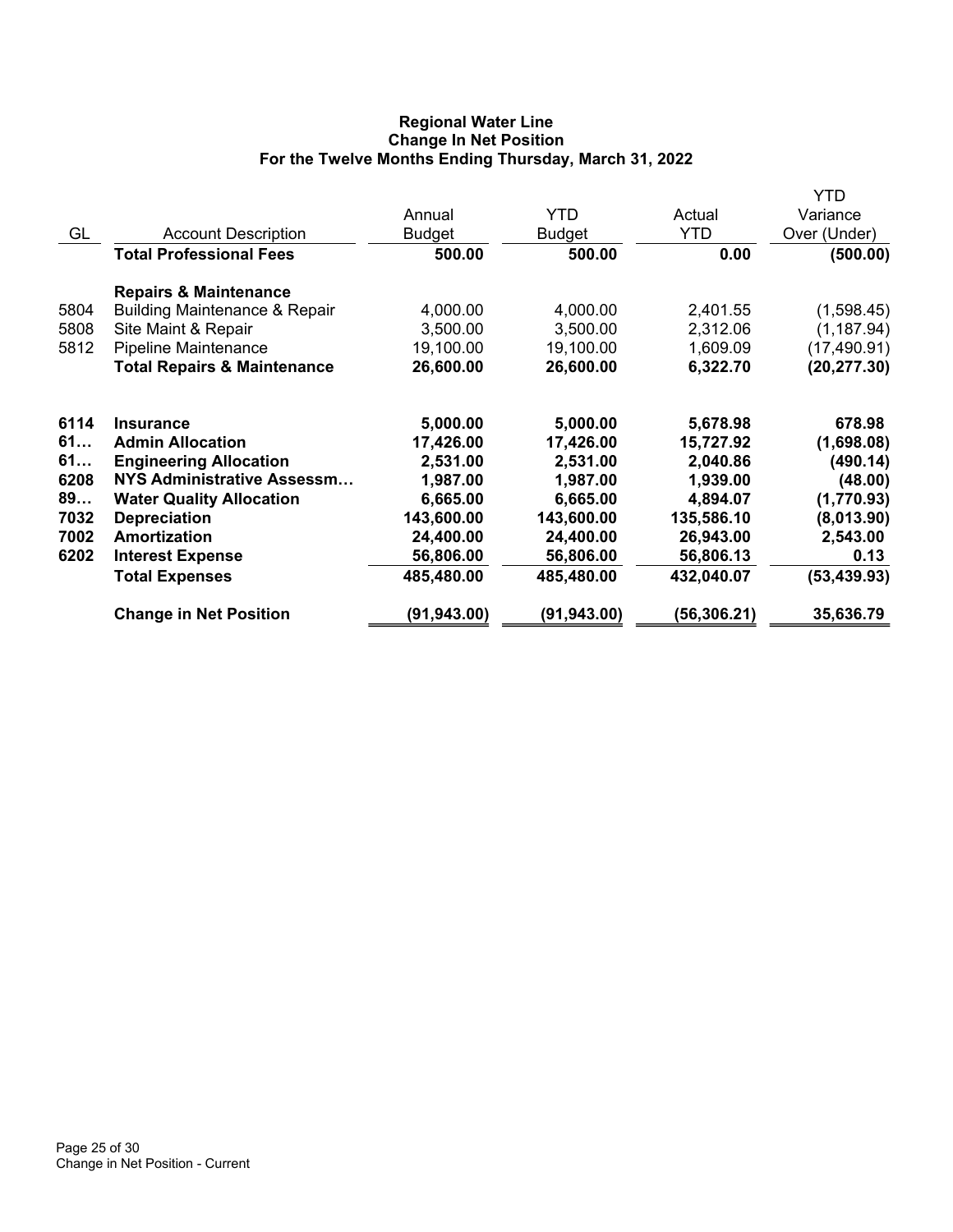# **Water Sewer Contracts Change In Net Position For the Twelve Months Ending Thursday, March 31, 2022**

| GL       |                                                        | Annual                  | <b>YTD</b>              | Actual<br><b>YTD</b>   | YTD<br>Variance<br>Over (Under) |
|----------|--------------------------------------------------------|-------------------------|-------------------------|------------------------|---------------------------------|
|          | <b>Account Description</b><br><b>Customer Billings</b> | <b>Budget</b>           | <b>Budget</b>           |                        |                                 |
| 4001     | <b>Customer Billings</b>                               | \$942,077.50            | \$942,077.50            | \$932,587.64           | (\$9,489.86)                    |
|          | <b>Total Customer Billings</b>                         | 942,077.50              | 942,077.50              | 932,587.64             | (9,489.86)                      |
|          |                                                        |                         |                         |                        |                                 |
|          | <b>Total Income</b>                                    | 942,077.50              | 942,077.50              | 932,587.64             | (9,489.86)                      |
|          | <b>Salaries</b>                                        |                         |                         |                        |                                 |
|          | <b>Engineering Wages</b>                               | 18,377.00               | 18,377.00               | 17,050.71              | (1,326.29)                      |
|          | <b>WQ Wages</b>                                        | 342,867.50              | 342,867.50              | 335,047.12             | (7,820.38)                      |
| 50       | Overtime Wages                                         | 86,662.00               | 86,662.00               | 89,755.79              | 3,093.79                        |
| 5005     | On-Call Stipend                                        | 8,400.00                | 8,400.00                | 7,800.00               | (600.00)                        |
|          | <b>Total Salaries</b>                                  | 456,306.50              | 456,306.50              | 449,653.62             | (6,652.88)                      |
|          | <b>Fringe Benefits</b>                                 |                         |                         |                        |                                 |
| 50       | <b>FICA Expense</b>                                    | 30,055.44               | 30,055.44               | 32,060.70              | 2,005.26                        |
| 50       | <b>Pension Expense</b>                                 | 66,735.28               | 66,735.28               | 35,410.41              | (31, 324.87)                    |
| 50       | <b>VDC</b> Expense                                     | 0.00                    | 0.00                    | 108.37                 | 108.37                          |
| 50       | Health Insurance                                       | 68,767.50               | 68,767.50               | 59,180.17              | (9,587.33)                      |
| 50       | <b>Workers Comp</b>                                    | 29,031.25               | 29,031.25               | 27,641.93              | (1,389.32)                      |
| 50<br>50 | <b>Disability Insurance</b><br>Post Retire Overhead    | 1,372.00                | 1,372.00                | 1,479.00<br>36,834.00  | 107.00                          |
|          | <b>Total Fringe Benefits</b>                           | 39,870.00<br>235,831.47 | 39,870.00<br>235,831.47 | 192,714.58             | (3,036.00)<br>(43, 116.89)      |
|          |                                                        |                         |                         |                        |                                 |
|          | <b>Operations &amp; Maintenance</b>                    |                         |                         |                        |                                 |
| 5704     | <b>O&amp;M Supplies</b>                                | 500.00                  | 500.00                  | 0.00                   | (500.00)                        |
| 5770     | Other Tool, Equip & O&M<br><b>Purchases for Resale</b> | 500.00                  | 500.00                  | 0.00                   | (500.00)                        |
| 8090     | Total O & M                                            | 50,000.00<br>51,000.00  | 50,000.00<br>51,000.00  | 16,492.53<br>16,492.53 | (33,507.47)<br>(34, 507.47)     |
|          |                                                        |                         |                         |                        |                                 |
|          | <b>Office &amp; Administrative</b>                     |                         |                         |                        |                                 |
| 5202     | Employee Mileage Reimburse                             | 500.00                  | 500.00                  | 723.05                 | 223.05                          |
| 5270     | <b>Travel &amp; Meeting Expense</b>                    | 300.00                  | 300.00                  | 0.00                   | (300.00)                        |
|          | <b>Total Office &amp; Admin</b>                        | 800.00                  | 800.00                  | 723.05                 | (76.95)                         |
| 6114     | <b>Insurance</b>                                       | 18,300.00               | 18,300.00               | 19,605.69              | 1,305.69                        |
| 61       | <b>Admin Allocation</b>                                | 36,745.00               | 36,745.00               | 33,164.38              | (3,580.62)                      |
| 61       | <b>Engineering Allocation</b>                          | 10,551.00               | 10,551.00               | 7,110.64               | (3,440.36)                      |
| 6208     | <b>NYS Administrative Assessm</b>                      | 4,982.00                | 4,982.00                | 4,861.00               | (121.00)                        |
| 89       | <b>Water Quality Allocation</b>                        | 113,636.00              | 113,636.00              | 118,108.30             | 4,472.30                        |
|          | <b>Total Expenses</b>                                  | 928,151.97              | 928,151.97              | 842,433.79             | (85, 718.18)                    |
|          | <b>Change in Net Position</b>                          | 13,925.53               | 13,925.53               | 90,153.85              | 76,228.32                       |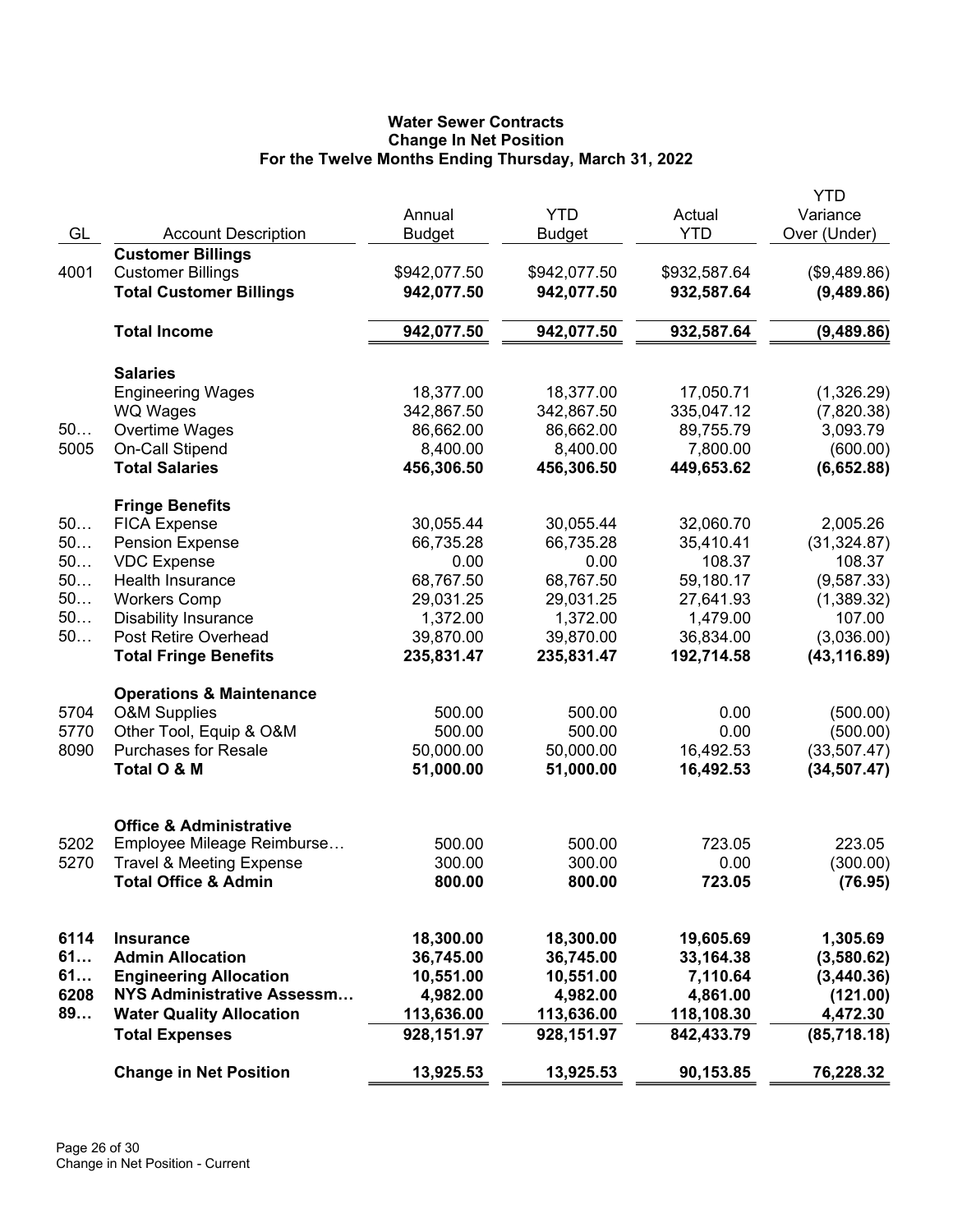#### **Engineering Change In Net Position For the Twelve Months Ending Thursday, March 31, 2022**

|      |                                           |                |                |                | <b>YTD</b>     |
|------|-------------------------------------------|----------------|----------------|----------------|----------------|
|      |                                           | Annual         | <b>YTD</b>     | Actual         | Variance       |
| GL   | <b>Account Description</b>                | <b>Budget</b>  | <b>Budget</b>  | <b>YTD</b>     | Over (Under)   |
|      | <b>Customer Billings</b>                  |                |                |                |                |
| 4001 | <b>Customer Billings</b>                  | \$1,228,271.00 | \$1,228,271.00 | \$1,086,412.10 | (\$141,858.90) |
|      | <b>Total Customer Billings</b>            | 1,228,271.00   | 1,228,271.00   | 1,086,412.10   | (141, 858.90)  |
|      | <b>Total Income</b>                       | 1,228,271.00   | 1,228,271.00   | 1,086,412.10   | (141, 858.90)  |
|      | <b>Salaries</b>                           |                |                |                |                |
|      | <b>Engineering Wages</b>                  | 704,088.00     | 704,088.00     | 639,314.30     | (64, 773.70)   |
|      | <b>Telecom Wages</b>                      | 0.00           | 0.00           | 1,452.00       | 1,452.00       |
|      | <b>WQ Wages</b>                           | 0.00           | 0.00           | 4,464.50       | 4,464.50       |
|      | <b>Total Salaries</b>                     | 704,088.00     | 704,088.00     | 645,230.80     | (58, 857.20)   |
|      | <b>Fringe Benefits</b>                    |                |                |                |                |
| 50   | <b>FICA Expense</b>                       | 45,832.00      | 45,832.00      | 44,953.84      | (878.16)       |
| 50   | <b>Pension Expense</b>                    | 87,744.00      | 87,744.00      | 45,377.02      | (42, 366.98)   |
| 50   | <b>VDC Expense</b>                        | 0.00           | 0.00           | 3,945.90       | 3,945.90       |
| 50   | Health Insurance                          | 104,971.00     | 104,971.00     | 92,477.20      | (12, 493.80)   |
| 50   | <b>Workers Comp</b>                       | 27,545.00      | 27,545.00      | 24,427.51      | (3, 117.49)    |
| 50   | <b>Disability Insurance</b>               | 1,617.00       | 1,617.00       | 1,555.64       | (61.36)        |
| 50   | Post Retire Overhead                      | 46,975.00      | 46,975.00      | 45,484.65      | (1,490.35)     |
| 5054 | <b>Employee Physicals &amp; Screening</b> | 1,200.00       | 1,200.00       | 999.75         | (200.25)       |
|      | <b>Total Fringe Benefits</b>              | 315,884.00     | 315,884.00     | 259,221.51     | (56, 662.49)   |
|      | <b>Operations &amp; Maintenance</b>       |                |                |                |                |
| 5403 | <b>Safety Equipment &amp; Supplies</b>    | 1,500.00       | 1,500.00       | 935.15         | (564.85)       |
| 5904 | <b>SCADA</b>                              | 19,550.00      | 19,550.00      | 12,627.91      | (6,922.09)     |
| 8090 | <b>Purchases for Resale</b>               | 63,500.00      | 63,500.00      | 45,547.58      | (17, 952.42)   |
|      | Total O & M                               | 84,550.00      | 84,550.00      | 59,110.64      | (25, 439.36)   |
|      | <b>Office &amp; Administrative</b>        |                |                |                |                |
| 5053 | Misc Employee Costs                       | 800.00         | 800.00         | 0.00           | (800.00)       |
| 5102 | <b>Office Rent</b>                        | 5,389.00       | 5,389.00       | 5,388.96       | (0.04)         |
| 5104 | <b>Office Supplies</b>                    | 2,500.00       | 2,500.00       | 990.90         | (1,509.10)     |
| 5112 | Telephone                                 | 2,762.04       | 2,762.04       | 2,988.60       | 226.56         |
| 5114 | <b>Cellular Services</b>                  | 6,800.00       | 6,800.00       | 6,324.44       | (475.56)       |
| 5120 | Dues & Subscriptions                      | 1,100.00       | 1,100.00       | 662.00         | (438.00)       |
| 5122 | Public Info & Advertising                 | 2,500.00       | 2,500.00       | 1,913.00       | (587.00)       |
| 5130 | <b>Office Equipment</b>                   | 3,500.00       | 3,500.00       | 836.00         | (2,664.00)     |
| 5202 | Employee Mileage Reimburse                | 11,356.04      | 11,356.04      | 11,681.30      | 325.26         |
| 5204 | Empl. Meals & Incidental                  | 4,000.00       | 4,000.00       | 3,737.13       | (262.87)       |
| 5206 | Empl. Lodging                             | 6,600.00       | 6,600.00       | 6,351.40       | (248.60)       |
| 5312 | <b>Continuing Education</b>               | 141.92         | 141.92         | 0.00           | (141.92)       |
| 5370 | Training & Development                    | 10,600.00      | 10,600.00      | 10,201.60      | (398.40)       |
| 5402 | <b>Employee Uniforms</b>                  | 1,600.00       | 1,600.00       | 1,167.94       | (432.06)       |
|      | <b>Total Office &amp; Admin</b>           | 59,649.00      | 59,649.00      | 52,243.27      | (7, 405.73)    |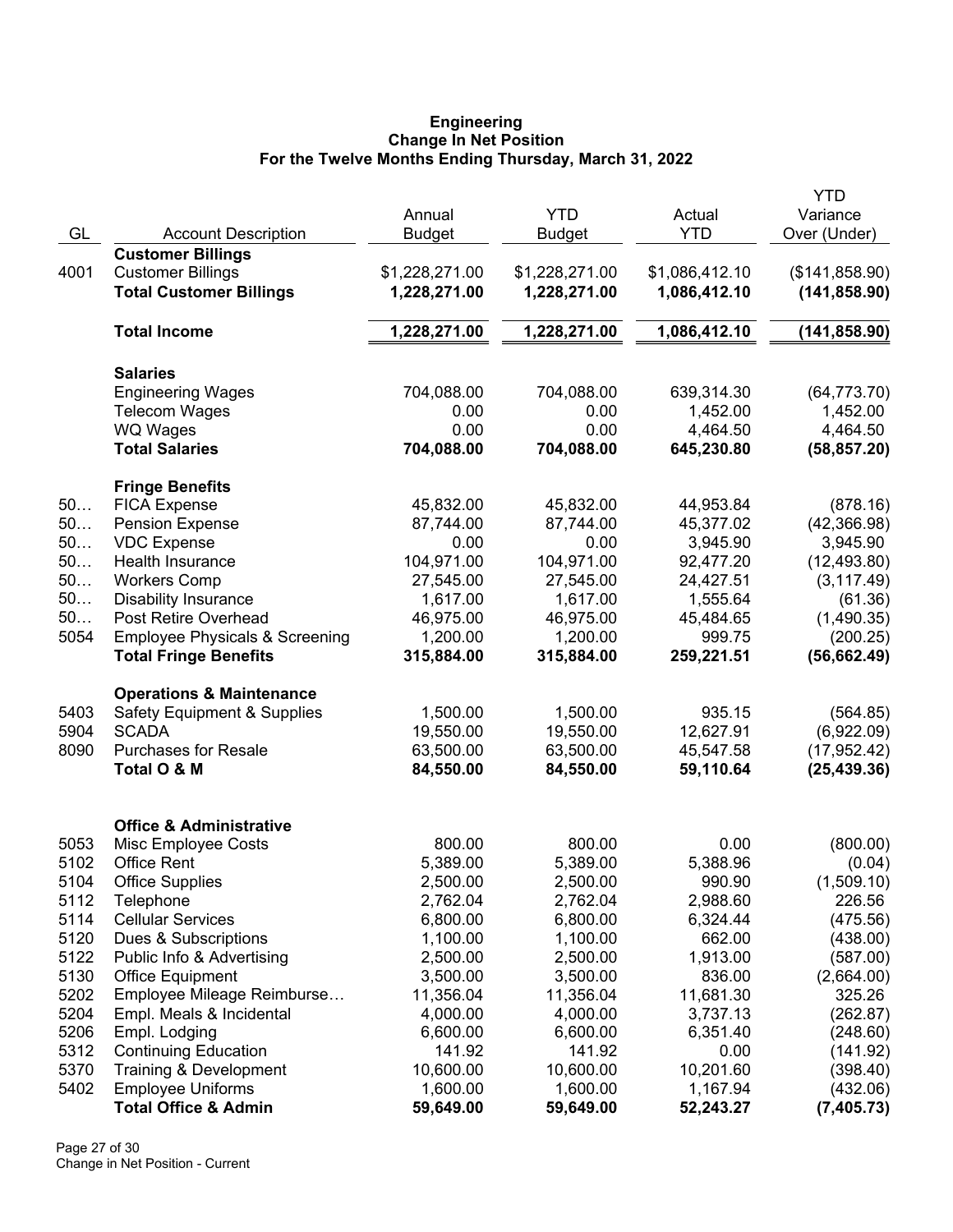## **Engineering Change In Net Position For the Twelve Months Ending Thursday, March 31, 2022**

|                                 |                            |               |                       | YTD                   |
|---------------------------------|----------------------------|---------------|-----------------------|-----------------------|
|                                 | Annual                     | YTD           | Actual                | Variance              |
| <b>Account Description</b>      | <b>Budget</b>              | <b>Budget</b> | <b>YTD</b>            | Over (Under)          |
| <b>Professional Fees</b>        |                            |               |                       |                       |
| Legal                           | 2,700.00                   | 2,700.00      | 2,255.00              | (445.00)              |
| <b>Total Professional Fees</b>  | 2,700.00                   | 2,700.00      | 2,255.00              | (445.00)              |
| <b>Automobile</b>               |                            |               |                       |                       |
| Auto/Light Truck Rep. & Maint.  | 2,500.00                   | 2,500.00      | 1,914.47              | (585.53)              |
| <b>Auto/Light Truck Fuel</b>    | 4,000.00                   | 4,000.00      | 3,549.72              | (450.28)              |
| Auto/Light Truck Rental/Lease   | 6,700.00                   | 6,700.00      | 6,700.00              | 0.00                  |
| Vehicle Ins                     | 2,200.00                   |               | 2,727.02              | 527.02                |
| <b>Total Automobile</b>         | 15,400.00                  | 15,400.00     | 14,891.21             | (508.79)              |
| Computer                        |                            |               |                       |                       |
| <b>Computer Equipment</b>       | 6,000.00                   | 6,000.00      | 5,685.86              | (314.14)              |
| Programming & Software          | 1,200.00                   | 1,200.00      | 613.80                | (586.20)              |
| <b>GIS</b>                      | 29,200.00                  | 29,200.00     | 25,080.87             | (4, 119.13)           |
| <b>Total Computer</b>           | 36,400.00                  | 36,400.00     | 31,380.53             | (5,019.47)            |
| <b>Insurance</b>                | 26,300.00                  | 26,300.00     | 26,810.36             | 510.36                |
| <b>Admin Allocation</b>         | 55,784.00                  | 55,784.00     | 50,348.12             | (5,435.88)            |
| <b>Engineering Allocation</b>   | (79, 552.00)               | (79, 552.00)  | (75, 947.20)          | 3,604.80              |
|                                 | 7,173.00                   | 7,173.00      | 6,995.00              | (178.00)              |
| <b>Water Quality Allocation</b> | 0.00                       | 0.00          |                       | 1,436.30              |
| <b>Depreciation</b>             |                            |               |                       | (91.84)               |
| <b>Total Expenses</b>           | 1,241,076.00               | 1,241,076.00  | 1,086,583.70          | (154, 492.30)         |
| <b>Change in Net Position</b>   | (12, 805.00)               | (12, 805.00)  | (171.60)              | 12,633.40             |
|                                 | NYS Administrative Assessm | 12,700.00     | 2,200.00<br>12,700.00 | 1,436.30<br>12,608.16 |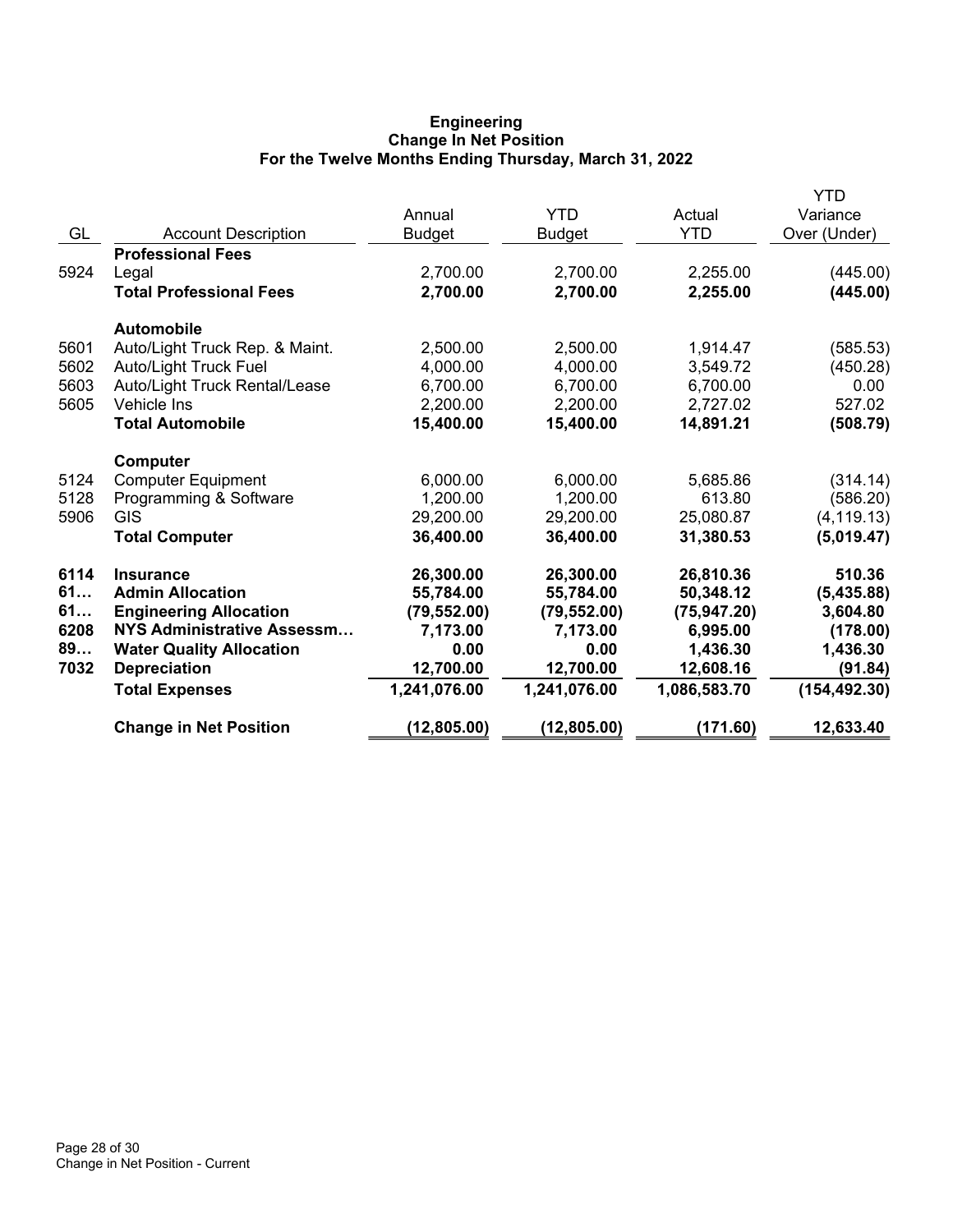## **Regional Development Change In Net Position For the Twelve Months Ending Thursday, March 31, 2022**

|          |                                                     |                            | <b>YTD</b>                 |                              | <b>YTD</b>                    |
|----------|-----------------------------------------------------|----------------------------|----------------------------|------------------------------|-------------------------------|
| GL       | <b>Account Description</b>                          | Annual<br><b>Budget</b>    | <b>Budget</b>              | Actual<br><b>YTD</b>         | Variance<br>Over (Under)      |
|          | <b>Customer Billings</b>                            |                            |                            |                              |                               |
| 4001     | <b>Customer Billings</b>                            | \$134,876.00               | \$134,876.00               | \$115,073.91                 | (\$19,802.09)                 |
|          | <b>Total Customer Billings</b>                      | 134,876.00                 | 134,876.00                 | 115,073.91                   | (19, 802.09)                  |
|          | <b>Grant Revenue</b>                                |                            |                            |                              |                               |
| 4181     | <b>Federal Grant Income</b>                         | 154,211.00                 | 154,211.00                 | 163,482.86                   | 9,271.86                      |
| 4183     | <b>NY State Grants</b>                              | 983,581.00                 | 983,581.00                 | 1,378,465.69                 | 394,884.69                    |
| 4184     | <b>Other Grants</b>                                 | 40,000.00                  | 40,000.00                  | 33,486.00                    | (6,514.00)                    |
|          | <b>Total Grant Revenue</b>                          | 1,177,792.00               | 1,177,792.00               | 1,575,434.55                 | 397,642.55                    |
| 4104     | Loan Interest Income                                | 564,000.00                 | 564,000.00                 | 516,852.69                   | (47, 147.31)                  |
|          | <b>Other Income</b>                                 |                            |                            |                              |                               |
| 4162     | <b>Processing Fees</b>                              | 10,000.00                  | 10,000.00                  | 34,530.00                    | 24,530.00                     |
| 4164     | Miscellaneous                                       | 10,550.00                  | 10,550.00                  | 17,696.13                    | 7,146.13                      |
| 4185     | <b>Grant Recapture</b>                              | 0.00                       | 0.00                       | 13,440.00                    | 13,440.00                     |
|          | <b>Total Other Income</b>                           | 20,550.00                  | 20,550.00                  | 65,666.13                    | 45,116.13                     |
|          | <b>Interest Income</b>                              |                            |                            |                              |                               |
| 4102     | Investment Interest Income                          | 198,043.00                 | 198,043.00                 | 75,270.87                    | (122, 772.13)                 |
| 42       | Mark to Market Adjustment                           | 0.00                       | 0.00                       | (432, 194.69)                | (432, 194.69)                 |
|          | <b>Total Interest Income</b><br><b>Total Income</b> | 198,043.00<br>2,095,261.00 | 198,043.00<br>2,095,261.00 | (356,923.82)<br>1,916,103.46 | (554,966.82)<br>(179, 157.54) |
|          |                                                     |                            |                            |                              |                               |
|          | <b>Salaries</b>                                     |                            |                            |                              |                               |
|          | <b>Administrative Wages</b>                         | 17,585.00                  | 17,585.00                  | 13,230.91                    | (4,354.09)                    |
|          | <b>Engineering Wages</b>                            | 22,453.00                  | 22,453.00                  | 7,733.14                     | (14, 719.86)                  |
|          | <b>Telecom Wages</b>                                | 0.00                       | 0.00                       | 2,466.19                     | 2,466.19                      |
|          | <b>Regional Development Wages</b>                   | 347,175.00                 | 347,175.00                 | 292,240.85                   | (54, 934.15)                  |
|          | <b>Total Salaries</b>                               | 387,213.00                 | 387,213.00                 | 315,671.09                   | (71, 541.91)                  |
|          | <b>Fringe Benefits</b>                              |                            |                            |                              |                               |
| 50       | <b>FICA Expense</b>                                 | 25,246.00                  | 25,246.00                  | 21,942.20                    | (3,303.80)                    |
| 50.      | <b>Pension Expense</b>                              | 63,855.00                  | 63,855.00                  | 29,090.04                    | (34, 764.96)                  |
| 50       | Health Insurance                                    | 57,204.00                  | 57,204.00                  | 45,487.79                    | (11,716.21)                   |
| 50<br>50 | <b>Workers Comp</b>                                 | 739.00                     | 739.00                     | 506.48                       | (232.52)                      |
| 50       | <b>Disability Insurance</b><br>Post Retire Overhead | 1,255.00<br>25,667.00      | 1,255.00<br>25,667.00      | 1,050.79<br>20,408.22        | (204.21)<br>(5,258.78)        |
|          | <b>Total Fringe Benefits</b>                        | 173,966.00                 | 173,966.00                 | 118,485.52                   | (55, 480.48)                  |
|          |                                                     |                            |                            |                              |                               |
| 6110     | <b>Operations &amp; Maintenance</b>                 | 5,000.00                   | 5,000.00                   | 5,000.00                     | 0.00                          |
| 8090     | Marketing<br><b>Purchases for Resale</b>            | 7,000.00                   | 7,000.00                   | 3,806.41                     | (3, 193.59)                   |
|          | Total O & M                                         | 12,000.00                  | 12,000.00                  | 8,806.41                     | (3, 193.59)                   |
| 6006     | <b>Host Community Benefits</b>                      | 133,411.00                 | 133,411.00                 | 133,411.46                   | 0.46                          |
|          |                                                     |                            |                            |                              |                               |